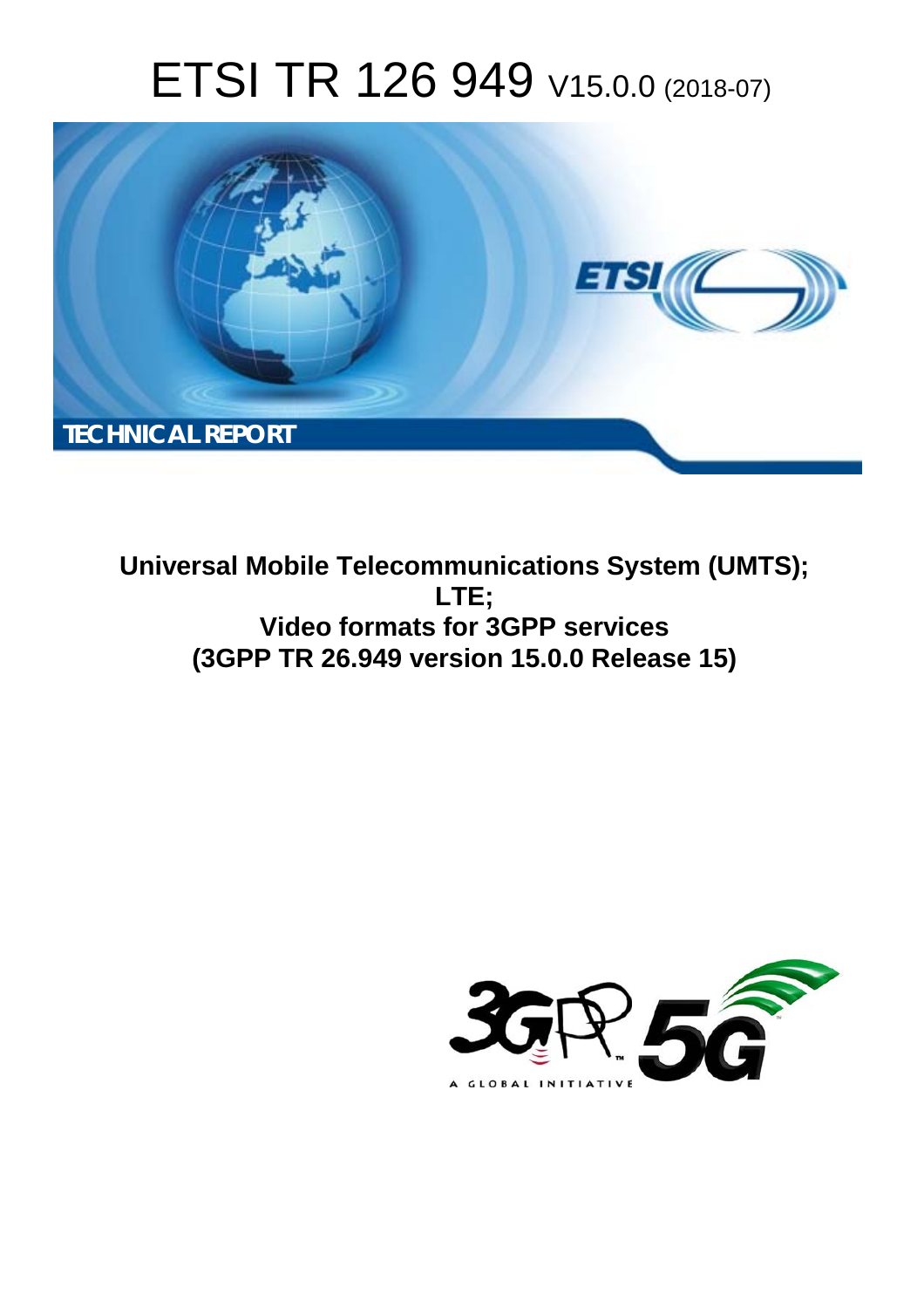Reference RTR/TSGS-0426949vf00

> Keywords LTE,UMTS

#### *ETSI*

#### 650 Route des Lucioles F-06921 Sophia Antipolis Cedex - FRANCE

Tel.: +33 4 92 94 42 00 Fax: +33 4 93 65 47 16

Siret N° 348 623 562 00017 - NAF 742 C Association à but non lucratif enregistrée à la Sous-Préfecture de Grasse (06) N° 7803/88

#### *Important notice*

The present document can be downloaded from: <http://www.etsi.org/standards-search>

The present document may be made available in electronic versions and/or in print. The content of any electronic and/or print versions of the present document shall not be modified without the prior written authorization of ETSI. In case of any existing or perceived difference in contents between such versions and/or in print, the only prevailing document is the print of the Portable Document Format (PDF) version kept on a specific network drive within ETSI Secretariat.

Users of the present document should be aware that the document may be subject to revision or change of status. Information on the current status of this and other ETSI documents is available at <https://portal.etsi.org/TB/ETSIDeliverableStatus.aspx>

If you find errors in the present document, please send your comment to one of the following services: <https://portal.etsi.org/People/CommiteeSupportStaff.aspx>

#### *Copyright Notification*

No part may be reproduced or utilized in any form or by any means, electronic or mechanical, including photocopying and microfilm except as authorized by written permission of ETSI. The content of the PDF version shall not be modified without the written authorization of ETSI. The copyright and the foregoing restriction extend to reproduction in all media.

> © ETSI 2018. All rights reserved.

**DECT**TM, **PLUGTESTS**TM, **UMTS**TM and the ETSI logo are trademarks of ETSI registered for the benefit of its Members. **3GPP**TM and **LTE**TM are trademarks of ETSI registered for the benefit of its Members and of the 3GPP Organizational Partners. **oneM2M** logo is protected for the benefit of its Members.

**GSM**® and the GSM logo are trademarks registered and owned by the GSM Association.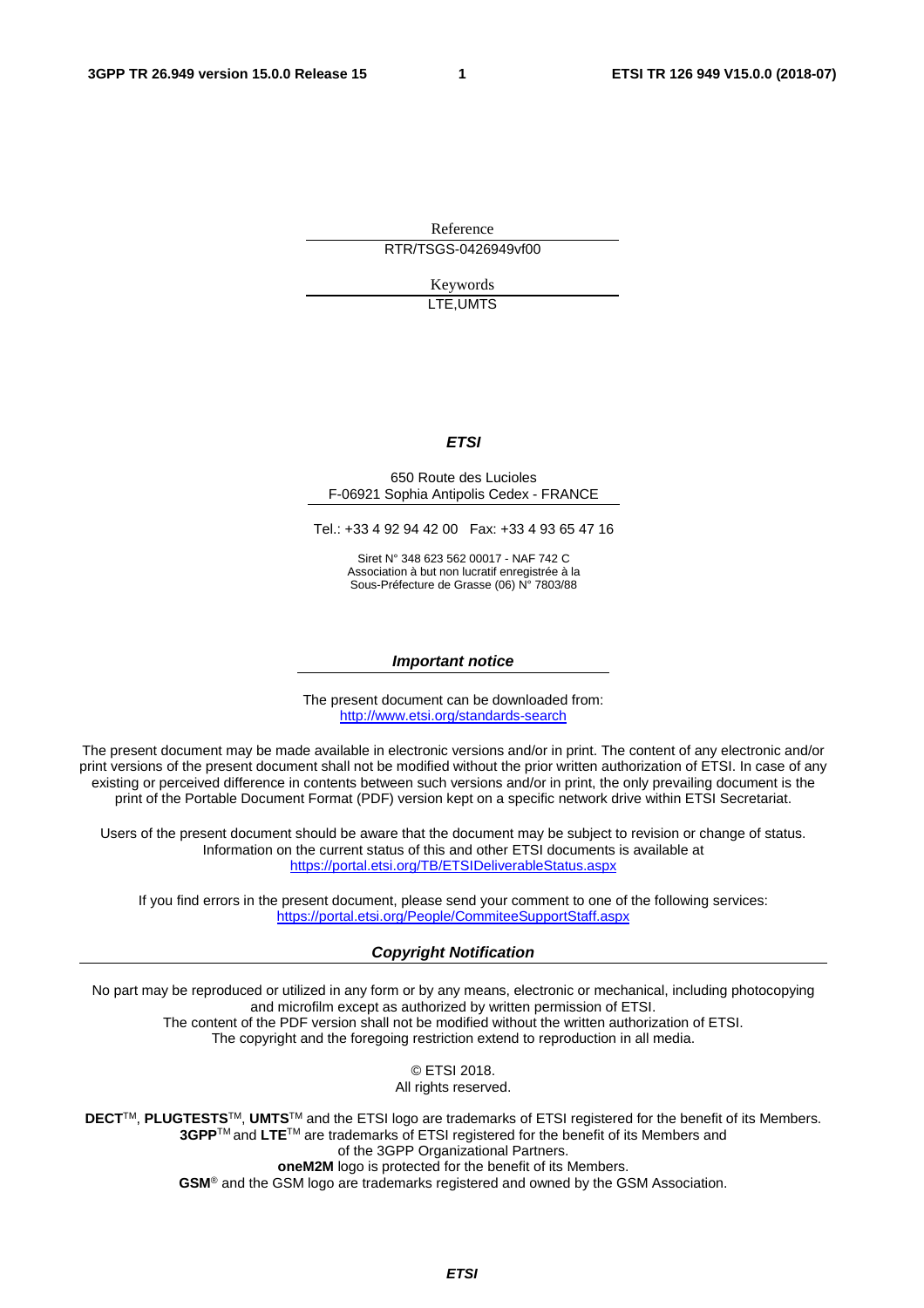# Intellectual Property Rights

#### Essential patents

IPRs essential or potentially essential to normative deliverables may have been declared to ETSI. The information pertaining to these essential IPRs, if any, is publicly available for **ETSI members and non-members**, and can be found in ETSI SR 000 314: *"Intellectual Property Rights (IPRs); Essential, or potentially Essential, IPRs notified to ETSI in respect of ETSI standards"*, which is available from the ETSI Secretariat. Latest updates are available on the ETSI Web server ([https://ipr.etsi.org/\)](https://ipr.etsi.org/).

Pursuant to the ETSI IPR Policy, no investigation, including IPR searches, has been carried out by ETSI. No guarantee can be given as to the existence of other IPRs not referenced in ETSI SR 000 314 (or the updates on the ETSI Web server) which are, or may be, or may become, essential to the present document.

#### **Trademarks**

The present document may include trademarks and/or tradenames which are asserted and/or registered by their owners. ETSI claims no ownership of these except for any which are indicated as being the property of ETSI, and conveys no right to use or reproduce any trademark and/or tradename. Mention of those trademarks in the present document does not constitute an endorsement by ETSI of products, services or organizations associated with those trademarks.

# Foreword

This Technical Report (TR) has been produced by ETSI 3rd Generation Partnership Project (3GPP).

The present document may refer to technical specifications or reports using their 3GPP identities, UMTS identities or GSM identities. These should be interpreted as being references to the corresponding ETSI deliverables.

The cross reference between GSM, UMTS, 3GPP and ETSI identities can be found under [http://webapp.etsi.org/key/queryform.asp.](http://webapp.etsi.org/key/queryform.asp)

# Modal verbs terminology

In the present document "**should**", "**should not**", "**may**", "**need not**", "**will**", "**will not**", "**can**" and "**cannot**" are to be interpreted as described in clause 3.2 of the [ETSI Drafting Rules](https://portal.etsi.org/Services/editHelp!/Howtostart/ETSIDraftingRules.aspx) (Verbal forms for the expression of provisions).

"**must**" and "**must not**" are **NOT** allowed in ETSI deliverables except when used in direct citation.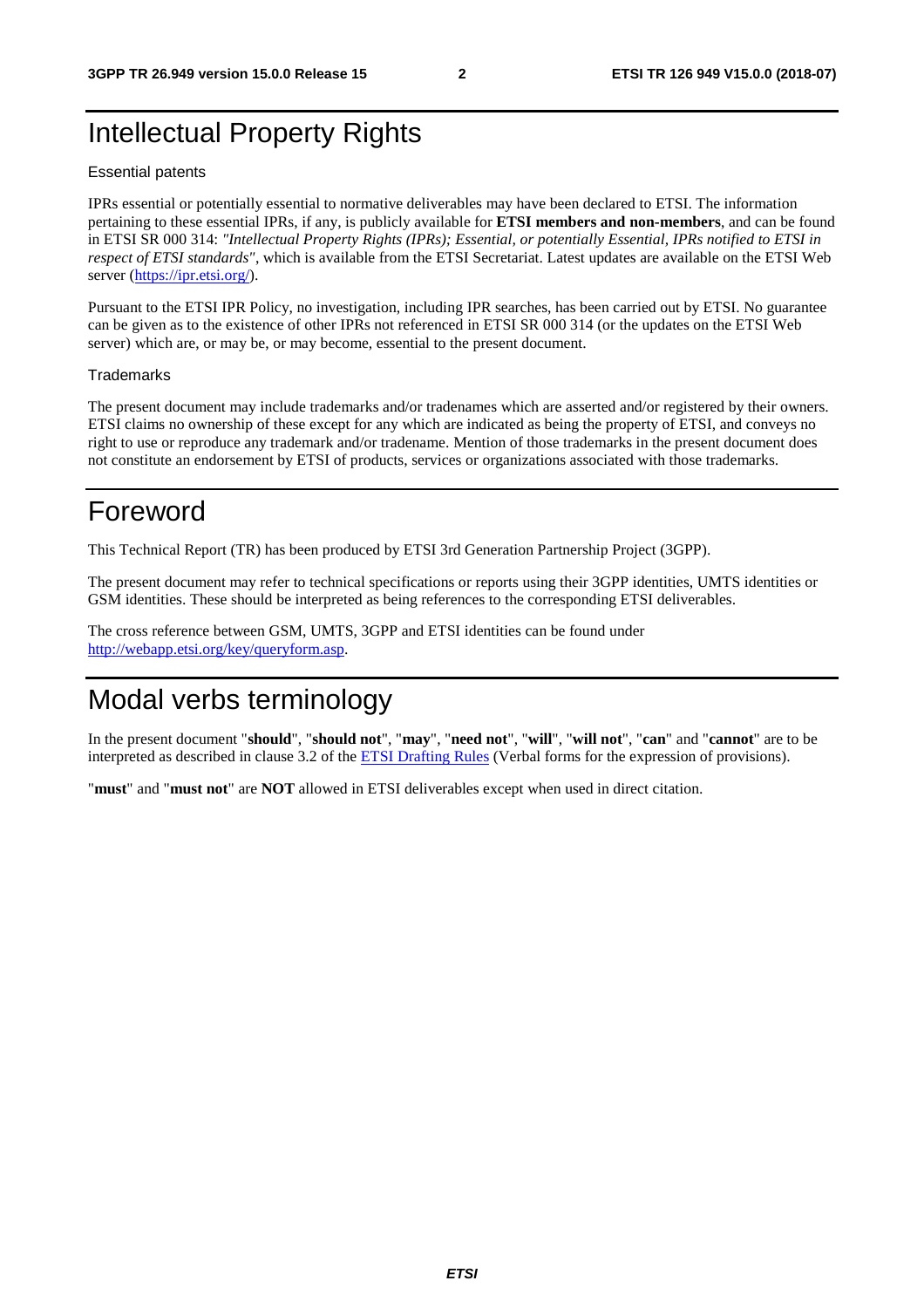# Contents

| 1       |                                                                                        |  |
|---------|----------------------------------------------------------------------------------------|--|
| 2       |                                                                                        |  |
| 3       |                                                                                        |  |
| 3.1     |                                                                                        |  |
| 3.2     |                                                                                        |  |
| 4       |                                                                                        |  |
| 4.1     |                                                                                        |  |
| 4.2     |                                                                                        |  |
|         |                                                                                        |  |
| 4.2.1   |                                                                                        |  |
| 4.2.2   |                                                                                        |  |
| 4.2.3   |                                                                                        |  |
| 5       |                                                                                        |  |
| 5.1     |                                                                                        |  |
| 5.2     |                                                                                        |  |
| 5.3     |                                                                                        |  |
| 5.3.1   |                                                                                        |  |
| 5.3.1.1 |                                                                                        |  |
| 5.3.1.2 |                                                                                        |  |
| 5.3.1.3 |                                                                                        |  |
| 5.3.1.4 |                                                                                        |  |
| 5.3.1.5 |                                                                                        |  |
|         | Parameters for special services (supplementary streams, DASH sub-resolutions, etc.) 18 |  |
| 5.3.1.6 |                                                                                        |  |
| 5.3.1.7 |                                                                                        |  |
| 5.3.1.8 |                                                                                        |  |
| 5.3.1.9 |                                                                                        |  |
| 5.3.2   |                                                                                        |  |
| 5.3.2.1 |                                                                                        |  |
| 5.3.2.2 |                                                                                        |  |
| 5.2.2.3 |                                                                                        |  |
| 5.2.2.4 |                                                                                        |  |
| 5.3.3   |                                                                                        |  |
| 5.3.3.1 |                                                                                        |  |
| 5.3.3.2 |                                                                                        |  |
| 5.3.3.3 |                                                                                        |  |
| 5.3.3.4 |                                                                                        |  |
| 5.3.4   |                                                                                        |  |
| 5.4     |                                                                                        |  |
| 5.4.1   |                                                                                        |  |
| 5.4.2   |                                                                                        |  |
| 5.4.3   |                                                                                        |  |
| 5.4.4   |                                                                                        |  |
| 5.4.5   |                                                                                        |  |
| 5.4.6   |                                                                                        |  |
| 5.4.7   |                                                                                        |  |
| 5.4.8   |                                                                                        |  |
| 6       |                                                                                        |  |
| 6.1     |                                                                                        |  |
| 6.1.1   |                                                                                        |  |
| 6.1.2   |                                                                                        |  |
|         |                                                                                        |  |

 $\mathbf{3}$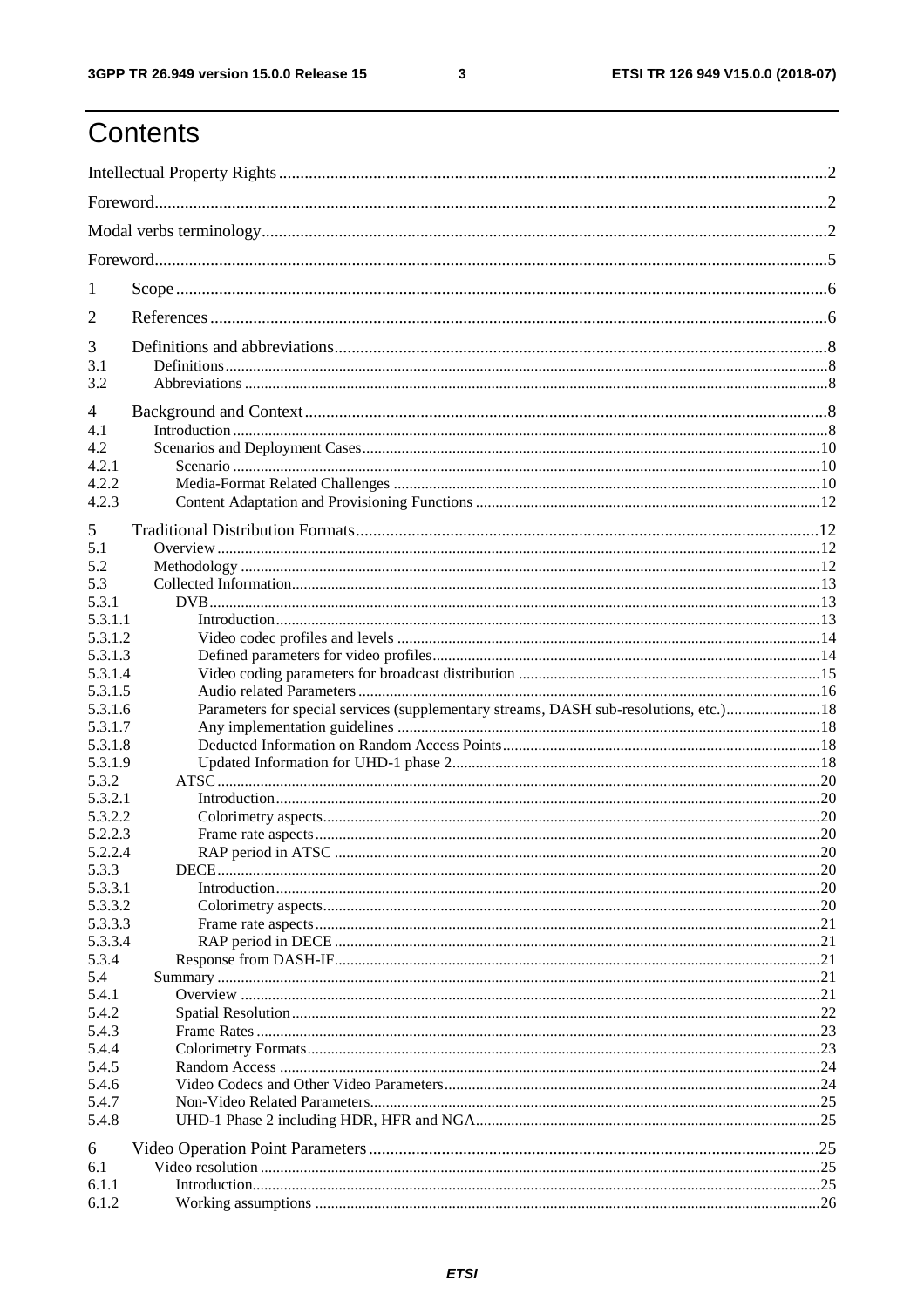#### $\overline{\mathbf{4}}$

| 6.1.3    |  |
|----------|--|
| 6.1.4    |  |
| 6.2      |  |
| 6.2.1    |  |
| 6.2.2    |  |
| 6.2.3    |  |
| 7        |  |
| 8        |  |
| 8.1      |  |
| 8.2      |  |
| 8.2.1    |  |
| 8.2.2    |  |
| 8.2.2.1  |  |
| 8.2.2.2  |  |
| 8.2.2.3  |  |
| 8.2.2.4  |  |
| 8.2.2.5  |  |
| 9        |  |
| 9.1      |  |
| 10       |  |
| Annex A: |  |
|          |  |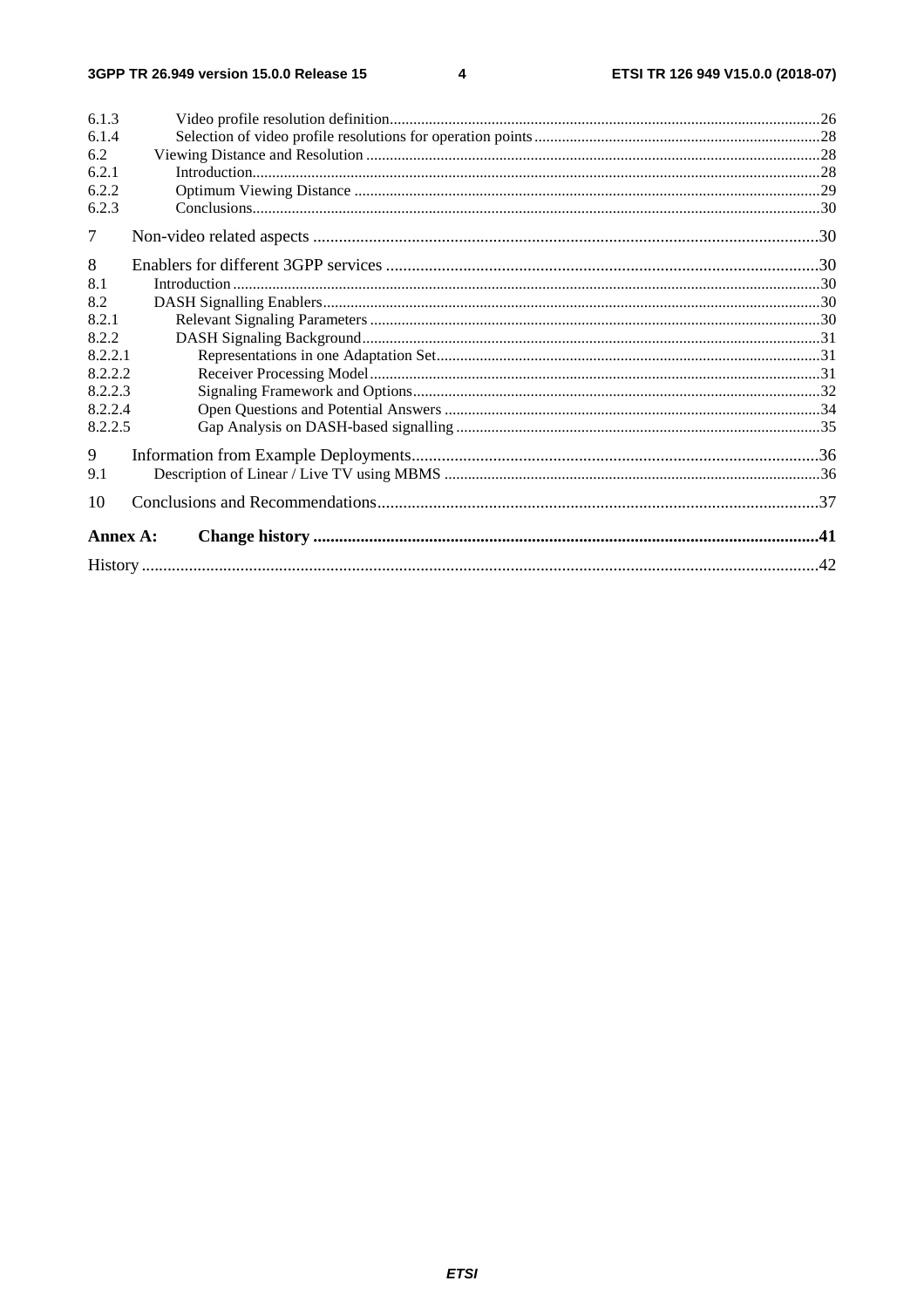# Foreword

This Technical Report has been produced by the 3rd Generation Partnership Project (3GPP).

The contents of the present document are subject to continuing work within the TSG and may change following formal TSG approval. Should the TSG modify the contents of the present document, it will be re-released by the TSG with an identifying change of release date and an increase in version number as follows:

Version x.y.z

where:

- x the first digit:
	- 1 presented to TSG for information;
	- 2 presented to TSG for approval;
	- 3 or greater indicates TSG approved document under change control.
- y the second digit is incremented for all changes of substance, i.e. technical enhancements, corrections, updates, etc.
- z the third digit is incremented when editorial only changes have been incorporated in the document.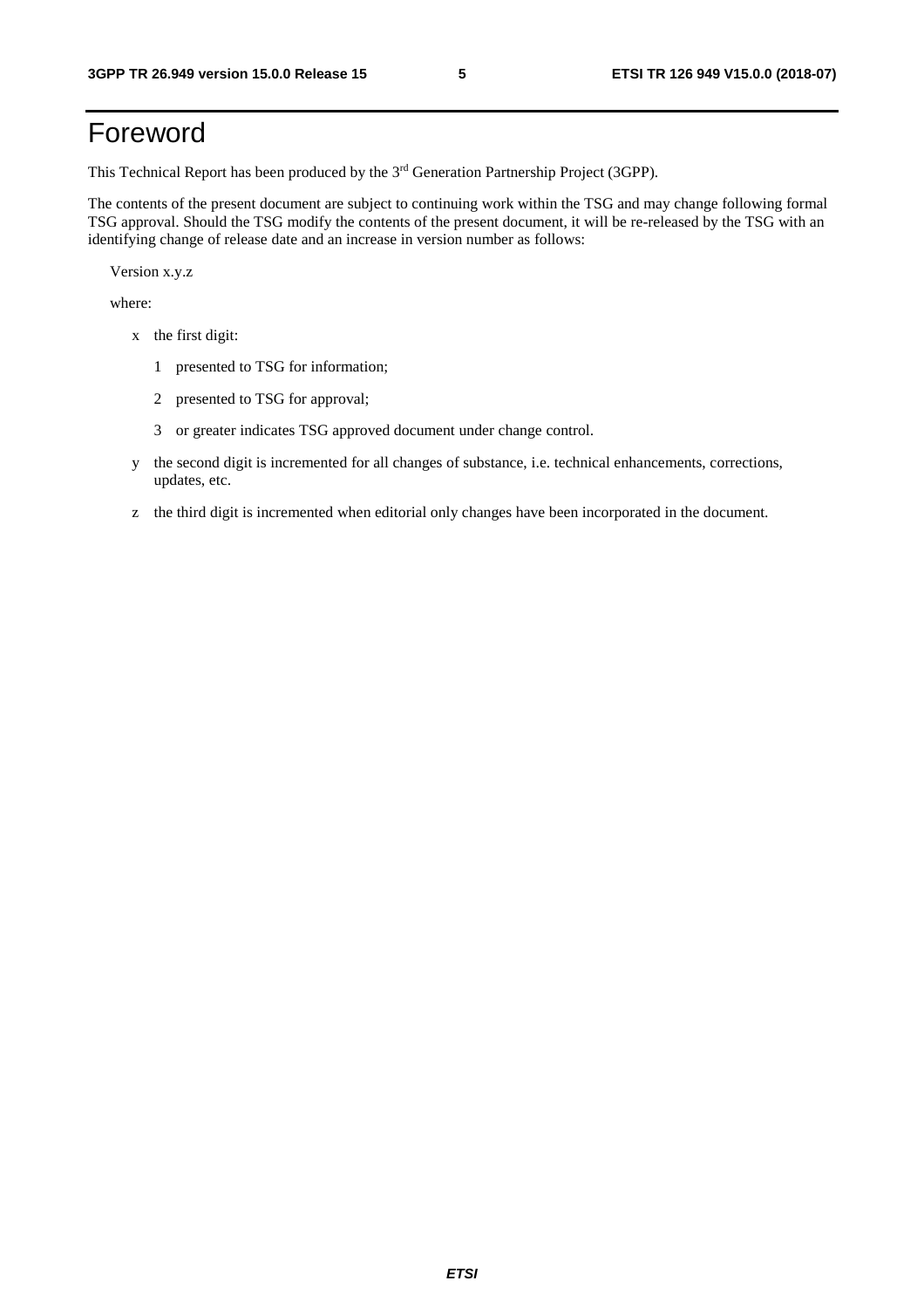# 1 Scope

The scope of the present document is to support the generation of a technical specification which defines a limited set of operation points for TV services in order to enable a consistent service offering within 3GPP. For this purpose the present document collects relevant information from other organizations and summarizes and consolidates these findings. Additional 3GPP specific aspects on TV profiles (such as existing and emerging UE capabilities, delivery enablers, or specific service aspects) are collected and put in context.

# 2 References

The following documents contain provisions which, through reference in this text, constitute provisions of the present document.

- References are either specific (identified by date of publication, edition number, version number, etc.) or non-specific.
- For a specific reference, subsequent revisions do not apply.
- For a non-specific reference, the latest version applies. In the case of a reference to a 3GPP document (including a GSM document), a non-specific reference implicitly refers to the latest version of that document *in the same Release as the present document*.
- [1] 3GPP TR 21 905: "Vocabulary for 3GPP Specifications".
- [2] 3GPP TS 26.234: "Transparent end-to-end Packet-switched Streaming Service (PSS); Protocols and codecs".
- [3] 3GPP TS 26.346: "Multimedia Broadcast/Multicast Service (MBMS); Protocols and codecs".
- [4] 3GPP TS 26.247: "Transparent end-to-end Packet-switched Streaming Service (PSS); Progressive Download and Dynamic Adaptive Streaming over HTTP (3GP-DASH)".
- [5] DVB ETSI TS 101 154 v2.2.1 (2015-06): "Digital Video Broadcasting (DVB); Specification for the use of Video and Audio Coding in Broadcasting Applications based on the MPEG-2 Transport Stream ".
- [6] ETSI TS 103 285 v1.1.1 (2015-05):: "Digital Video Broadcasting (DVB); MPEG-DASH Profile for Transport of ISO BMFF Based DVB Services over IP Based Networks".
- [7] ETSI EN 300 468 V1.14.1 (2014-05): "Specification for Service Information (SI) in DVB systems".
- [8] ETSI EN 300 743 V1.5.1 (2014-01): "Digital Video Broadcasting (DVB); Subtitling systems"
- [9] ETSI TS 101 211 V1.12.1 (2013-12): "Guidelines on implementation and usage of Service Information (SI)"
- [10] DASH-IF, "Guidelines for Implementation: DASH-IF Interoperability Points", version 3.0.
- [11] ISO/IEC 23001-8:2013, "Information technology -- MPEG systems technologies -- Part 8: Coding-independent code points".
- [12] ISO/IEC 14496-12:2015: "Information technology -- Coding of audio-visual objects -- Part 12: ISO base media file format".
- [13] ITU-T Recommendation H.264 (01/2012): "Advanced video coding for generic audiovisual services" | ISO/IEC 14496-10:2010: "Information technology – Coding of audio-visual objects – Part 10: Advanced Video Coding".
- [14] ISO/IEC 14496-15:2014/Cor 1:2015: "Information technology -- Coding of audio-visual objects -- Part 15: Carriage of network abstraction layer (NAL) unit structured video in ISO base media file format".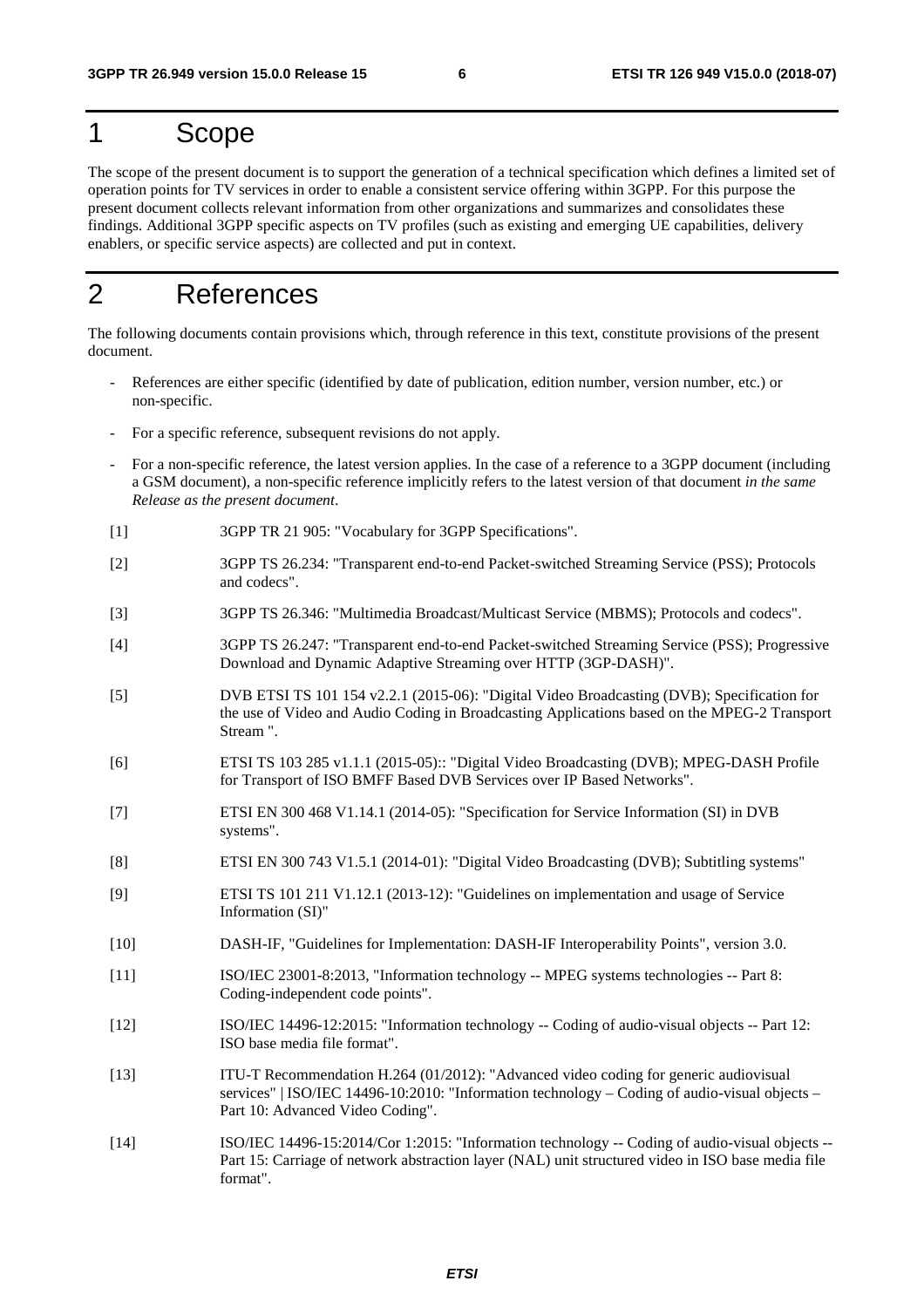- [15] ITU-T Recommendation H.265 (07/2013): "Advanced video coding for generic audiovisual services" | ISO/IEC 23008-2:2013: " High Efficiency Coding and Media Delivery in Heterogeneous Environments – Part 2: High Efficiency Video Coding".
- [16] ISO/IEC 23009-1:2014/Cor.1:2015/Amd.1:2015: "Information technology -- Dynamic adaptive streaming over HTTP (DASH) -- Part 1: Media presentation description and segment formats".
- [17] ATSC A/53, Part 4:2009: "MPEG-2 Video System Characteristics".
- [18] ATSC A/72 Part 1 & 3: "Video System Characteristics of AVC in the ATSC Digital Television System" & "Video and Transport Subsystem Characteristics of MVC for 3D-TV Broadcast in the ATSC Digital Television System".
- [19] ATSC A/153 Part 7:2012, "AVC and SVC Video System Characteristics".
- [20] ANSI/SCTE 128-1 2013: "AVC Video Constraints for Cable Television, Part 1 Coding".
- [21] ETSI TS 101 211 V1.12.1 (2013-12): "Basic Parameter Values for the HDTV Standard for the Studio and for International Programme Exchange".
- [22] SMPTE 170M: "Television Composite Analog Video Signal NTSC for Studio Applications".
- [23] DECE: "Common File Format & Media Formats Specification" v2.0.1 Dec.2014
- [24] Recommendation ITU-R BT.601-7 (2011): "Studio encoding parameters of digital television for standard 4:3 and wide screen 16:9 aspect ratios".
- [25] Recommendation ITU-R BT.1700 (02/2005): "Characteristics of composite video signals for conventional analogue television systems".
- [26] 3GPP TS 26.244: "Transparent end-to-end packet switched streaming service (PSS); 3GPP file format (3GP)".
- [27] void
- [28] Recommendation ITU-R BT.2022 (2012): "General viewing conditions for subjective assessment of quality of SDTV and HDTV television pictures on flat panel displays".
- [29] ISO/IEC 14496-3: "Information technology -- Coding of audio-visual objects -- Part 3: Audio".
- [30] ETSI TS 102 366 V1.2.1 (2008-08): "Digital Audio Compression (AC-3, Enhanced AC-3) Standard".
- [31] ANSI/SCTE 128-2: "AVC Video Constraints for Cable Television, Part 1 Transport".
- [32] DVB ETSI TS 101 154 v2.3.1 (2017-02): "Digital Video Broadcasting (DVB); Specification for the use of Video and Audio Coding in Broadcasting Applications based on the MPEG-2 Transport Stream ".
- [33] Recommendation ITU-R BT.2100 (2016): "Image parameter values for high dynamic range television for use in production and international programme exchange"
- [34] ETSI TS 103 190-2: "Digital Audio Compression (AC-4) Standard; Part 2: Immersive and personalized audio"
- [35] ISO/IEC 23008-3:2015: "Information technology -- High efficiency coding and media delivery in heterogeneous environments - Part 3: 3D audio", ISO/IEC 23008-3:2016/Amd2: "Amendment 2: Part 3: 3D audio - MPEG-H 3D Audio File Format Support ", ISO/IEC 23008-3:2015/Amd 3 2017: "Information technology -- High efficiency coding and media delivery in heterogeneous environments - Part 3: 3D audio - Amendment 3".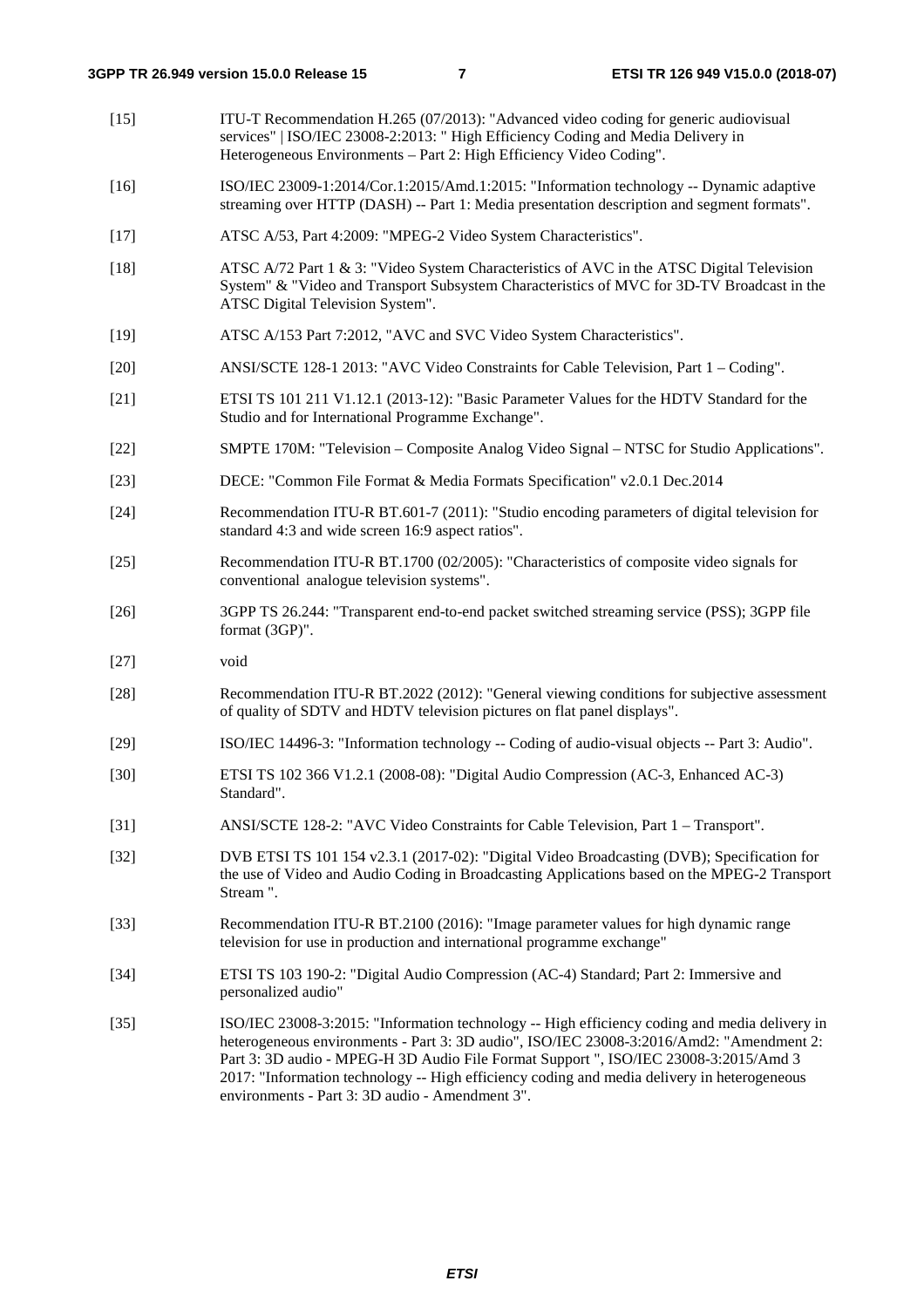# 3 Definitions and abbreviations

# 3.1 Definitions

For the purposes of the present document, the terms and definitions given in TR 21.905 [1] and the following apply. A term defined in the present document takes precedence over the definition of the same term, if any, in TR 21.905 [1].

# 3.2 Abbreviations

For the purposes of the present document, the abbreviations given in TR 21.905 [1] and the following apply. An abbreviation defined in the present document takes precedence over the definition of the same abbreviation, if any, in TR 21.905 [1].

| <b>ARIB</b>     | <b>Association of Radio Industries and Business</b> |
|-----------------|-----------------------------------------------------|
| <b>ATSC</b>     | <b>Advanced Television Systems Committee</b>        |
| <b>CDN</b>      | <b>Content Delivery Network</b>                     |
| <b>CICP</b>     | Coding-independent code points                      |
| <b>DASH</b>     | Dynamic Adaptive Streaming over HTTP                |
| <b>DASH-IF</b>  | <b>DASH Industry Forum</b>                          |
| <b>DECE</b>     | Digital Entertainment Content Ecosystem             |
| <b>DVB</b>      | <b>Digital Video Broadcasting</b>                   |
| <b>DTT</b>      | Digital Terrestrial TV                              |
| EBU             | European Broadcast Union                            |
| <b>GOP</b>      | Group of Pictures                                   |
| <b>IRD</b>      | <b>Integrated Receiver-Decoder</b>                  |
| <b>ISO BMFF</b> | <b>ISO Base Media File Format</b>                   |
| <b>HbbTV</b>    | Hybrid broadcast broadband TV                       |
| HD              | <b>High Definition</b>                              |
| <b>HDR</b>      | High Dynamic Range                                  |
| <b>HEVC</b>     | High Efficiency Video Coding                        |
| <b>HFR</b>      | <b>High Frame Rate</b>                              |
| <b>HRD</b>      | <b>Hypothetical Refence Decoder</b>                 |
| <b>LTE</b>      | Long Term Evolution                                 |
| <b>MBMS</b>     | Multimedia Broadcast/Multicast Service              |
| <b>MBSFN</b>    | Multicast-Broadcast Single Frequency Network        |
| <b>MNO</b>      | Mobile Network Operator                             |
| <b>MPD</b>      | <b>Media Presentation Descriptor</b>                |
| <b>NGA</b>      | <b>Next Generation Audio</b>                        |
| <b>PSS</b>      | Packet-switched Streaming Service                   |
| <b>RAP</b>      | <b>Random Access Point</b>                          |
| <b>SAP</b>      | <b>Stream Access Point</b>                          |
| <b>SCTE</b>     | Society of Cable Technology Engineers               |
| SD              | <b>Standard Definition</b>                          |
| <b>SEI</b>      | Supplemental Enhancement Information                |
| TV              | TeleVision                                          |
| <b>UHD</b>      | <b>Ultra-High Definition</b>                        |
| VoD             | Video on Demand                                     |
| VUI             | Video Usability Information                         |

# 4 Background and Context

# 4.1 Introduction

Linear TV services can be made available on 3GPP networks via MBMS [3] and PSS [2] user services (over RTP or 3GP-DASH [4]).

- 3GP-DASH aims at offering the best quality of experience as possible by adapting to the UE capabilities and dynamically to the network conditions. Linear TV and on-demand services are already identified as major use cases for 3GP-DASH delivery format.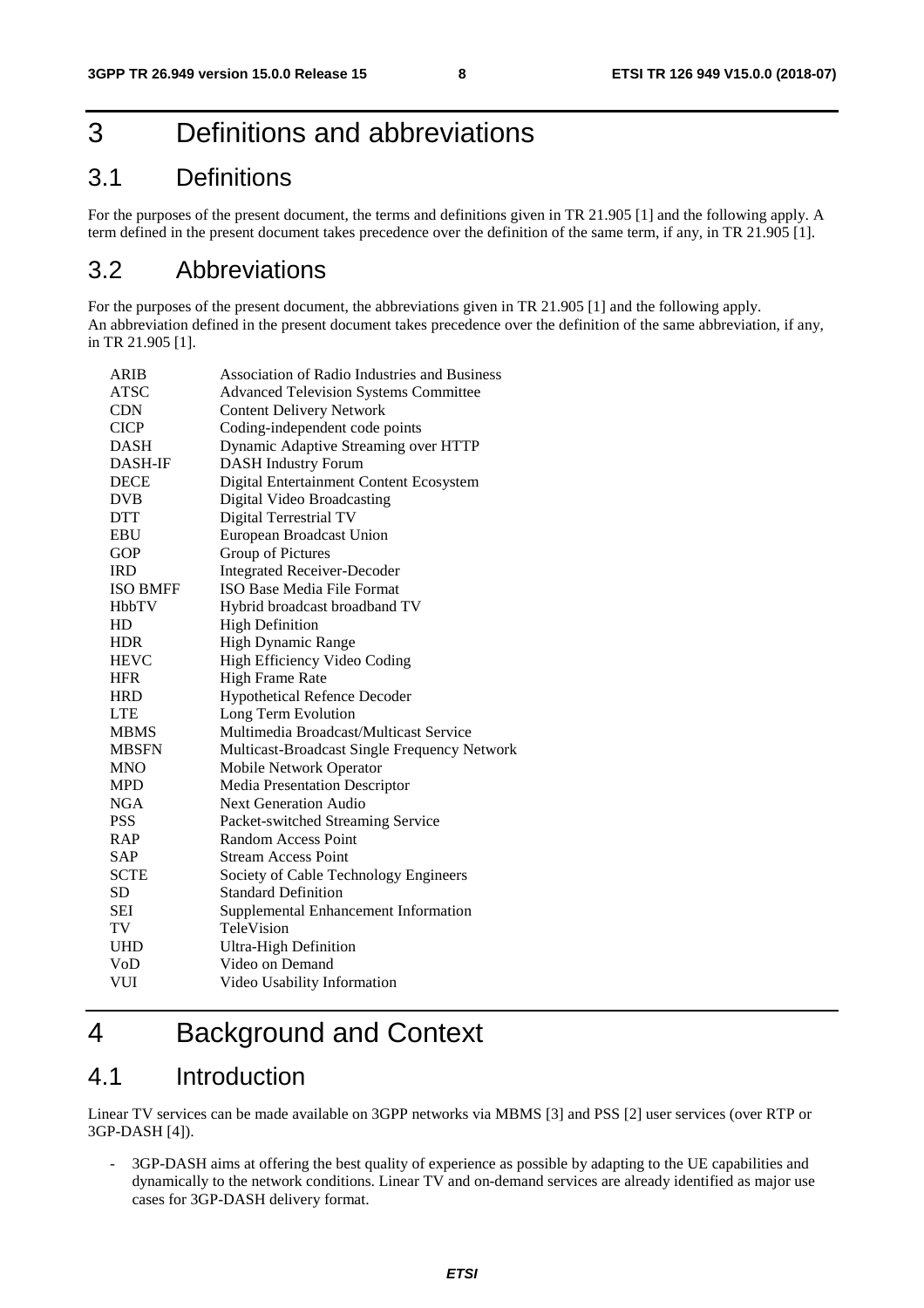- (e)MBMS user services offer the possibility to offload the network when the same content is consumed simultaneously by many UEs. This typically happens when a large audience accesses the same content concurrently, such as a popular football match, the Olympic Games, a political debate, breaking news, etc. For this reason, the access to live broadcast TV services is a major use case for eMBMS.

For traditional linear TV distribution, TV services accessed through Satellite, Digital Terrestrial TV (DTT), cable or IPTV obey to requirements on the video profiles to ensure a consistent quality of experience while accessing different channels within a TV bouquet.

On-demand video services, via streaming or downloading, generally obey to the same requirements.

Up to Release-12, 3GPP specifications are missing detailed definitions of distribution formats (such as spatial and temporal resolutions, aspect ratios, random access points, etc.) for which operators and service providers can provide guarantees in terms of quality of experience. Typically, 3GPP service specifications only define profiles and levels of video codecs.

Therefore, additional requirements/guidelines on video formats (frame rate, resolution, aspect ratio, colorimetry, bit depth…) and codecs (random access point period, SEI messages…) for linear TV and video-on-demand services need to be documented. The definition of a limited set of operation points (e.g. SDTV, HDTV…) provides confidence to content providers/broadcasters on the quality of experience offered by 3GPP services when used for TV-like distribution.

In addition, in the context of DASH operations, not only the main distribution format is of relevance, but at least also a subset of spatial and temporal resolutions. In order to minimize testing for seamless switching experience, suitable lower resolutions of distribution formats are important for consistent service offerings. Furthermore, to compensate congestion situations, a minimum service quality should be defined in order to provide service continuity.

Note that a TV service typically not only includes video components, but also other audio and supplementary components, such as subtitles. These aspects are also considered in the present document.

Such consolidated operation points are particularly useful for second screen applications as well as hybrid broadcast broadband services. Traditional broadcasters and service providers are keen to provide a unified service offering to mobile devices without requiring adapting content encoding to a multitude of different device capabilities. Input from such organizations on main distribution formats for traditional distribution is relevant.

In order to address different device classes and distribution formats, a limited set of operation points for a TV profile definition are expected to be defined.

The objective of the present document is to support the generation of a technical specification which defines a limited set of operation points for TV services in order to enable a consistent service offering within 3GPP, but also across different access networks including traditional distribution systems.

Therefore, the present document addresses the collection of the following information:

- Relevant established and emerging traditional distribution formats.
- Parameters assigned to an operation point including but not limited to: spatial and temporal resolutions, bit depth, color space, etc.
- Small subset of relevant distribution formats independent of the service.
- Operation points from a video codec point of view (signaling of SEI messages…).
- Enablers in different 3GPP services (MBMS, PSS, DASH) to map such parameters to 3GPP services, including service specific requirements, e.g. adaptive resolution switching in DASH. etc.
- Non-video relevant aspects.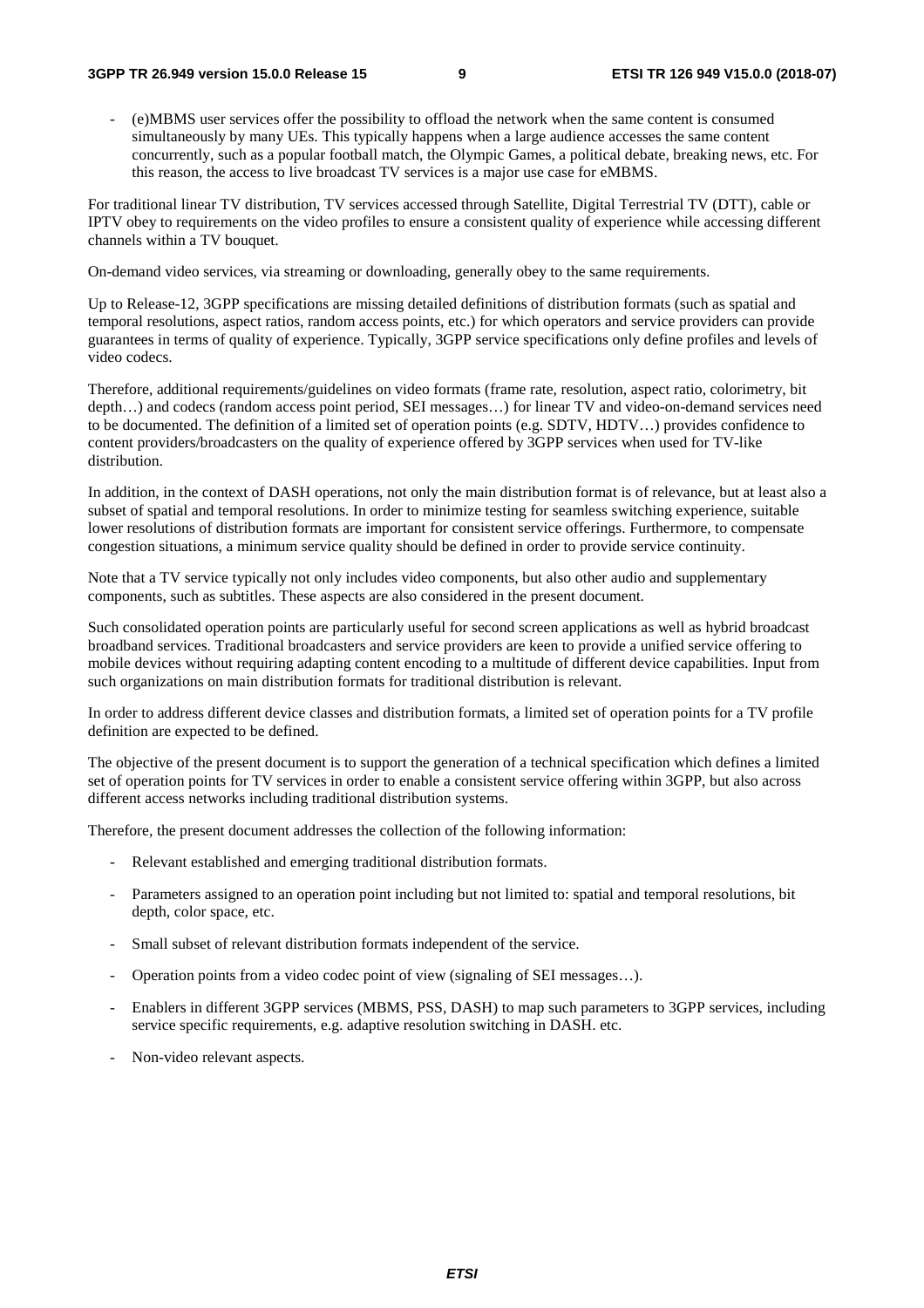# 4.2 Scenarios and Deployment Cases

### 4.2.1 Scenario

In the context of the present document, the provisioning of TV-like services to 3GPP UEs is considered. Figure 1 provides a high-level context of a possible scenario. The scenario is not considered being complete or comprehensive, but only highlights the context. The present document also does not consider the role of the mobile network operator (MNO), whether it is a content/service provider itself, or it collaborates with a content provider to distribute the content. Nevertheless, in any case it is the desire of the content provider to provide a realistic and possibly controllable quality to different end devices that are connected through a 3GPP network and include a 3GPP UE with PSS and/or MBMS client.

On the left hand sources that contribute to the generation of a TV program are provided. Such sources may for example be satellite feeds, terrestrial broadcast feeds, cable or other contribution links. These feeds typically carry content that is encoded and distributed using formats such as defined by DVB, ATSC, SCTE or other broadcast organizations. Examples for video formats are SD content, HD content, full HD content or UHD content. The content may have different properties to support the service, for example display instructions, random access point frequencies and so on. At the same time, the content may be augmented with program that is available On-demand, for example VoD assets or ad content. The content is expected to be received by 3GPP UE with PSS and/or MBMS client. Such receivers may be heterogeneous in terms of capabilities, for example in terms of display resolutions, decoding capabilities, audio rendering capabilities and many other aspects.

An important scenario is the adaptation and provisioning of the content originating from a multitude of sources to a heterogeneous receiver population (equipped with a 3GPP UE functionality) through a 3GPP network. This work is not expected to cover all flavors of such a complex service offering, but focusses on the media-format related challenges in such a scenario that motivate the definition of operation points in the context of TV Video Profiles.



#### **Figure 1: Scenario for Distributing TV Content to Mobile Devices**

### 4.2.2 Media-Format Related Challenges

In the following a few media-format related challenges are provided that motivate the definition of TV Video Profiles.

- 1) On the Contribution Formats:
	- a) The live contribution formats may be different depending on the contribution link, the applied standard or the location/region. Different content sources need to be taken into account, for example different broadcast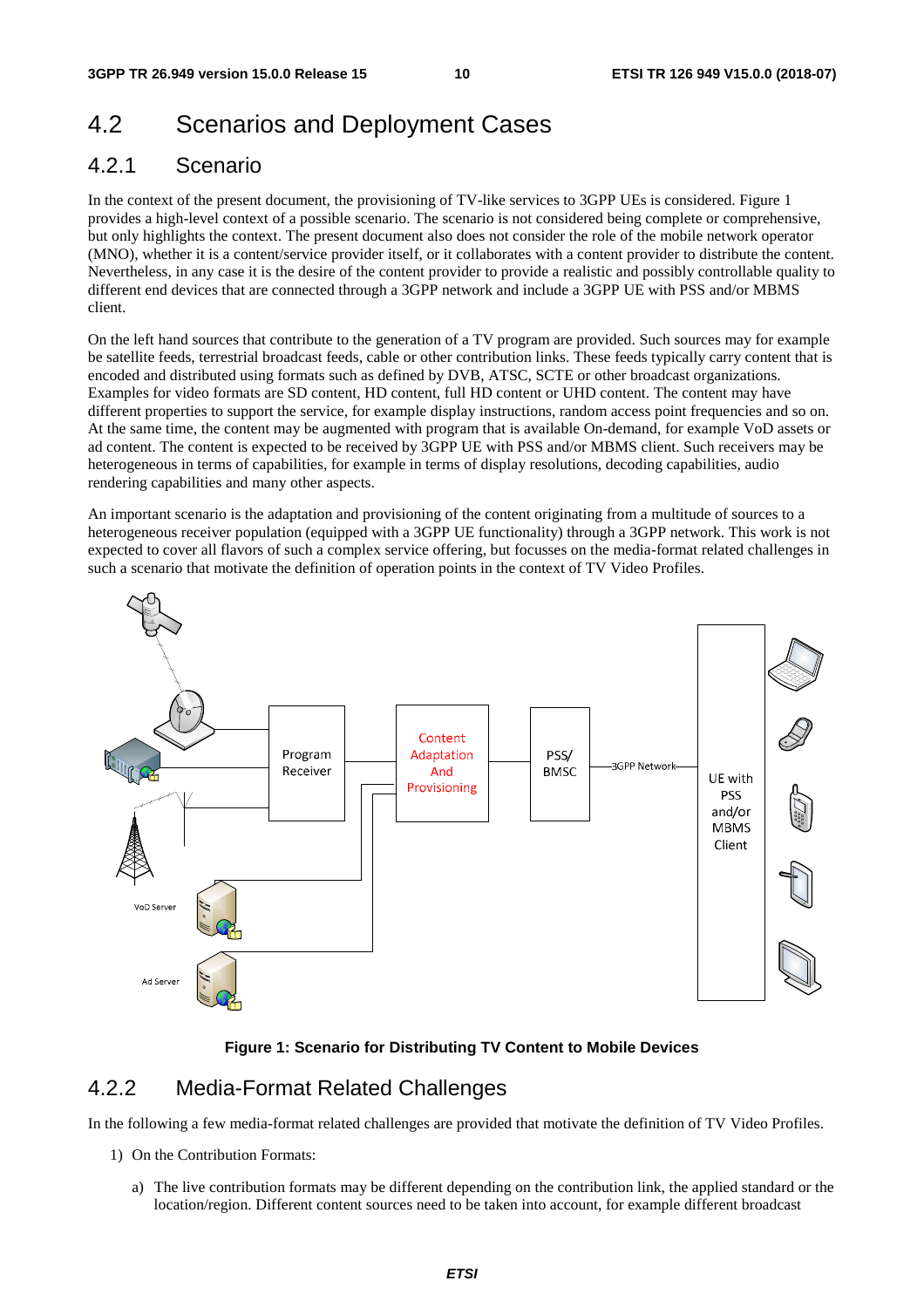standards such as DVB or ATSC, different contribution links, as well as formats that are used in different regions. It is expected that a 3GPP-based set of TV profiles enables to distribute formats in different regions of the world distributed with different standards.

- b) Legacy and new formats: Broadcast quite often needs to maintain legacy distribution in order to ensure compatibility to an installed base. At the same time advanced formats with better quality of experience are distributed to newer devices. It is expected that a 3GPP-based set of TV profiles enables to distribute new and emerging formats whereas legacy Broadcast TV formats are of less relevance.
- c) VoD Assets and Ads may be in different content formats. For example movies are quite often provided in formats defined by MovieLabs, DECE or Bluray Disk Association (BDA). It is expected that a 3GPP-based set of TV profiles enables to distribute movies in commonly used formats.
- d) Content industry generates new formats to enable new experiences, for example wider colour gamut, higher dynamic ranges, etc. It is expected that a 3GPP-based set of TV profiles may be updated in the future to add such new formats as interoperable options.
- e) Contribution formats may contain certain properties (random access points, encryption) or may carry specific metadata or auxiliary information (subtitles, etc.). It is expected that a 3GPP-based set of TV profiles enables to maintain relevant properties and metadata.
- 2) On Consuming Devices
	- a) Consuming Devices are heterogeneous including different display resolutions and capabilities. It is expected that a 3GPP-based set of TV profiles enables to provide TV-like contents to a collection of different device classes in a controllable and consistent manner. In addition, it is expected that consuming devices would be able to select a content that fits their capabilities. However, it is not expected that a 3GPP-based set of TV profiles would cover all capabilities of existing mobile devices, but would provide an ability that, in the future, consuming devices would consistently implement 3GPP TV profiles to reduce fragmentation.
	- b) Higher-end 3GPP UEs already provide media capabilities that may be suitable for consuming TV-like services. Therefore it is expected that at least one TV profile would be defined that would enable content distribution with higher-end capabilities than those already deployed UEs.
	- c) Mobile devices provide new capabilities to enable new media experiences, for example wider colour gamut, higher dynamic ranges, higher resolution, etc. It is expected that a 3GPP-based set of TV profiles may be updated in the future to add such new formats as interoperable options.
- 3) On Content Distribution
	- a) Efficient distribution is of utmost relevance for 3GPP-based distribution. It is expected that a 3GPP-based set of TV profiles would enable the efficient distribution of video formats to different devices. In particular it is expected that options would be provided that would enable the use of latest advances in compression efficiency.
	- b) In order to enable cost-efficient distribution, scalable delivery is important. This could enable for example the use of broadcast distribution (either directly or using MBMS-on-Demand) and/or CDN architectures for efficient caching. It is expected that a 3GPP-based set of TV profiles would support scalable distribution of content.
	- c) In order to react to throughput changes, for example due to mobility, congestion, handovers and other mobile variability, rate and quality adaptive distribution is relevant for consistent quality and service continuity. It is expected that a 3GPP-based set of TV profiles would support adaptive distribution of content, in particular 3GP-DASH.
- 4) On Content Adaptation and Provisioning
	- a) It is expected that different types of content will be made available in a service offering, for example by content splicing at the sender (program mix) or also in the receiver (targeted ad insertion). It is expected that a 3GPP-based set of TV profiles would support different types of content, and also the change and update of the format in a linear program.
	- b) The processing requirements in content adaptation should be manageable. It is expected that a 3GPP-based set of TV profiles would support content adaptation in a processing-manageable manner.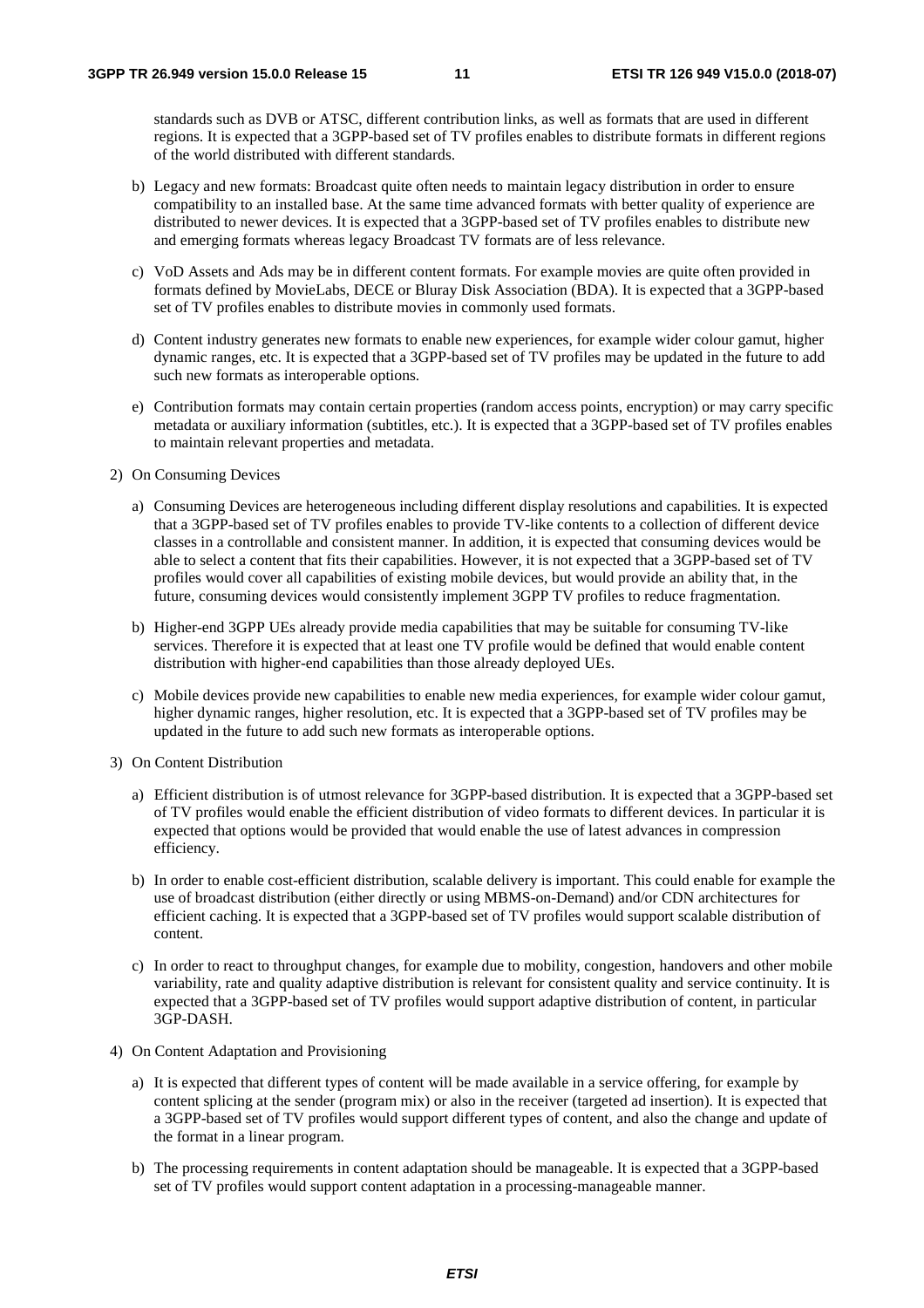c) Content adaptation may lead to quality degradation, for example due to transcoding, distribution format change, frame rate adaptation, cropping, subsampling, aspect ratio adaptation and so on. It is expected that a 3GPP-based set of TV profiles would enable content adaptation such that quality degradations due to content adaptation are avoided or at least minimized. In particular, TV profiles should have capabilities that result in frame rate conversion being avoided for the large majority of content.

Based on these initial considerations, some functions that are relevant for content adaptation and provisioning are documented below.

### 4.2.3 Content Adaptation and Provisioning Functions

Based on the discussions in clauses 4.3.1 and 4.3.2, at least the following content adaptation and provisioning functions are considered relevant and are expected to be considered to enable the distribution of common media formats with 3GPP TV profiles:

- Mapping of typical broadcast distribution formats to 3GPP TV Profiles
- Mapping of typical VoD and Ad content formats to 3GPP TV Profiles
- Mapping of relevant properties and metadata of broadcast and movie formats to 3GPP TV Profiles
- Provisioning of content for different device classes with different decoding and rendering capabilities
- Provisioning of new media formats
- Encoding/transcoding such that efficient distribution is enabled
- Mapping to 3GP-DASH formats

# 5 Traditional Distribution Formats

### 5.1 Overview

In order to collect relevant traditional TV distribution formats, several broadcast TV related groups have been identified and an analysis was conducted in order to provide an overview of existing and emerging TV distribution formats. Details on the methodology are provided in clause 5.2, the collected information of responding organizations is in clause 5.3 and clause 5.4 provides a summary.

# 5.2 Methodology

In order to collect relevant information of existing TV distribution formats, communication was initiated with a number of Broadcast-related organizations such as :the Advanced Television Systems Committee (ATSC), the DASH Industry Forum (DASH-IF), the Digital Entertainment Content Ecosystem (DECE) and the Digital Video Broadcasting (DVB) Project.

The objective was to get an overview of the relevant parameters that are constrained in the context of the live and ondemand TV distribution.

The analysis was conducted by identifying the specifications that contain TV video profiles where the relevant parameters were listed with their constrained values. Video and non-video related requirements were collected together with their context of application (type of service considered).

Such parameters are depicted in theTable 1a below with two sets of values as example.

#### **Table 1a: Parameters for TV profiles**

| Parameter            | Operation Point #1 (example) | Operation Point #2 (example) |
|----------------------|------------------------------|------------------------------|
| Picture Resolution   | 1920 x 1080                  | 352 × 288 ('CIF')            |
| Picture Aspect Ratio | 16:9                         | 4:3                          |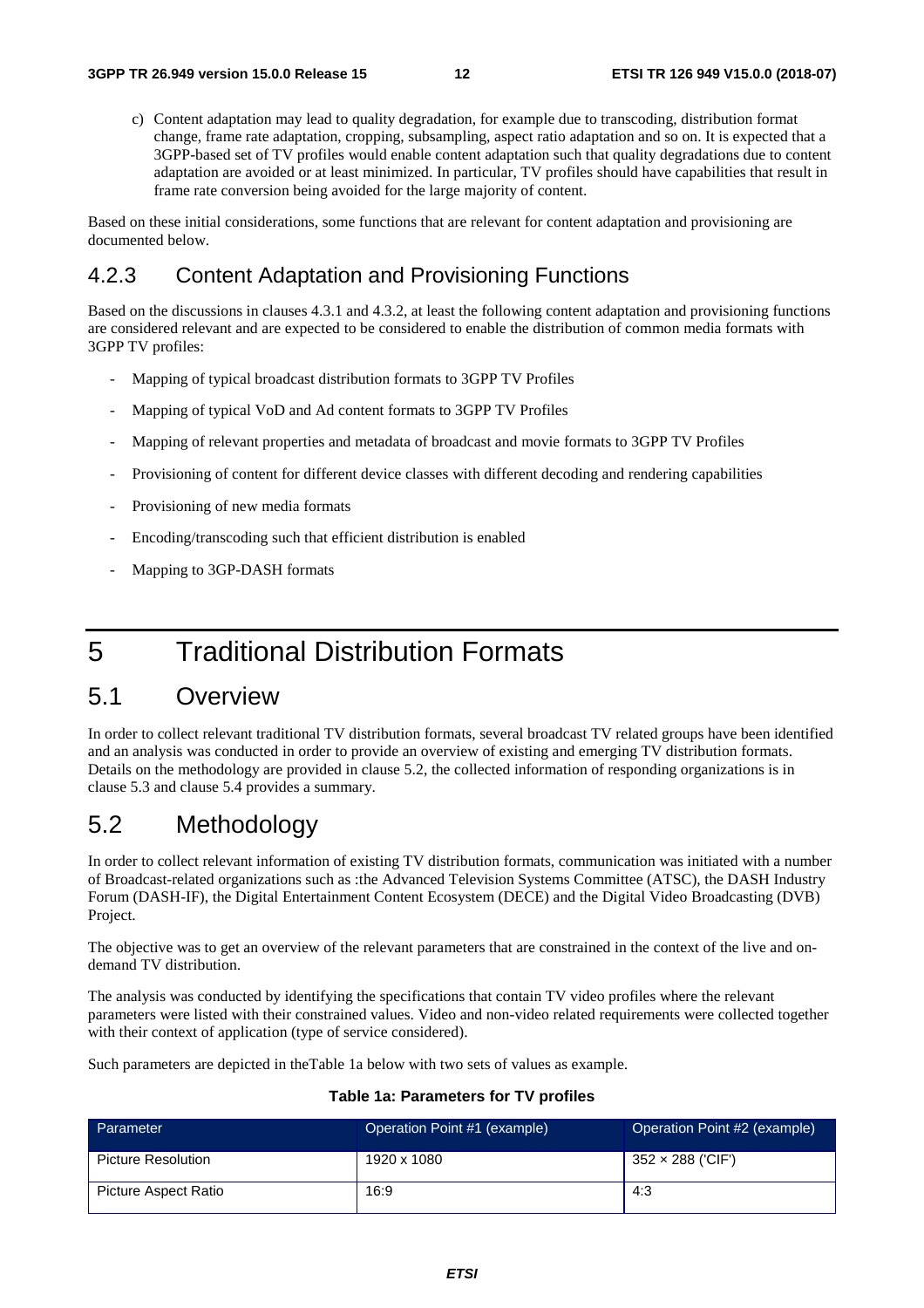| Parameter                              | Operation Point #1 (example)    | Operation Point #2 (example) |
|----------------------------------------|---------------------------------|------------------------------|
|                                        |                                 |                              |
| Chroma Format                          | <b>YCbCr</b>                    | <b>YCbCr</b>                 |
| Sub-sampling format                    | 4:2:2                           | 4:2:0                        |
| Sample aspect ratio                    | $1:1$ ('square')                | $11 \times 10$               |
| <b>Bit Depth</b>                       | 10                              | 8                            |
| <b>Color Primaries</b>                 | <b>BT.2020</b>                  | 709                          |
| Transfer function (SDR or HDR)         | SMPTE ('PQ')                    | 709 (SDR)                    |
|                                        |                                 |                              |
| Frame rates (Hz)                       | 60                              | 24                           |
|                                        |                                 |                              |
| Video coding format                    | AVC aka H.264                   | H.263                        |
| Video Codec Profile Level              | HEVC Main Tier MP level4.1      |                              |
|                                        |                                 |                              |
| <b>Audio Channel Count</b>             | 5,1                             | $\mathbf{1}$                 |
| Audio Codec                            | AAC LC 5.1ch                    | <b>AMR</b>                   |
|                                        |                                 |                              |
| <b>Transport Layer</b>                 | MPEG-2 TS                       | RTP                          |
|                                        |                                 |                              |
| <b>Closed Captioning</b>               | CEA-708 inband                  | <b>3GPP Timed Text</b>       |
| SEI messages                           | Picture Timing SEI Message      |                              |
| <b>VUI parameters</b>                  | <b>Aspect Ratio Information</b> |                              |
| Random Access Point Definition         |                                 |                              |
| Bar data handling (aka letterbox etc.) | <b>AFD</b>                      |                              |

# 5.3 Collected Information

### 5.3.1 DVB

#### 5.3.1.1 Introduction

The main specification defining TV profiles in DVB is the ETSI TS 101 154 v2.1.1 [5]. This specification defines, among others, video profiles based on H.264/AVC [13] (in SD and HD) and H.265/HEVC [15] (in HD and UHD). The TS 101 154 defines additional profiles, including for example MPEG-2 video as well as formats with interlaced video. All the profiles are defined in TS 101 154 in the context of the MPEG-2 TS.

In addition, the DVB-DASH profile using MPEG DASH and ISO Base Media File Format for encapsulation is defined in the ETSI TS 103 285 v1.1.1 [6] This specification defines certain extensions to video profiles in the context of DASH, but still refers to TS 101 154 for the core video profiles.

DVB Service Information is provided in ETSI EN 300 468 [7]. This document also defines signaling related to TV Video profiles.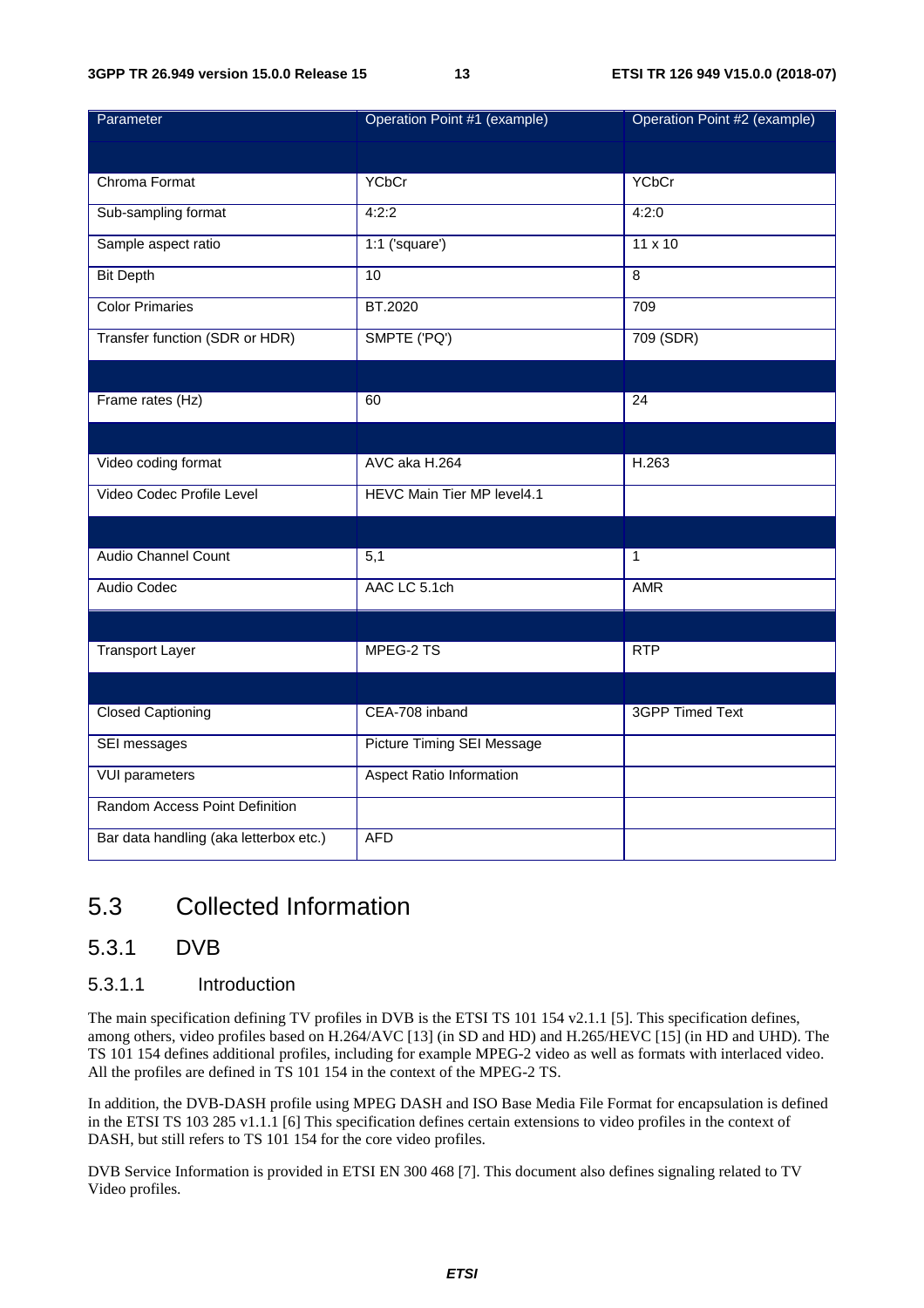#### 5.3.1.2 Video codec profiles and levels

The video profiles defined by the specification TS 101 154 that are considered of interest for 3GPP SA4 are:

- H.264/AVC Main Profile at Level 3 is used for H.264/AVC SDTV,
- H.264/AVC High Profile at Level 4 is used for 25 Hz and 30 Hz H.264/AVC HDTV,
- H.264/AVC High Profile at Level 4.2 is used for 50 Hz and 60 Hz H.264/AVC HDTV,
- HEVC Main Profile at Level 4.1 is used for HEVC HDTV 8-bit IRDs,
- HEVC Main 10 Profile at Level 4.1 is used for HEVC HDTV 10-bit IRDs,
- HEVC Main 10 Profile at Level 5.1 is used for HEVC UHDTV.

#### 5.3.1.3 Defined parameters for video profiles

The TS 101 154 defines video related parameters provided in the Tables below (focusing on progressive formats only), specifically:

- H.264/AVC SDTV IRDs and Bitstreams in Table 1
- H.264/AVC HDTV IRDs and Bitstreams in Table 2
- HEVC IRDs and Bitstreams in Table 3

#### **Table 1: H.264/AVC SDTV IRDs and Bitstreams**

| <b>Profile</b>             | <b>25 Hz H.264/AVC SDTV</b>       | <b>30 Hz H.264/AVC SDTV</b>       |  |
|----------------------------|-----------------------------------|-----------------------------------|--|
|                            | clause 5.6.2)                     | clause 5.6.3)                     |  |
| <b>Picture Resolution</b>  | 720 × 576, 544 x 576,             | 720 × 480, 640 × 480,             |  |
|                            | 480 x 576, 352 x 576,             | $544 \times 480, 480 \times 480,$ |  |
|                            | 352 x 288                         | $352 \times 480, 352 \times 240$  |  |
| Picture Aspect Ratio       | 4:3 or 16:9                       |                                   |  |
| Chroma Format              | <b>YCbCr</b>                      |                                   |  |
| Sub-sampling format        | 4:2:0                             |                                   |  |
| Sample aspect ratio        | Provided in Table 8 signaled by   | Provided in Table 10 signaled by  |  |
|                            | aspect_ratio_idc                  | aspect ratio idc                  |  |
| <b>Bit Depth</b>           | 8 bit                             |                                   |  |
| <b>Color Primaries and</b> | Recommended to use BT.1700 Part A | Recommended to use BT.1700 Part A |  |
| <b>Transfer Function</b>   | colour_primaries=5                | colour_primaries=6                |  |
|                            | transfer characteristics=5        | transfer characteristics=6        |  |
|                            | matrix coefficients=5             | matrix coefficients=6             |  |
| Frame rates (Hz)           | 25                                | 24 000/1 001, 24,                 |  |
|                            |                                   | 30 000/1 001, 30                  |  |
| Video coding format        | <b>H.264/AVC</b>                  |                                   |  |
| Video Codec Profile Level  | Main Profile Level 3              |                                   |  |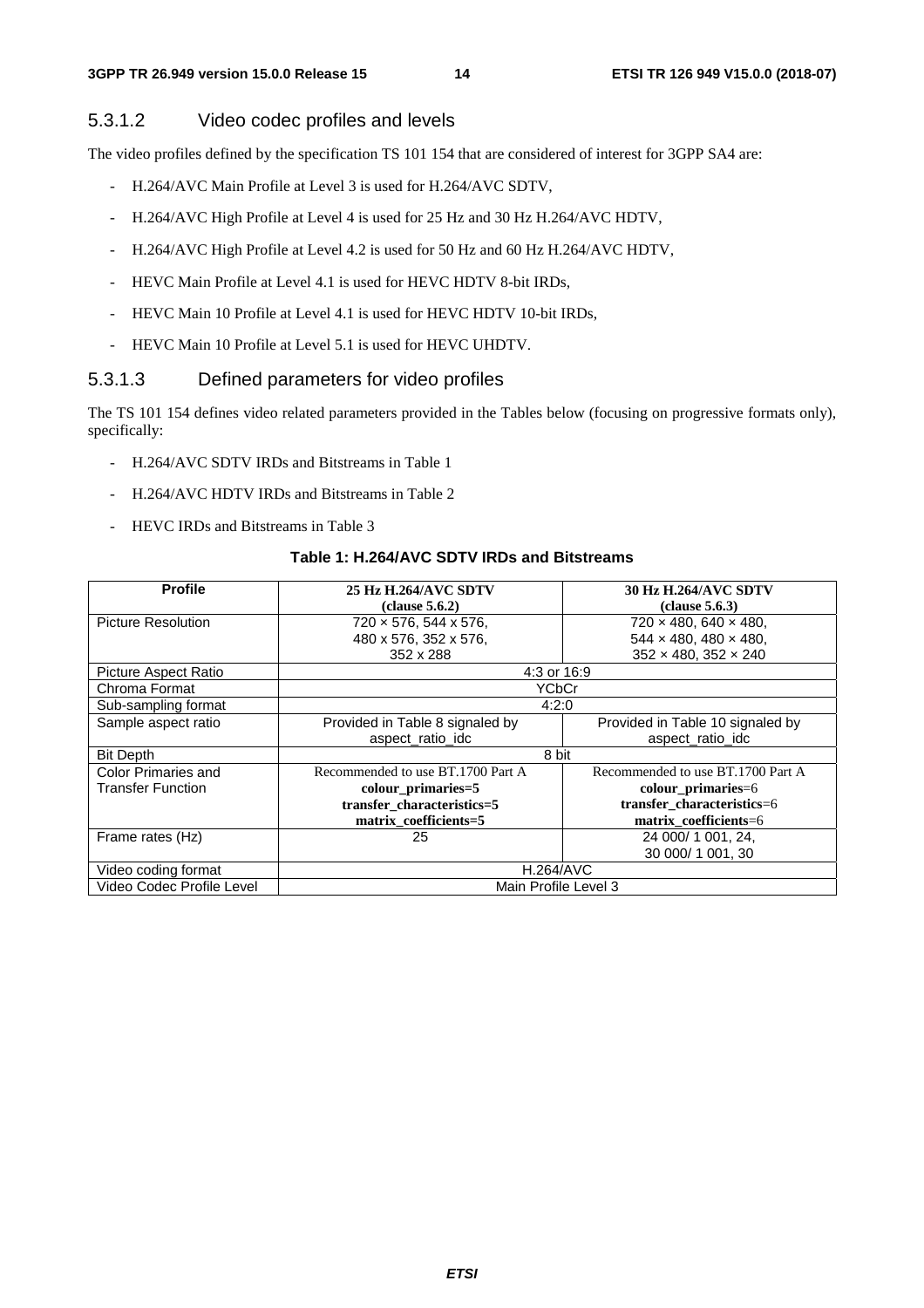| <b>Profile</b>            | 25 Hz                    | 30 Hz                                                                       | 50 Hz                             | 60 Hz                  |  |
|---------------------------|--------------------------|-----------------------------------------------------------------------------|-----------------------------------|------------------------|--|
|                           | clause 5.7.2)            | clause 5.7.3)                                                               | clause 5.7.4)                     | clause 5.7.5)          |  |
| <b>Picture Resolution</b> |                          | 1920 x 1080, 1440 x 1080, 1280 x 1080, 960 x 1080,                          |                                   |                        |  |
|                           |                          | $1280 \times 720$ , 960 $\times$ 720, 640 $\times$ 720                      |                                   |                        |  |
| Picture Aspect Ratio      |                          |                                                                             | 16:9                              |                        |  |
| Chroma Format             |                          |                                                                             | YCbCr                             |                        |  |
| Sub-sampling format       |                          |                                                                             | 4:2:0                             |                        |  |
| Sample aspect ratio       |                          | Provided in Table 11 signaled by aspect_ratio_idc                           |                                   |                        |  |
| <b>Bit Depth</b>          |                          |                                                                             | 8 bit                             |                        |  |
| Color Primaries and       |                          |                                                                             | Recommended to use either BT.709: |                        |  |
| <b>Transfer Function</b>  |                          | colour primaries = 1, transfer characteristics = 1, matrix coefficients = 1 |                                   |                        |  |
|                           | or IEC 61966-2-4 (xvYCC) |                                                                             |                                   |                        |  |
|                           |                          | colour_primaries=1, transfer_characteristics=11, matrix_coefficients=1      |                                   |                        |  |
| Frame rates (Hz)          | 25                       | 24 000/1 001, 24,                                                           | 25 or 50                          | 24 000/1 001, 24,      |  |
|                           |                          | 30 000/1 001, 30                                                            |                                   | 30 000/1 001, 30,      |  |
|                           |                          |                                                                             |                                   | 60 000/1 001 or 60     |  |
| Video coding format       | <b>H.264/AVC</b>         |                                                                             |                                   |                        |  |
| Video Codec Profile       | High Profile Level 4     |                                                                             |                                   | High Profile Level 4.2 |  |
| Level                     |                          |                                                                             |                                   |                        |  |

#### **Table 2: H.264/AVC HDTV IRDs and Bitstreams**

#### **Table 3: HEVC IRDs and Bitstreams**

| <b>Profile</b>            | <b>HEVC HDTV 8-bit</b>                                     | <b>HEVC HDTV 10-bit</b>                                 | <b>HEVC UHDTV</b>              |
|---------------------------|------------------------------------------------------------|---------------------------------------------------------|--------------------------------|
|                           | clause 5.14.2)                                             | (clause 5.14.2)                                         | (see clause $5.14.3$ )         |
| <b>Picture Resolution</b> |                                                            | 1920 x 1080, 1440 x 1080, 1600 x 900,                   | 3840 x 2160, 2880 x 2160,      |
|                           |                                                            | $1280 \times 720$ , 960 $\times 720$ , 960 $\times 540$ | 3200 x 1800, 2560 x 1440,      |
|                           |                                                            |                                                         | 1920 x 1080, 1440 x 1080,      |
|                           |                                                            |                                                         | 1600 × 900, 1280 × 720, 960    |
|                           |                                                            |                                                         | $\times$ 720, 960 $\times$ 540 |
| Picture Aspect Ratio      |                                                            | 16:9                                                    |                                |
| Chroma Format             |                                                            | <b>YCbCr</b>                                            |                                |
| Sub-sampling format       |                                                            | 4:2:0                                                   |                                |
| Sample aspect ratio       |                                                            | Provided in Table 20 signaled by aspect_ratio_idc       | Provided in Table 21 signaled  |
|                           |                                                            |                                                         | by aspect_ratio_idc            |
| <b>Bit Depth</b>          | 8 bit                                                      | 10 bit                                                  | 8 and 10 bit                   |
| Color Primaries and       | BT.709:                                                    | BT.709                                                  |                                |
| <b>Transfer Function</b>  |                                                            | colour_primaries=1, transfer_characteristics=1,         | $cp = 1$ , tc=1, mc =1         |
|                           | matrix coefficients=1                                      |                                                         | or BT.2020 (NCL)               |
|                           | or optionally IEC 61966-2-4 (xvYCC)                        |                                                         | $cp = 9$ , tc=14, mc =9        |
|                           | colour_primaries=1, transfer_characteristics=11,           |                                                         | Note: displays may not support |
|                           |                                                            | matrix_coefficients=1                                   | BT.2020, but are expected to   |
|                           |                                                            |                                                         | handle the signaling.          |
| Frame rates (Hz)          | 24 000/1 001, 24, 25, 30                                   | 24 000/1 001, 24, 25, 30 000/1                          | 24 000/1 001, 24, 25, 30 000/1 |
|                           | 000/1 001, 30, 50, 60000/1                                 | 001, 30, 50, 60000/1 001 or 60                          | 001, 30, 50, 60000/1 001 or 60 |
|                           | 001 or 60 Hz                                               | Hz                                                      | Hz                             |
|                           |                                                            |                                                         |                                |
|                           | Note: two types of decoding<br>Note: two types of decoding |                                                         |                                |
|                           | capabilities are defined                                   | capabilities are defined (50Hz                          |                                |
|                           | (50Hz and 60 Hz family)<br>and 60 Hz family)               |                                                         |                                |
| Video coding format       |                                                            | <b>HEVC</b>                                             |                                |
| Video Codec Profile       | Main Profile, Level 4.1<br>Main-10 Profile, Level 4.1      |                                                         | Main-10 Profile, Level 5.1     |
| Level                     |                                                            |                                                         |                                |

### 5.3.1.4 Video coding parameters for broadcast distribution

TS 101 154 provides detailed requirements on the following parameters:

- Random Access Point Definition and Frequency
- Signalling in the VUI information
- Constraints in the Parameter Sets (High-Level Syntax)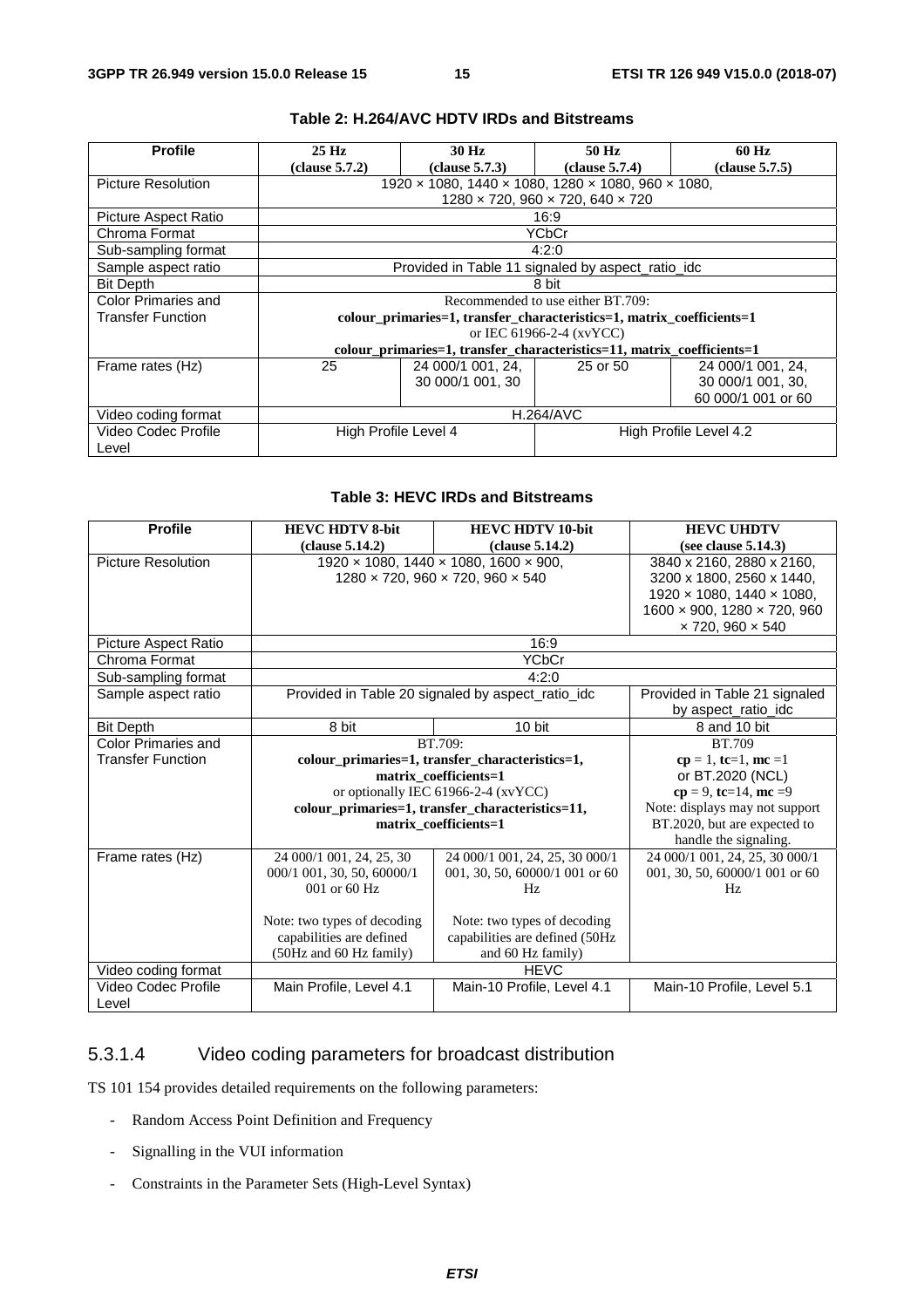- Supported SEI messages
- Scalability (for example for forward compatibility)
- Seamless splicing
- Signalling for additional information
	- Auxiliary Data in the Video Elementary Stream
	- Discusses Active Format Descriptors (AFD) and Bar data handling

#### 5.3.1.5 Audio related Parameters

DVB defines a toolbox for codecs and audio and video are not combined in a single profile. It is up to the service provider to choose the appropriate combination of video and audio interoperability points.

For audio, the following codecs are referenced:

- MPEG-1 Layer I, MPEG-1 Layer II, MPEG-2 Layer II backward compatible,
- AC-3, Enhanced AC-3 [30],
- DTS, DTS-HD,
- MPEG-4 AAC, MPEG-4 HE AAC or MPEG-4 HE AAC v2 audio.

From the toolbox of codecs only some of the options are in common use: MPEG-1 Layer II, AC-3, MPEG-4 AAC, HE-AAC, and E-AC-3. Some of these are considered legacy codecs, and only a subset of these codecs with relevant efficiency are commonly used for new DVB broadcast services.

The relevant parameters for commonly used audio codecs are summarized in Table 4.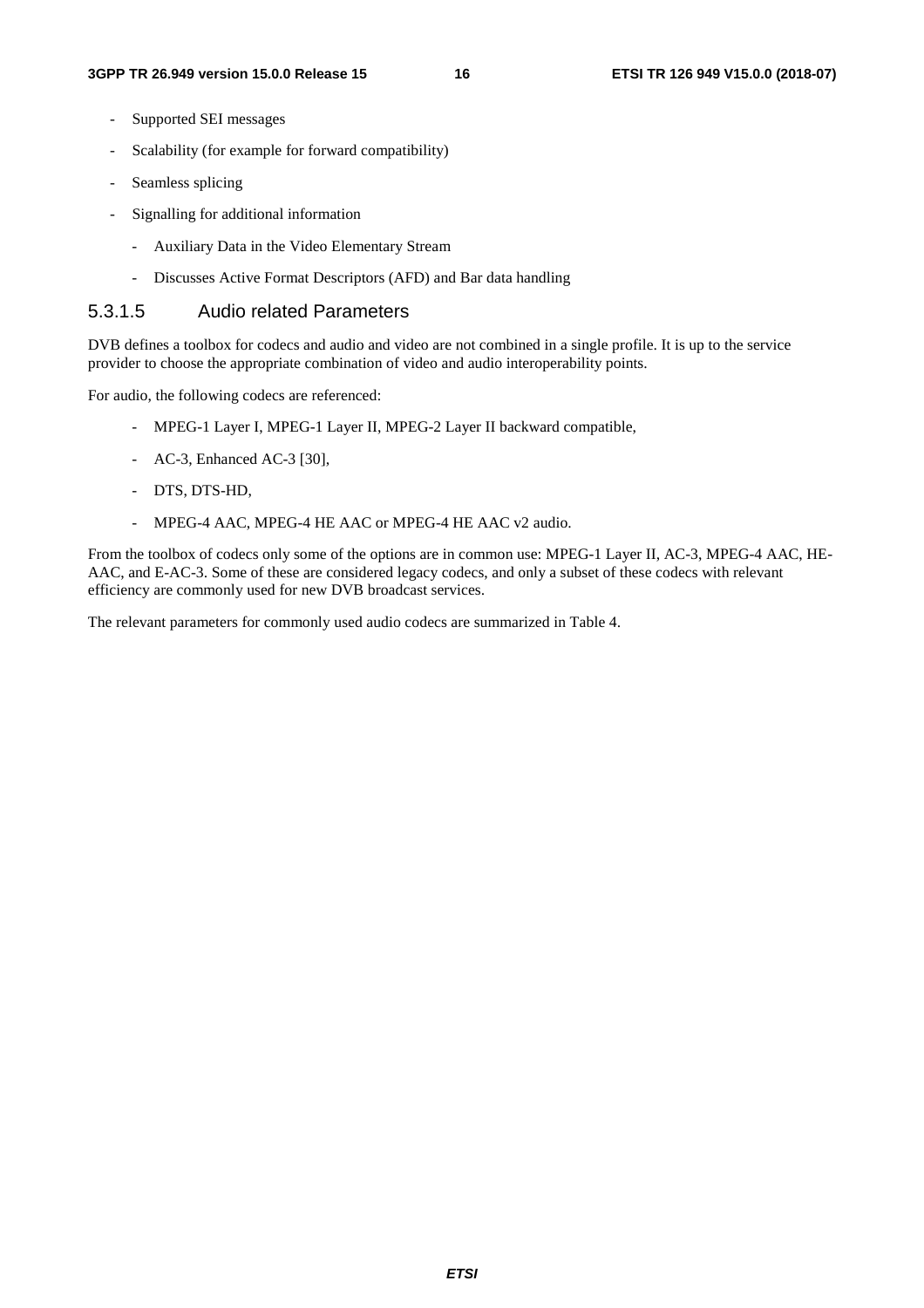| audio codec                                    | MP1L <sub>2</sub> | $AC-3$                                                          | EAC-3                                                              | <b>AAC</b>                                                                                                     | <b>HE-AAC</b>                                                                                                  |
|------------------------------------------------|-------------------|-----------------------------------------------------------------|--------------------------------------------------------------------|----------------------------------------------------------------------------------------------------------------|----------------------------------------------------------------------------------------------------------------|
| codec signaling<br>stream_type,                |                   | 0x6, 0xBD,                                                      | 0x6, 0xBD                                                          | 0x11, 0b110x xxxx                                                                                              | 0x11, 0b110x<br><b>XXXX</b>                                                                                    |
| stream_id                                      |                   | Refer to TS 101<br>154, clause<br>4.1.6.1                       | Refer to TS<br>101 154,<br>clause 4.1.6.1                          | Refer to TS 101<br>154, clause 4.1.6.1                                                                         | Refer to TS 101<br>154, clause<br>4.1.6.1                                                                      |
| codec specific<br>descriptor tag for           |                   | 0x6A                                                            | 0x7A                                                               | 0x7C                                                                                                           | 0x7C                                                                                                           |
| <b>PMT</b>                                     |                   | Refer to TS 101<br>154, clause<br>4.1.8.23                      | Refer to TS<br>101 154,<br>clause 4.1.8.23                         | Refer to TS 101<br>154, clause<br>4.1.8.26                                                                     | Refer to TS 101<br>154, clause<br>4.1.8.26                                                                     |
| intermediate<br>wrapping                       | not<br>required   | not required                                                    | not required                                                       | LATM/LOAS<br>Refer to TS 101<br>154, clause 6.4.1<br>and ISO/IEC<br>14496-3                                    | LATM/LOAS<br>Refer to TS 101<br>154, clause 6.4.1<br>and ISO/IEC<br>14496-3                                    |
| <b>Specific PES</b><br>constraints             | n.a.              | yes, refer to TS<br>101 154, clause<br>6.2.1                    | yes, refer to TS<br>101 154.<br>clause 6.2.1                       | no                                                                                                             | no                                                                                                             |
| recommended STD<br>audio buffer size           |                   | 5696 bytes<br>Refer to TS 101<br>154, clause<br>4.1.8.20        | 5696 bytes<br>Refer to TS<br>101 154,<br>clause 4.1.8.20           | 3584 bytes (L2),<br>8976 bytes (L4)<br>Refer to TS 101<br>154, clause<br>4.1.8.20                              | 3584 bytes (L2),<br>8976 bytes (L4)<br>Refer to TS 101<br>154, clause<br>4.1.8.20                              |
| <b>DVB SI component</b><br>descriptor required |                   | Yes                                                             | Yes                                                                | yes                                                                                                            | yes                                                                                                            |
| <b>RAP necessary</b>                           | not<br>required   | not required                                                    | not required                                                       | Yes<br>Refer to TS 101<br>154, clause 6.5                                                                      | Yes<br>Refer to TS 101<br>154, clause 6.5                                                                      |
| sampling rates                                 |                   | 32 kHz, 44.1 kHz,<br>48 kHz,<br>Refer to TS 102<br>366, Annex A | 32 kHz, 44.1<br>kHz, 48 kHz,<br>Refer to TS<br>102 366,<br>Annex A | 32 kHz, 44.1 kHz,<br>48 kHz, refer to<br>ISO/IEC 14496-3                                                       | 32 kHz, 44.1 kHz,<br>48 kHz, refer to<br>ISO/IEC 14496-3                                                       |
| channel configs                                |                   | up to 5.1<br>Refer to TS 101<br>154, clause<br>6.2.1.1          | up to 7.1<br>Refer to TS<br>101 154,<br>clause 6.2.1.1             | up to 5.1, refer to<br>ISO/IEC 14496-3                                                                         | up to 5.1, refer to<br>ISO/IEC 14496-3                                                                         |
| codec levels,<br>compatibility<br>indication*  |                   | not required                                                    | not required                                                       | up to stereo = $L2$ ,<br>up to $7.1 = L4$ ,<br>refer to TS 101<br>154 clause 6.4.2.1<br>and ISO/IEC<br>14496-3 | up to stereo $= L2$ ,<br>up to $7.1 = L4$ ,<br>refer to TS 101<br>154 clause 6.4.2.1<br>and ISO/IEC<br>14496-3 |
| audio control MD<br>(DRC and loudness)         |                   | yes, refer to TS<br>102 366, clause 6                           | yes, refer to TS<br>102 366,<br>clause 6                           | optional, refer to<br>TS 101 154 Annex<br>C5 and ISO/IEC<br>14496-3                                            | optional, refer to<br>TS 101 154<br>Annex C5 and<br>ISO/IEC 14496-3                                            |
| associated audio<br>mixing                     | yes               | Yes,<br>Refer to TS 102<br>366, clause 6                        | Yes,<br>Refer to TS<br>102 366,<br>clause 6                        | yes,<br>Refer to TS 101<br>154, Annex E                                                                        | Yes,<br>Refer to TS 101<br>154, Annex E                                                                        |
| ISO 639 Language<br><b>Descriptor</b>          | yes               | yes                                                             | Yes                                                                | yes                                                                                                            | yes                                                                                                            |

|  | Table 4: Relevant parameters for commonly used audio codecs |
|--|-------------------------------------------------------------|
|--|-------------------------------------------------------------|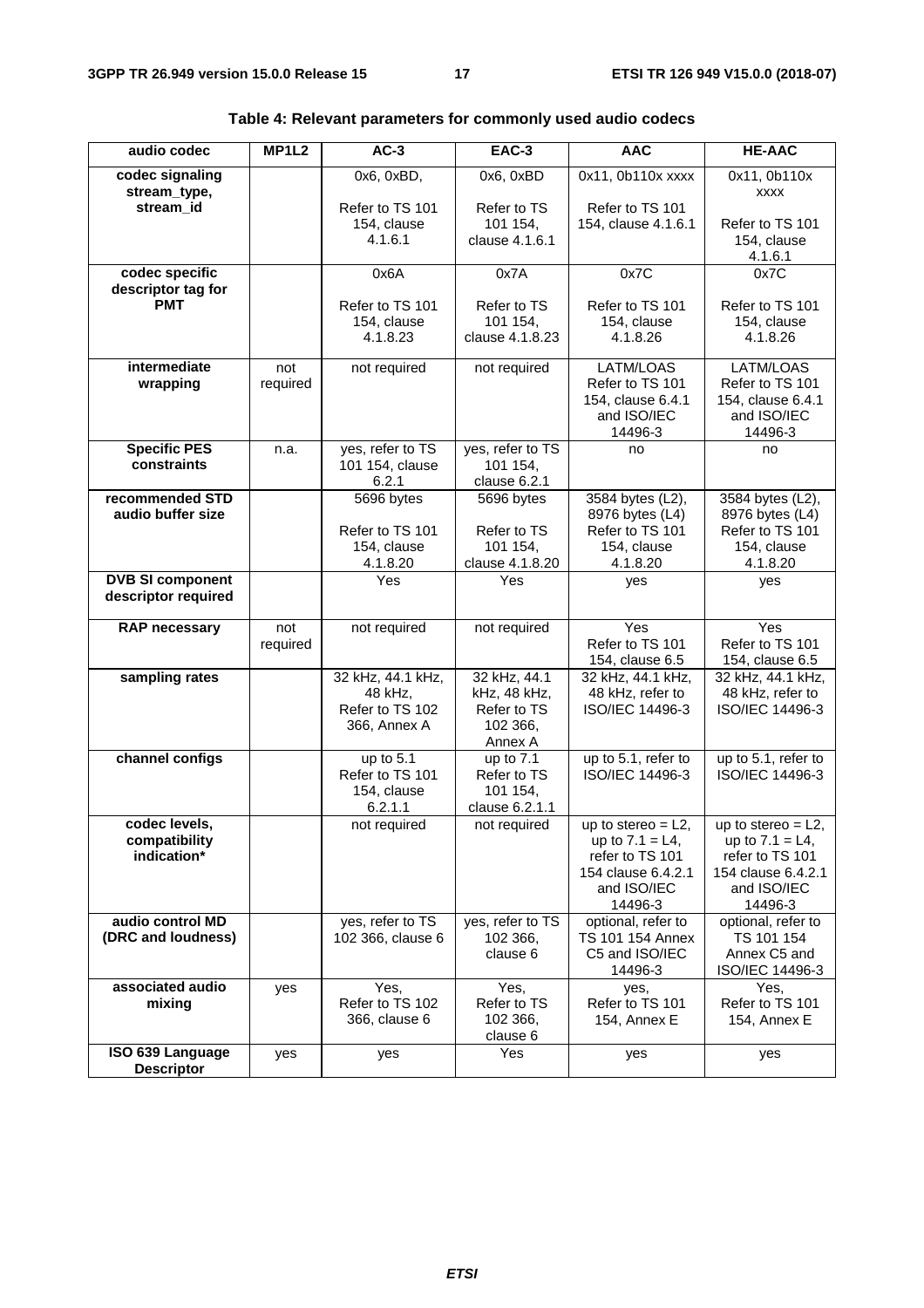#### 5.3.1.6 Parameters for special services (supplementary streams, DASH subresolutions, etc.)

For auxiliary video services, TS 101 154 does not provide any specific aspects.

However, DVB DASH as defined in TS 103 285 [6] provides additional information and restrictions, namely:

- Luminance Resolutions and Frame Rates for DASH-based distribution, more resolutions are permitted to enable seamless adaptive switching
- Video Switching Between Different Representations in the same Adaptation Set
- Restrictions on carriage of Parameters Sets inband and Initialization Segments
- Trick Mode considerations

For auxiliary audio services, the following is defined

- TS 101 154, Supplementary Audio Services for MPEG-1 layer II. Other codecs define supplementary services as part of their codec specifications.
- TS 103 285, Using the Role Scheme to Distinguish Between Different Adaptation Sets
- EN 300 468 [7] DVB SI contains descriptors

In terms of DASH specific restrictions for audio, DVB DASH TS 103 285 defines the following:

- Audio behavior in case of adaptive switching include seamless switching performance
- Service Continuity Considerations
- Bitrate recommendations for codecs in case of multiple Adaptation Sets

For subtitles, TS 101 154 does not provide any information. However, ETSI EN 300 743 [8] defines DVB subtitling based on bitmaps. Furthermore, the DVB-DASH specification TS 103 285 provides information on DASH Specific Aspects for Subtitles including a reference to EBU-TT, the provisioning of metadata to annotate subtitles as well as how to use downloadable fonts. In addition, usage guidelines are defined in clause 10.7.

#### 5.3.1.7 Any implementation guidelines

DVB provides a certain amount of implementation guidelines in:

- ETSI TS 101 211 [9]: Guidelines on implementation and usage of Service Information (SI)
- As part of ETSI TS 102 385 in the DVB DASH specification

#### 5.3.1.8 Deducted Information on Random Access Points

The DVB specification TS 101 154 [5], defines RAP frequency requirements for AVC and HEVC bitstreams. H.264/AVC and HEVC RAPs in the video elementary stream appear at least once every 5 s with a recommendation of aa average of at least every 2 s. Where rapid channel change times are important 500 ms is also recommended for H.264/AVC and 1 s for HEVC . The time interval between successive RAPs is measured as the difference between their respective DTS values.

#### 5.3.1.9 Updated Information for UHD-1 phase 2

End of 2016, DVB informed that the next revision of TS 101 154, the DVB specification for the use of video and audio coding in broadcasting applications is completed formally published by ETSI as TS 101 154 v2.3.1 [32].

The video section of the specification has been extended to add support for High Dynamic Range (HDR) and High Frame Rate (HFR). Two options for encoding HDR UHDTV bitstreams have been included, both based on HEVC encoding using Main 10 Profile up to Level 5.1:

- Hybrid Log Gamma (HLG) with non-constant luminance YCbCr, narrow range and colour primaries, as defined in Recommendation ITU-R BT.2100 [33].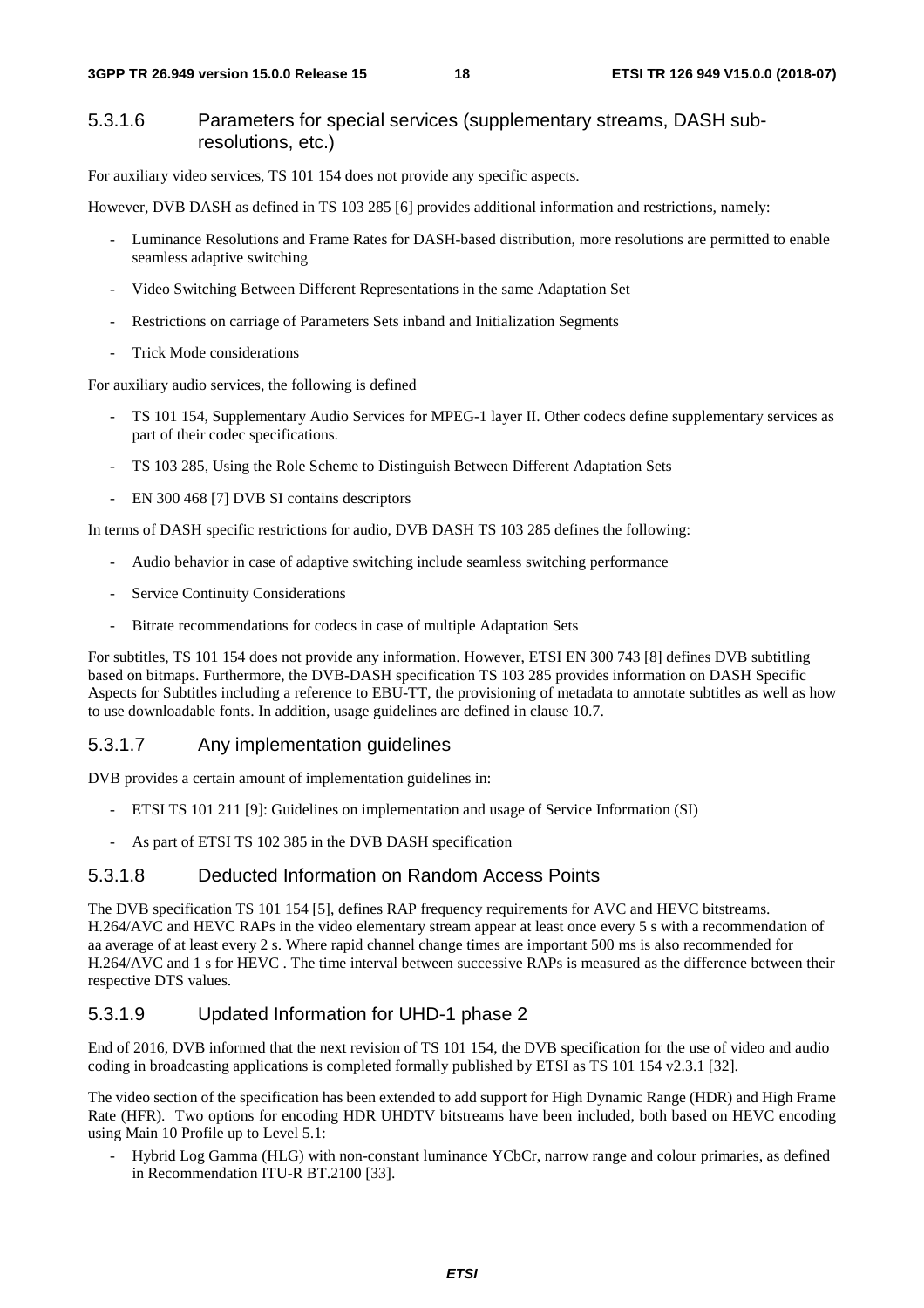- Perceptual Quantization (PQ) with non-constant luminance YCbCr, narrow range and colour primaries, as defined in Recommendation ITU-R BT.2100 [33].

HFR UHDTV bitstreams (which can also include HDR) are based on HEVC encoding using Main 10 Profile up to Level 5.2 at 100, 120 000/1 001 or 120 frames per second.

The extensions in TS 101 154 related to UHD-1 phase 2 are summarized in Table 2a.

#### **Table 4a: UHD-1 phase 2 IRDs and Bitstreams from TS 101 154 v2.3.1 [32]**

| <b>Profile</b>                                                                                   | <b>HEVC HDR UHDTV</b><br><b>IRD</b> using HLG10     | <b>HEVC HDR UHDTV</b><br><b>IRD</b> using PQ10                                        | <b>HEVC HDR HFR</b><br><b>UHDTV IRD using</b> | <b>HEVC HDR HFR</b><br><b>UHDTV IRD using</b>  |
|--------------------------------------------------------------------------------------------------|-----------------------------------------------------|---------------------------------------------------------------------------------------|-----------------------------------------------|------------------------------------------------|
|                                                                                                  | (see clause 5.14.4)                                 | (see clause 5.14.4)                                                                   | <b>HLG10</b>                                  | <b>PQ10</b>                                    |
|                                                                                                  |                                                     |                                                                                       | (see clause 5.14.5)                           | (see clause 5.14.5)                            |
| Picture                                                                                          |                                                     | 3840 x 2160, 3200 x 1800, 2560 x 1440, 1920 x 1080, 1600 x 900, 1280 x 720, 960 x 540 |                                               |                                                |
| Resolution                                                                                       |                                                     |                                                                                       |                                               |                                                |
| Picture                                                                                          |                                                     |                                                                                       | 16:9                                          |                                                |
| <b>Aspect Ratio</b>                                                                              |                                                     |                                                                                       |                                               |                                                |
| Chroma                                                                                           |                                                     |                                                                                       | <b>YCbCr</b>                                  |                                                |
| Format                                                                                           |                                                     |                                                                                       |                                               |                                                |
| Sub-sampling                                                                                     |                                                     |                                                                                       | 4:2:0                                         |                                                |
| format                                                                                           |                                                     |                                                                                       |                                               |                                                |
| Sample                                                                                           |                                                     | Provided in Table 21a of TS 101 154 v2.3.1 [32], signaled by aspect_ratio_idc         |                                               |                                                |
| aspect ratio                                                                                     |                                                     |                                                                                       |                                               |                                                |
| <b>Bit Depth</b>                                                                                 |                                                     |                                                                                       | 10 bit                                        |                                                |
| ITU-R BT.2100 [33] colour primaries and non-constant luminance matrix coefficients, i.e<br>Color |                                                     |                                                                                       |                                               |                                                |
| Primaries                                                                                        |                                                     |                                                                                       | colour_primaries=9, matrix_coefficients=9     |                                                |
| Transfer                                                                                         | ITU-R BT.2020 10- bits                              | ITU-R BT.2100 [45]                                                                    | ITU-R BT.2020 10- bits                        | ITU-R BT.2100 [45]                             |
| function                                                                                         | transfer_characteristics                            | PQ system with                                                                        | transfer_characteristics                      | PQ system with                                 |
|                                                                                                  | set to 14 and                                       | transfer_characteristics                                                              | set to 14 and                                 | transfer_characteristics                       |
|                                                                                                  | alternative transfer                                | set to 16                                                                             | alternative transfer                          | set to 16                                      |
|                                                                                                  | characteristics SEI                                 |                                                                                       | characteristics SEI                           |                                                |
|                                                                                                  | message with                                        |                                                                                       | message with                                  |                                                |
|                                                                                                  | preferred transfer                                  |                                                                                       | preferred transfer                            |                                                |
|                                                                                                  | characteristics set to                              |                                                                                       | characteristics set to                        |                                                |
|                                                                                                  | 18                                                  |                                                                                       | 18                                            |                                                |
| <b>Optional SEI</b>                                                                              |                                                     |                                                                                       | Mastering Display Colour Volume SEI message   |                                                |
|                                                                                                  |                                                     |                                                                                       | Content Light Level Information SEI message   |                                                |
| Frame rates                                                                                      | 24 000/1 001, 24, 25, 30 000/1 001, 30, 50, 60000/1 |                                                                                       |                                               | 24 000/1 001, 24, 25, 30 000/1 001, 30, 50, 60 |
| (Hz)                                                                                             |                                                     | 001 or 60 Hz                                                                          |                                               | 000/1 001, 60, 100, 120 000/1 001 or 120 Hz    |
|                                                                                                  |                                                     | Note: two types of decoding capabilities are defined                                  |                                               |                                                |
|                                                                                                  |                                                     | (50Hz and 60 Hz family)                                                               |                                               |                                                |
| Video coding<br>format                                                                           |                                                     |                                                                                       | <b>HEVC</b>                                   |                                                |
| Video Codec                                                                                      | Main-10 Profile, Level 5.1                          |                                                                                       |                                               | Main-10 Profile, Level 5.2                     |
| <b>Profile Level</b>                                                                             |                                                     |                                                                                       |                                               |                                                |

Some additional highlights are summarized:

- For UHD-1 phase 2 only square pixel resolutions and only progressive scan is supported
- Only BT.2100 [33] non-constant luminance YCbCr is supported
- HFR can be supported by two means:
	- Single PID HFR bitstream
	- Dual PID and temporal scalability when the bitstream is intended to be decodable by UHD phase 1 receivers at half frame rate

The audio section of the specification has been extended to add support for two options to encode Next Generation Audio (NGA), for immersive and personalized audio content:

- AC-4 according to ETSI TS 103 190-2 [34]
- MPEG-H Audio according to the Low Complexity (LC) Profile defined in ISO/IEC 23008-3 [35], subject to some further constraints defined by DVB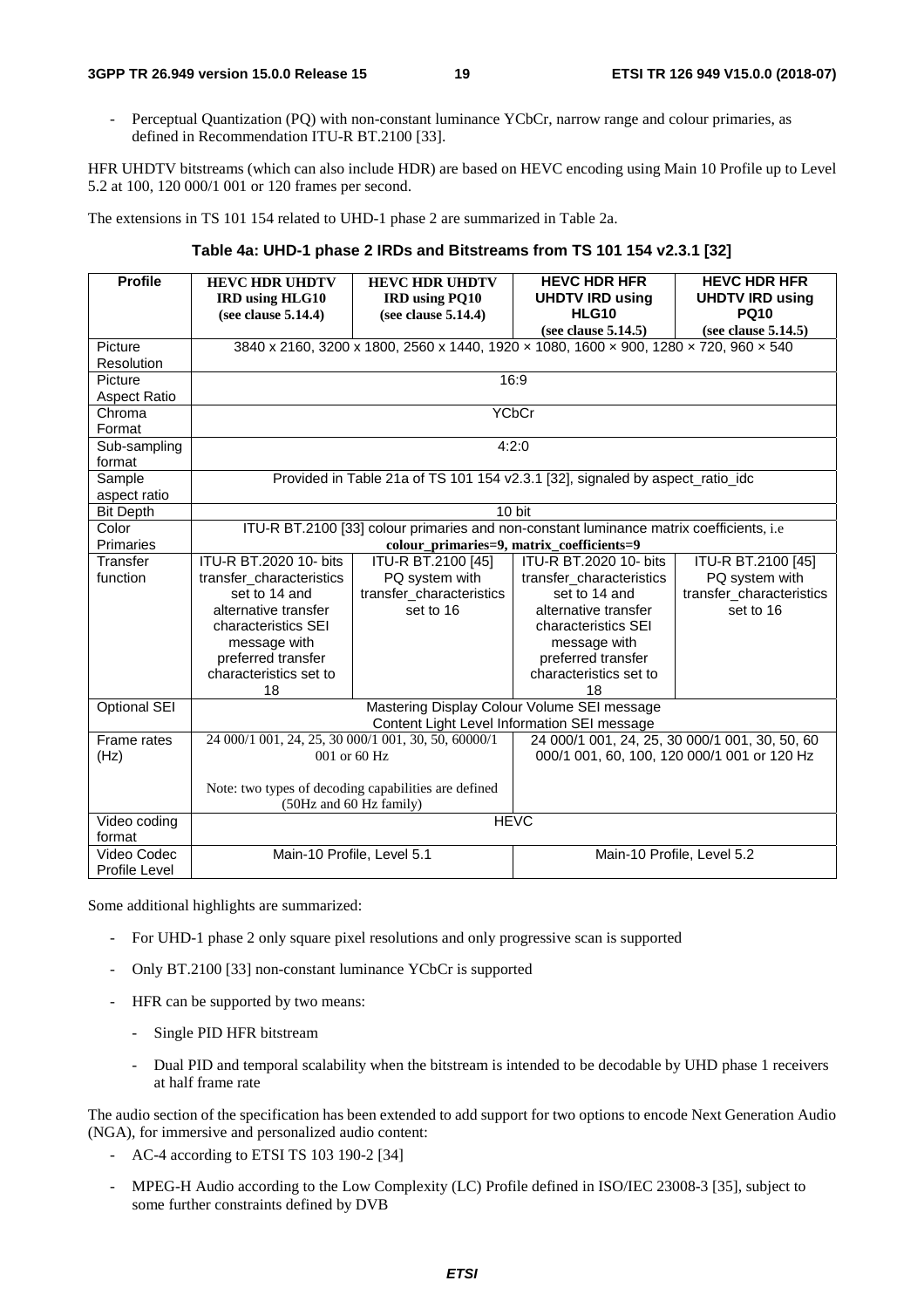### 5.3.2 ATSC

#### 5.3.2.1 Introduction

The ATSC relevant specifications for video related parameters are:

- ATSC [A/53, Part 4:2009](http://www.atsc.org/cms/standards/a53/a_53-Part-4-2009.pdf), "MPEG-2 Video System Characteristics" [17]
- ATSC [A/72 Part 1 & 3](http://www.atsc.org/cms/index.php/standards/standards/57-atsc-a72-standard), "Video System Characteristics of AVC in the ATSC Digital Television System" & "Video and Transport Subsystem Characteristics of MVC for 3D-TV Broadcast in the ATSC Digital Television System" [18]
- ATSC [A/153 Part 7:2012](http://www.atsc.org/cms/standards/a153/a_153-Part-7-2012.pdf), "AVC and SVC Video System Characteristics" [19]

the information in this clause is collected.

#### 5.3.2.2 Colorimetry aspects

The ATSC standard for H.264/AVC [19] defines the possible input formats of 3 types:

- SMPTE 274M corresponding to the full HD resolution (1920x1080)
- SMPTE 296M corresponding to the 720p HD resolution
- ITU-R BT.601-5 corresponding to NTSC SD resolution (720x480)

For H.264/AVC, the color transfer function characteristics are conveyed within the VUI message, inside the SPS.

For the VUI-related constraints, the ATSC refers to the SCTE specification on AVC video constraints for Cable TV [20] which states that even if all the allowed values by the H.264/AVC standard may be used for *colour\_primaries, transfer\_characteristics*, and *matrix\_coefficients*, the preferred values are the ITU-R BT.709 [21] for 720p HD and Full HD inputs; and SMPTE 170M [22] for the NTSC SD input.

#### 5.2.2.3 Frame rate aspects

Focusing only on the HDTV formats all the following frame rates are supported: 23,97 Hz (24/1 001); 24 Hz; 29,97 Hz (30/1 001); 30 Hz; 59,94 Hz (60/1 001); 60 Hz; 25 Hz and 50 Hz.

One exception is made for the 720p format that is not required to support: 29,97 Hz; 30 Hz and 25 Hz.

#### 5.2.2.4 RAP period in ATSC

The ATSC standard for H.264/AVC [19] applies the requirements from the SCTE 128-2 [31] specification. For applications where fast channel change or random access is important, the maximum time interval between the decoding time stamp of successive SRAP Pictures is less than or equal to 1 second for integer frame rates, with appropriate adjustment (less than two pictures) for (1) non-integer frame rates and (2) small variabilities associated with scene change detection during encoding.

### 5.3.3 DECE

#### 5.3.3.1 Introduction

The DECE Common File Format & Media Formats Specification" [23] contains requirements related to colorimetry, frame rate and random access point period aspects as depicted in the following sub-clauses.

#### 5.3.3.2 Colorimetry aspects

- PD (portable device) Media profile: Video streams conforming to this Media Profile are encoded using the color parameters defined by BT.709 [21].
- SD (Standard Definition) Media Profile: Video streams conforming to this Media Profile are (i) preferably encoded using the color parameters defined by BT.709 [21]; and (ii) encoded with the following color parameters: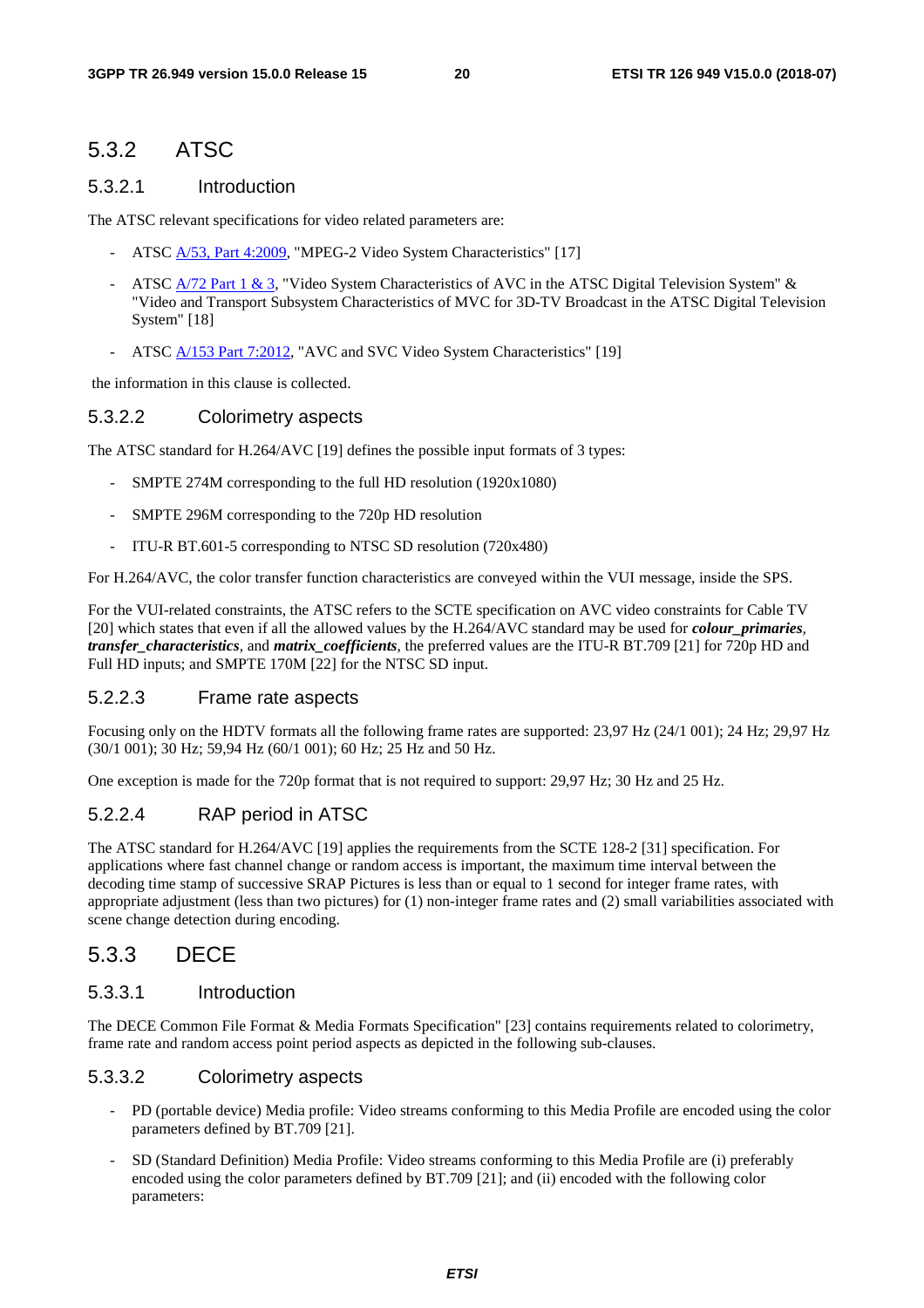- for 24 Hz, 30 Hz & 60 Hz content: the color parameters defined by BT.709 [21], or the color parameters defined for 525-line video systems as per BT.601 [24]; or
- -line video systems as per BT.601 [24]; or<br>Hz content: the color parameters defined b<br>systems as per BT.1700 [25]. - for 25 Hz & 50 Hz content: the color parameters defined by BT.709 [21], or the color parameters defined for 625-PAL video systems as per BT.1700 [25].
- ‐PAL video systems as per BT.1700 [25]. - High Definition (HD) and High Definition High bitrate (xHD) Media Profiles: Video streams conforming to this Media Profile are encoded using the color parameters defined by BT.709 [21].

#### 5.3.3.3 Frame rate aspects

The specification on Common File Format & Media Formats [23] defines a set of media profiles in annex B for which the maximum frame rates are indicated. Delivery targets are defined where only the Multi-track delivery target provides additional constraints on frame rates.

- PD (portable device) Media profile:
	- Maximum frame rate is 30 Hz
	- The following frame rates are supported: (i) for 24 and 30Hz contents: 23.97; 24; 29.97 and 30 Hz, (ii) for 25 Hz contents: 25 Hz
- SD (Standard Definition) Media Profile:
	- Maximum frame rate is 60 Hz
	- The following frame rates are supported: (i) for 24, 30 Hz and 60 Hz contents: 23.97; 24; 29.97; 30; 59.94 and 60 Hz, (ii) for 25 and 50 Hz contents: 25 and 50 Hz
- High Definition (HD) Media Profile:
	- Maximum frame rate is 60 Hz
	- The following frame rates are supported: (i) for 24, 30 Hz and 60 Hz contents: 23.97; 24; 29.97; 30; 59.94 and 60 Hz, (ii) for 25 and 50 Hz contents: 25 and 50 Hz
- High Definition High bitrate (xHD) Media Profile:
	- Maximum frame rate is 60 Hz
	- The following frame rates are supported: (i) for 24, 30 Hz and 60 Hz contents: 23.97; 24; 29.97; 30; 59.94 and 60 Hz, (ii) for 25 and 50 Hz contents: 25 and 50 Hz

#### 5.3.3.4 RAP period in DECE

The specification on Common File Format & Media Formats [23] defines common requirements for AVC and HEVC on random access point period as being an occurance of RAP every 3.003 seconds or less.

### 5.3.4 Response from DASH-IF

DASH-IF does not define content profiles but focuses on transport and codec interoperability. However, relevant information on constraints in DASH-based content offerings is defined in "DASH-IF Implementation Guidelines. Interoperability Points" [10] including video, audio and subtitles.

### 5.4 Summary

### 5.4.1 Overview

This clause provides a summary of the relevant aspects extracted from the clause 5.3 and a recommendation on how to make use of this information in the context of 3GPP TV Video Profiles.

Specifically the following aspects are considered of relevance: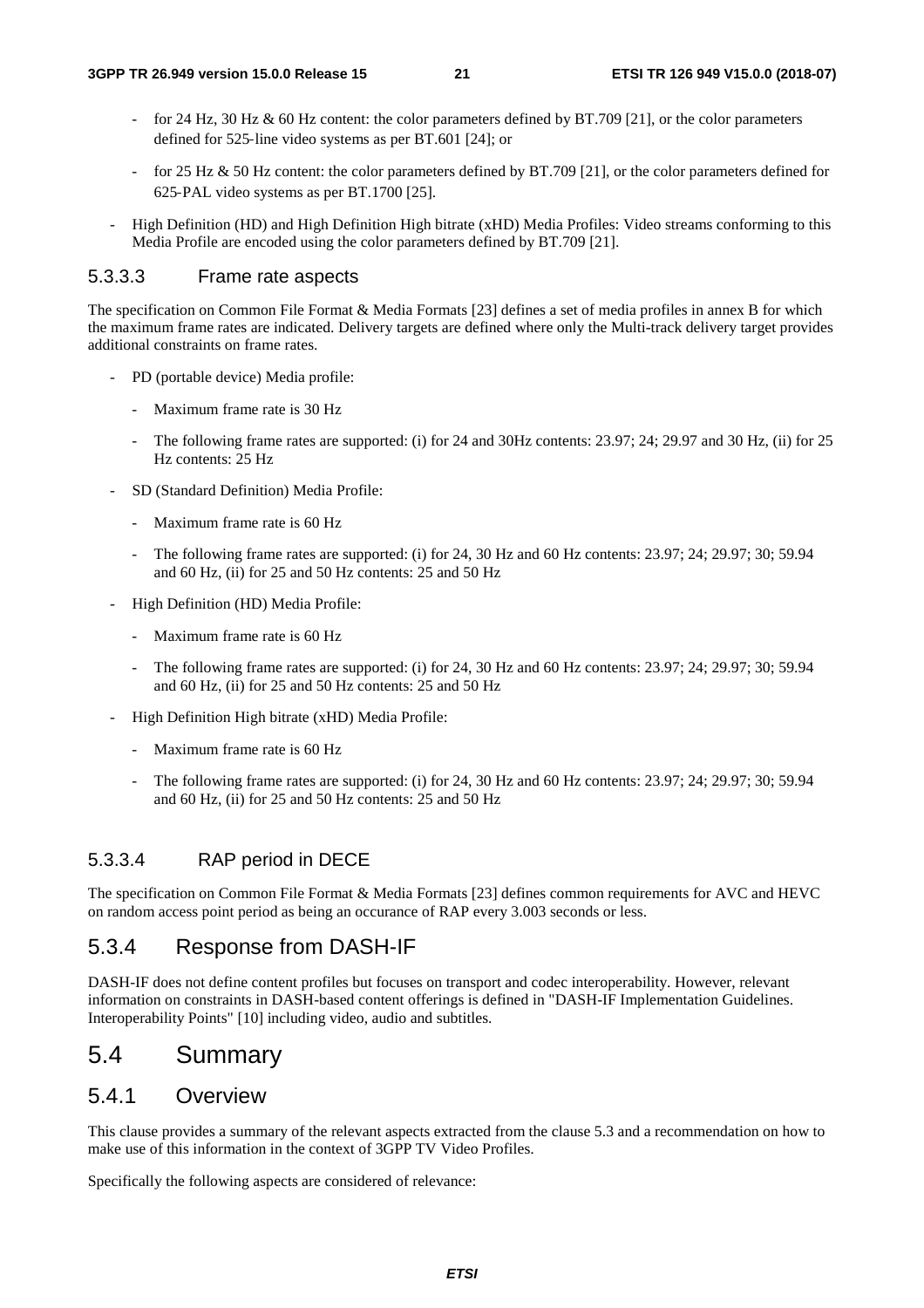- Spatial Resolutions
- Frame rate aspects
- Colormetry Aspects
- Random Access Points periods
- Video Codecs and Related Parameters

### 5.4.2 Spatial Resolution

This clause presents the different constraints on spatial resolutions to be supported for the delivery of video contents in the Broadcast and the On-demand delivery environments.

As a summary:

- Spatial resolutions typically define profiles and operation points.
- For any advanced format, the committed aspect ratio is 16:9. For legacy, still 4:3 exists.
- The following relevant content formats are identified:
	- UHD: 3 840 x 2 160
	- HD: 1 920 x 1 080, 1 280 x 720
	- SD: 640x480, 854x480, 720x576
- The following relevant distribution formats are identified:
	- For UHD:  $3\,840 \times 2\,160$ ,  $3\,200 \times 1\,800$ ,  $2\,560 \times 1\,440$ ,  $1\,920 \times 1\,080$ ,  $1\,600 \times 900$ ,  $1\,280 \times 720$ ,  $960 \times 720$ ,  $960 \times 540$
	- For HD:  $1\,920 \times 1\,080$ ,  $1\,600 \times 900$ ,  $1\,280 \times 720$ ,  $960 \times 540$
	- For SD: 640x480, 854x480, 720x576

It is understood that content nowadays is available almost exclusively in HD formats or beyond, but for distribution a subsampled version may be used in order to address specific device classes or bitrate constraints. SD formats are maintained for legacy in TV broadcast standards, but of decreasing relevance.

Therefore, the 3GPP TV Video Profile may be the right place and time to deprecate SD formats, by at least not adding those to the recommended video profile operation points.

Based on this, the following subset of spatial resolutions may be considered as most relevant:

- Content formats: 3 840 x 2 160, 1 920 x 1 080, 1 280 x 720
- Distribution formats: 3 840 x 2 160, 3 200 x 1 800, 2 560 x 1 440, 1 920 × 1 080, 1 600 × 900, 1 280 × 720, 960  $\times$  540

It is expected that sufficient tools would be available to convert content into one of the above distribution formats, for example by the use of letter boxing, cropping etc.

In addition the following aspects are relevant to be considered:

- It needs to be checked if for mobile distribution, a lower spatial resolution than  $960 \times 540$  for distribution may be considered.
- For DASH services Adaptation Sets may be provided in different resolutions. If the above spatial resolutions are applied, then seamless switching across different spatial resolutions is expected to be straight-forward.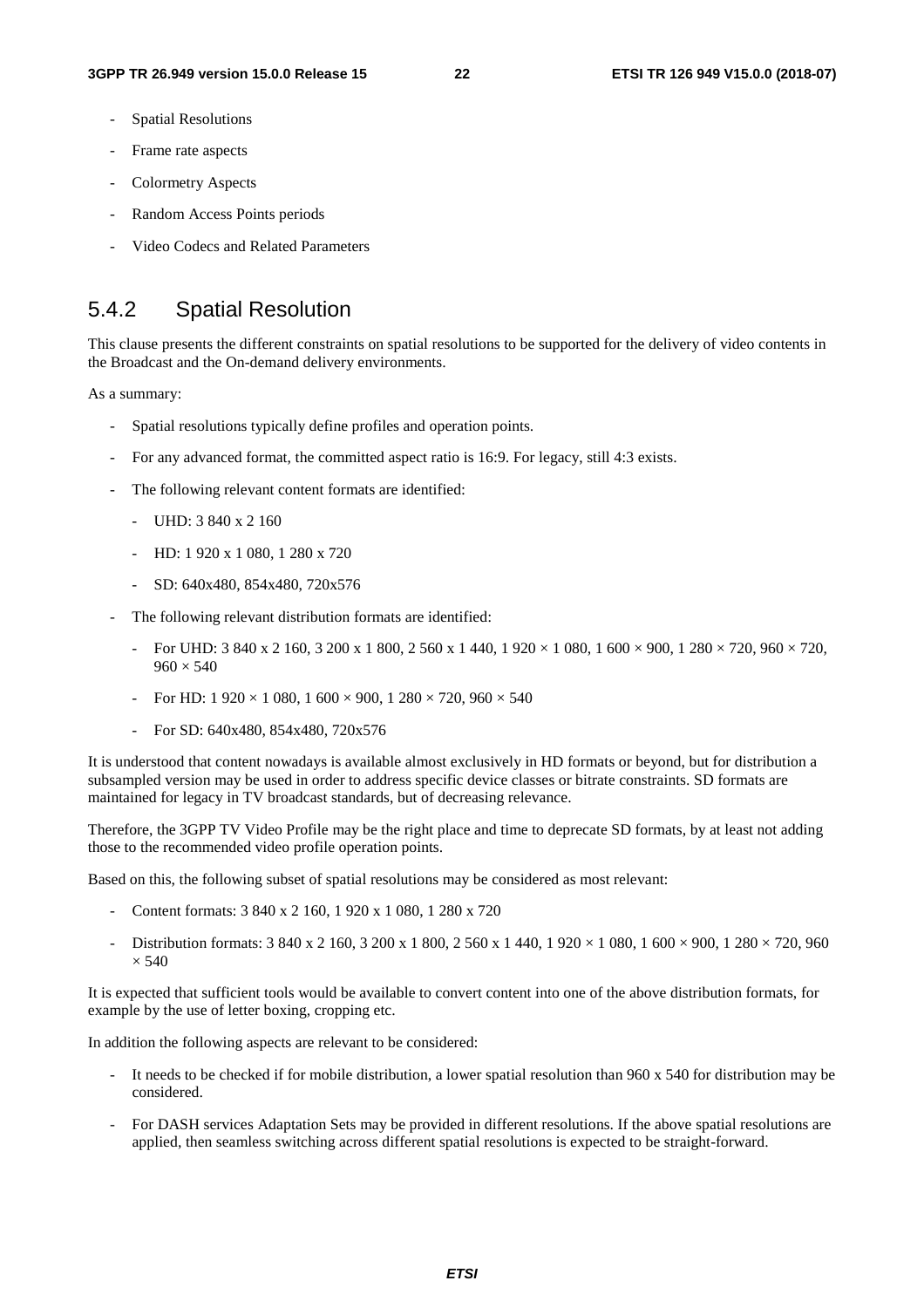# 5.4.3 Frame Rates

This clause presents the different constraints on frame rates to be supported for the delivery of video contents in the Broadcast and the On-demand delivery environments.

As a summary:

- ATSC and DECE require the support of **23.97** (24/1 001); **24**; **29.97** (30/1 001); **30**; **59.94** (60/1 001); **60**; **25** and **50** Hz.
- DVB requires the support of
	- **25** and **50** Hz for 25Hz HDTV systems
	- **23.97** (24/1 001); **24**; **29.97** (30/1 001); **30**; **59,+.94** (60/1 001); **60** Hz for 30Hz HDTV systems
	- UHDTV systems require all the above-mentioned frame rates to be supported.

It is understood that globally two families of frame rates are of major relevance

- Fractional frame rates (30/1 001) and (60/1 001)
- Frame rates of 25 and 50 Hz

Fractional frame rates are still quite frequently used by broadcast distribution systems. In order to enable distribution of existing video format in 3GPP TV Video Profiles it seems unavoidable to include also fractional frame rates into the video formats.

Based on this discussion, it is proposed that a video operation point in 3GPP TV Video Profiles is expected to support the following frame rates: **24**; **25**; **30; 50 and 60 Hz.** The following fractional frame rates are beneficially also be supported: **24/1.001, 30/1.001, 60/1.001 Hz**.

It is expected that sufficient tools would be available to convert content into one of the above frame rates.

In addition the following aspects are relevant to be considered:

- A frame rate cannot be associated with a specific video format (resolution).
- For DASH services provisioning Adaptation Sets with frame rates restricted in one family (24 Hz, 25 and 50 Hz, 30 Hz and 60Hz, 30/1.001 and 60/1.001 Hz) may simplify switching between representations without complex frame rate adaption.

## 5.4.4 Colorimetry Formats

This clause presents the different constraints on colorimetry formats for the delivery of video contents in the Broadcast environment and the On-demand delivery area.

As a summary:

- ATSC defines the support of *BT.709* for HD and Full HD inputs; and *SMPTE 170M* for the NTSC SD input.
- DVB defines the support of *BT.1700* for the delivery of conventional SDTV and *BT.709* for HDTV and HD subresolutions (DASH) and *BT.2020* for HEVC HDTV and UHDTV.
- DECE defines the support of *BT.709* for types of content plus *BT.601* and *BT.1700* for traditional SD contents.

From this collection of information and given the approach to only consider contents from an HD delivery workflow in the TVProf Work Item, BT.709 and BT.2020 are considered most relevant.

Furthermore, it is observed that in many cases it is expected that the receiving and rendering device can support BT.2020 signalling and the device is responsible to map the provided signal to the color space of the device. Based on this observation, the following is proposed for the TV Video Profiles:

- Operation Points for 3GPP may either signal BT.709 or BT.2020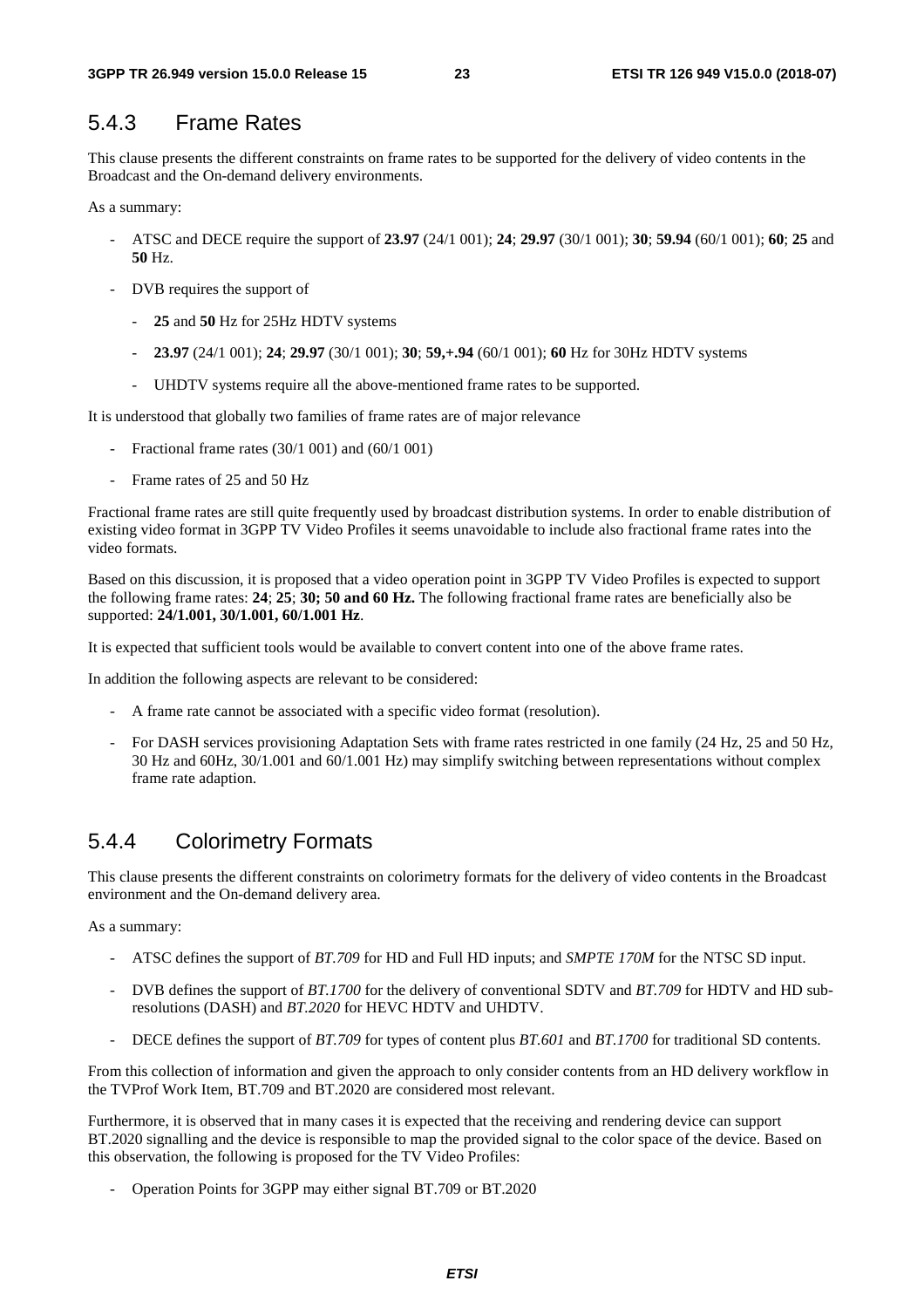- If no signal is provided for the color space, BT.709 should be assumed as default color space
- Receiving devices are expected to support BT.2020 signalling and provide an appropriate mapping of the signal to the supported color space of the device

In addition the following aspects are relevant to be considered:

- A color space cannot be associated to a specific video format (resolution).
- For DASH services Adaptation Sets being provided in a unique color space may be considered beneficial in order to be able to switch between representations without color variations.

### 5.4.5 Random Access

This clause presents the different constraints on random access point period for the delivery of video contents in the Broadcast environment and the On-demand delivery area.

As a summary:

- ATSC mandates a RAP period less than 1 second.
- DVB mandates a RAP period less than 5 seconds, recommends 2 seconds and optionally 0.5 second for AVC and 1 second for HEVC.
- DECE mandates a RAP period less than 3.003 seconds.

Defining a random access point period of N seconds is typically equivalent to define a channel change time or a channel access time to be on average roughly equal to N/2 seconds.

In general, the numbers from above should be taken into account in order to provide random access in TV-like services. Details how to achieve this may depend on the distribution formats, the service configuration, and many other aspects.

#### 5.4.6 Video Codecs and Other Video Parameters

Video codecs in all standards consistently use 16:9 aspect ratio, YCbCr as the Chroma Format and 4:2.0 for color subsampling.

Despite the fact that there are still profiles for interlaced video signals, progressive formats are more and more relevant with the introduction of UHD productions. 3GPP TV Video profile is the right time and place to deprecate interlaced formats, by not adding those to the recommended video profile operation points.

On video codecs, the following codec profiles are considered relevant in today's TV services:

- H.264/AVC High Profile
- H.265/HEVC Main Tier Main Profile
- H.265/HEVC Main Tier Main-10 Profile

The levels depend on the supported video formats and range up to level 5.1 for H.265/HEVC Main Tier Main-10 Profile.

As a summary, the following video codec capabilities are worthwhile to be considered to support certain amount of service and classes of potential interest:

- Consistent use of 16:9 aspect ratio, YCbCr as the Chroma Format and 4:2.0 for color sub-sampling
- H.264/AVC High Profile level 4.1 to support consistent HD services
- H.265/HEVC Main Tier Main Profile level 4.1 to support consistent HD services
- H.265/HEVC Main-10 Tier Main Profile level 5.1 to support consistent UHD services

In addition, TV services may also be supported with the capabilities defined in TS26.234 [2] and TS 26.346 [3] using 720p and H.264/AVC Progressive High Profile Level 3.1 or H.265/HEVC Main Profile Main Tier Level 3.1.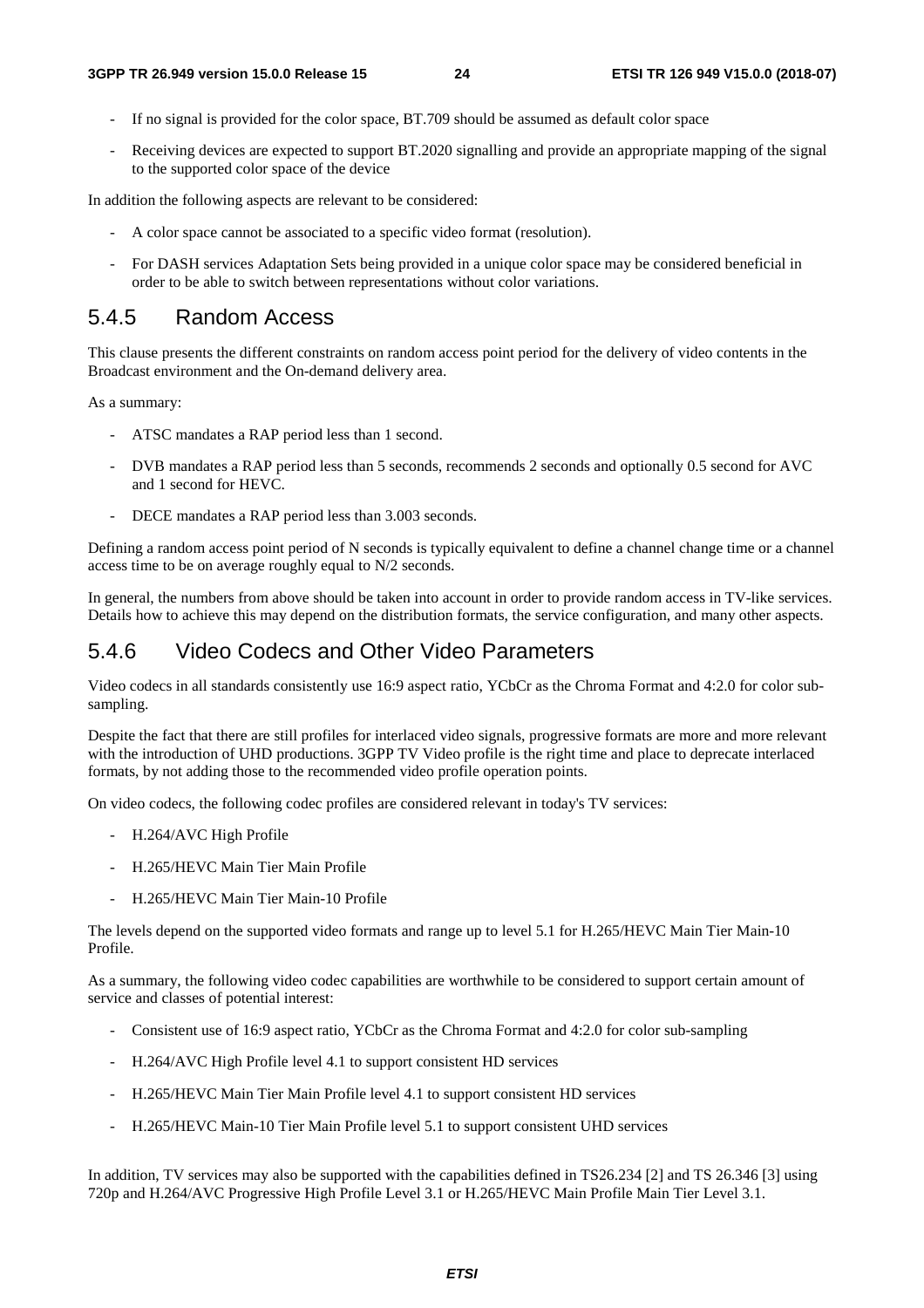# 5.4.7 Non-Video Related Parameters

For a consistent TV experience, other aspects such as audio, subtitling, closed captioning as well as metadata are of relevance and are likely to be addressed in the future. However, in the context of the present document, the focus is on video related aspects only.

## 5.4.8 UHD-1 Phase 2 including HDR, HFR and NGA

For UHD-1 phase 2, the following aspects should be considered beyond the summary in this sub-clause 5.4:

- UHD-1 phase 2 exclusively operates with HEVC and bit depth of 10 bit.
- only square pixel resolutions and only progressive scan are supported
- Only BT.2100 [33] non-constant luminance YCbCr is supported
- High Dynamic Range is added either through the PQ10 or the HLG10 system, relying on HEVC Main-10 Level 5.1
- Optional SEI metadata may be provided in the bitstream using HEVC specified SEI messages
- Addition of High Frame Rate (HFR), i.e. addition of 100, 120 000/1 001 and 120 Hz
- HFR can be supported by two means:
	- Single PID HFR bitstream
	- Dual PID and temporal scalability when the bitstream is intended to be decodable by UHD phase 1 receivers at half frame rate
- For HFR on HEVC Main-10 Level 5.2 is required
- support for Next Generation Audio (NGA) to enable immersive and personalized audio content

# 6 Video Operation Point Parameters

# 6.1 Video resolution

### 6.1.1 Introduction

Mobile terminals (smartphones, tablets) have display capabilities that are increasing over time. This is enabled by greater screen sizes as well as increasing pixel density.

Table 5 below presents a list of the main resolutions available in the market place as of mid-2014, including the picture aspect ratio: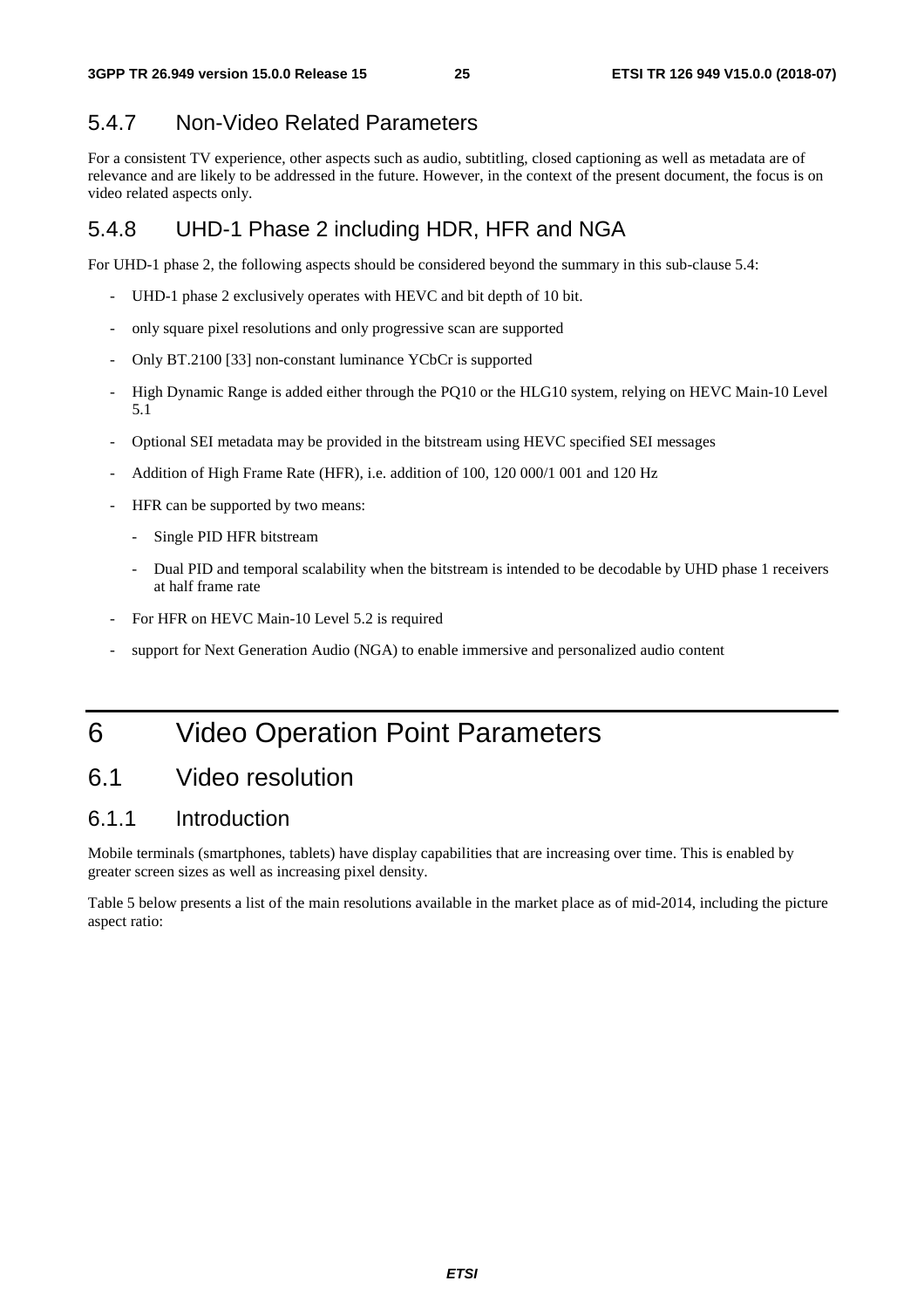| <b>Resolution</b> | <b>Pixel Width</b> | <b>Pixel Height</b> | <b>Aspect ratio</b> |
|-------------------|--------------------|---------------------|---------------------|
| <b>HVGA</b>       | 480                | 320                 | 1.5                 |
| <b>WVGA</b>       | 800                | 480                 | 1.67                |
| qHD               | 960                | 540                 | 16:9                |
| <b>DVGA</b>       | 960                | 640                 | 1.5                 |
| <b>WSVGA</b>      | 1024               | 600                 | 1.71                |
| <b>XGA</b>        | 1024               | 768                 | 4:3                 |
| iPhone5           | 1136               | 640                 | 16:9                |
| WXGA*             | 1280               | 768                 | 1.67                |
| 720p              | 1280               | 720                 | 16:9                |
| iPhone6           | 1334               | 750                 | ~16:9               |
| WXGA*             | 1280               | 800                 | 1.6                 |
| 1080p             | 1920               | 1080                | 16:9                |
| 4XGA              | 2048               | 1536                | 4:3                 |

#### **Table 5: Main screen resolutions for mobile terminals**

### 6.1.2 Working assumptions

With the generalization of High Definition in residential TV services, production environments mainly use the HD format (in 720p or 1080p) and increasingly also UHD and set the 16:9 picture aspect ratio as the main layout of video services.

When the aspect ratio of the video and the display do not match, some mobile terminal implementations offer the capability to zoom the video so as to fill otherwise black areas of the screen. But, for non-technical reasons, unless there is an agreement with the content provider, the network operator/service provider is not allowed to crop the video so as to fit with particular device capabilities.

Based on this the following working assumptions are established:

- the picture aspect ratio of the TV services over 3GPP services is 16:9;
- the video is displayed by default in letter-box mode when the UE display resolution is not 16:9.

### 6.1.3 Video profile resolution definition

Based on the working assumptions in clause 6.1.2, and from Table 1, it is then possible to define the 16:9 picture resolutions that best fit in each display resolution as shown in Table 2: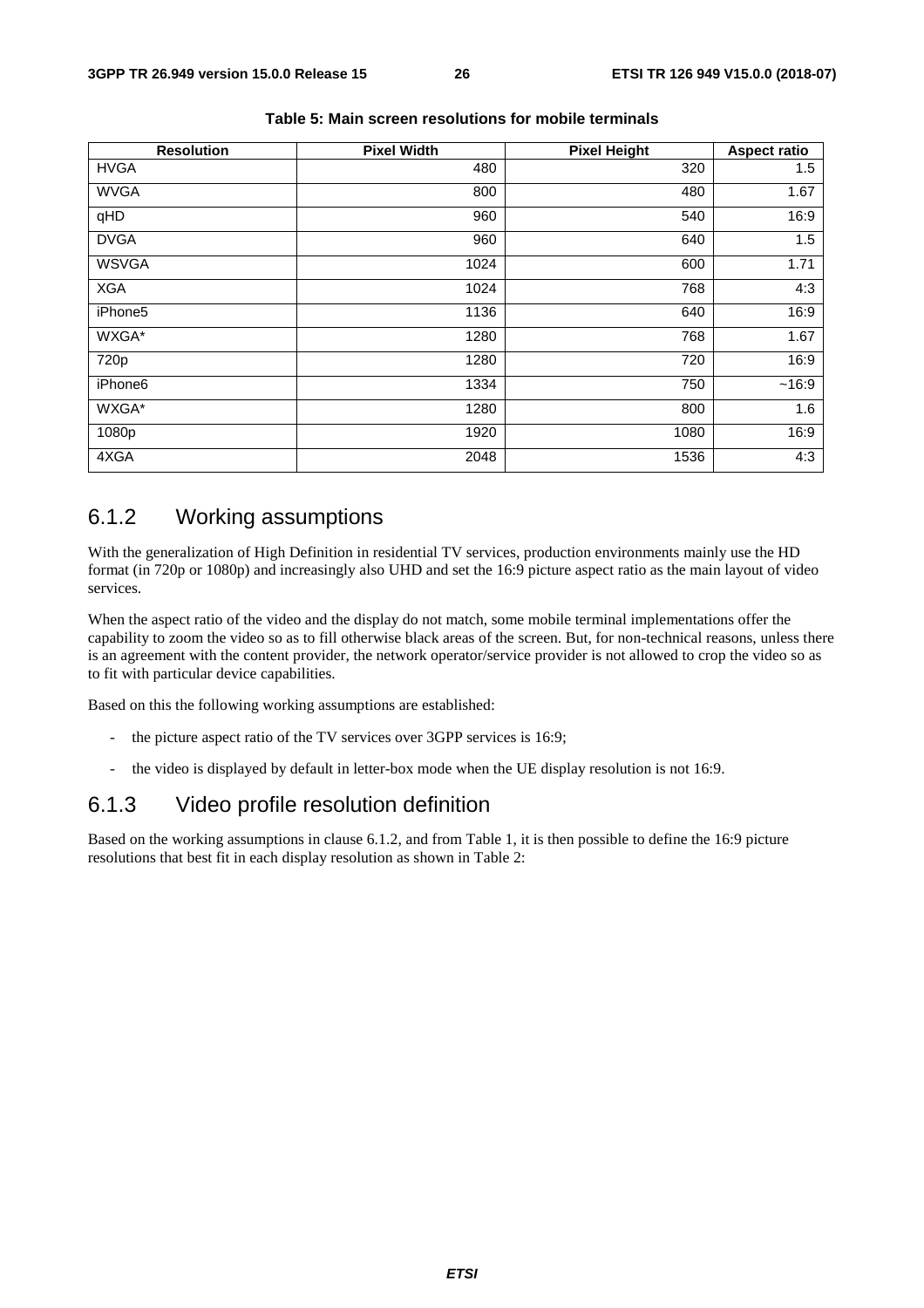|                                                                                      | <b>Pixel</b> | <b>Pixel</b> |              |        | LetterBox 16:9 resolution       |  |
|--------------------------------------------------------------------------------------|--------------|--------------|--------------|--------|---------------------------------|--|
| <b>Resolution</b>                                                                    | Width        | Height       | <b>Width</b> | Height | Number of pixels (in thousands) |  |
| <b>HVGA</b>                                                                          | 480          | 320          | 480          | 270    | 129.6                           |  |
| <b>WVGA</b>                                                                          | 800          | 480          | 800          | 450    | 360                             |  |
| qHD                                                                                  | 960          | 540          | 960          | 540    | 518.4                           |  |
| <b>DVGA</b>                                                                          | 960          | 640          | 960          | 540    | 518.4                           |  |
| <b>WSVGA</b>                                                                         | 1024         | 600          | 1024         | 576    | 589.824                         |  |
| <b>XGA</b>                                                                           | 1024         | 768          | 1024         | 576    | 589.824                         |  |
| iPhone5                                                                              | 1136         | 640          | 1136         | 639    | 725.904                         |  |
| <b>WXGA</b>                                                                          | 1280         | 768          | 1280         | 720    | 921.6                           |  |
| 720p                                                                                 | 1280         | 720          | 1280         | 720    | 921.6                           |  |
| iPhone <sub>6</sub>                                                                  | 1334         | 750          | 1334         | 750    | 1000.5                          |  |
| <b>WXGA</b>                                                                          | 1280         | 800          | 1280         | 720    | 921.6                           |  |
| 1080p                                                                                | 1920         | 1080         | 1920         | 1080   | 2073.6                          |  |
| 4XGA                                                                                 | 2048         | 1536         | 2048         | 1152   | 2359.296                        |  |
| QHD                                                                                  | 2560         | 1440         | 2560         | 1440   | 3684.4                          |  |
| <b>WQXGA</b>                                                                         | 2560         | 1600         | 2560         | 1440   | 3684.4                          |  |
| UHD (production)                                                                     | 3840         | 2160         | 3840         | 2160   | 8294.4                          |  |
| Legend<br>The last column of gives the number of pixels for all of the 16:9 formats. |              |              |              |        |                                 |  |

**Table 2: 16:9 letter-box formats for each display resolution** 

The last column of gives the number of pixels for all of the 16:9 formats.

The greyscale background intends to group similar formats so as to minimize the number of final resolutions

The last column of Table 2 gives the number of pixels for all of the 16:9 formats. The greyscale background intends to regroup the similar formats so as to minimize the number of final resolutions.

Based on Table 2, for each identified group, only the smallest resolution is kept as presented in Table 3. The last column of Table 3 names these resolutions explicitly as they are used in the remainder of this specification.

|                     | <b>Pixel</b> | <b>Pixel</b> |       | LetterBox 16:9 resolution |                        |
|---------------------|--------------|--------------|-------|---------------------------|------------------------|
| <b>Resolution</b>   | Width        | Height       | Width | Height                    | <b>Resolution Name</b> |
| <b>HVGA</b>         | 480          | 320          | 480   | 270                       | qSD                    |
| <b>WVGA</b>         | 800          | 480          | 800   | 450                       | SD.                    |
| qHD                 | 960          | 540          | 960   | 540                       |                        |
| <b>DVGA</b>         | 960          | 640          | 960   | 540                       |                        |
| <b>WSVGA</b>        | 1024         | 600          | 960   | 540                       | qHD                    |
| <b>XGA</b>          | 1024         | 768          | 960   | 540                       |                        |
| iPhone <sub>5</sub> | 1136         | 640          | 960   | 540                       |                        |
| <b>WXGA</b>         | 1280         | 768          | 1280  | 720                       |                        |
| 720 <sub>p</sub>    | 1280         | 720          | 1280  | 720                       | 720p HD                |
| iPhone6             | 1334         | 750          | 1280  | 720                       |                        |

| Table 3: Selected 16:9 format and labelling |  |  |  |  |
|---------------------------------------------|--|--|--|--|
|---------------------------------------------|--|--|--|--|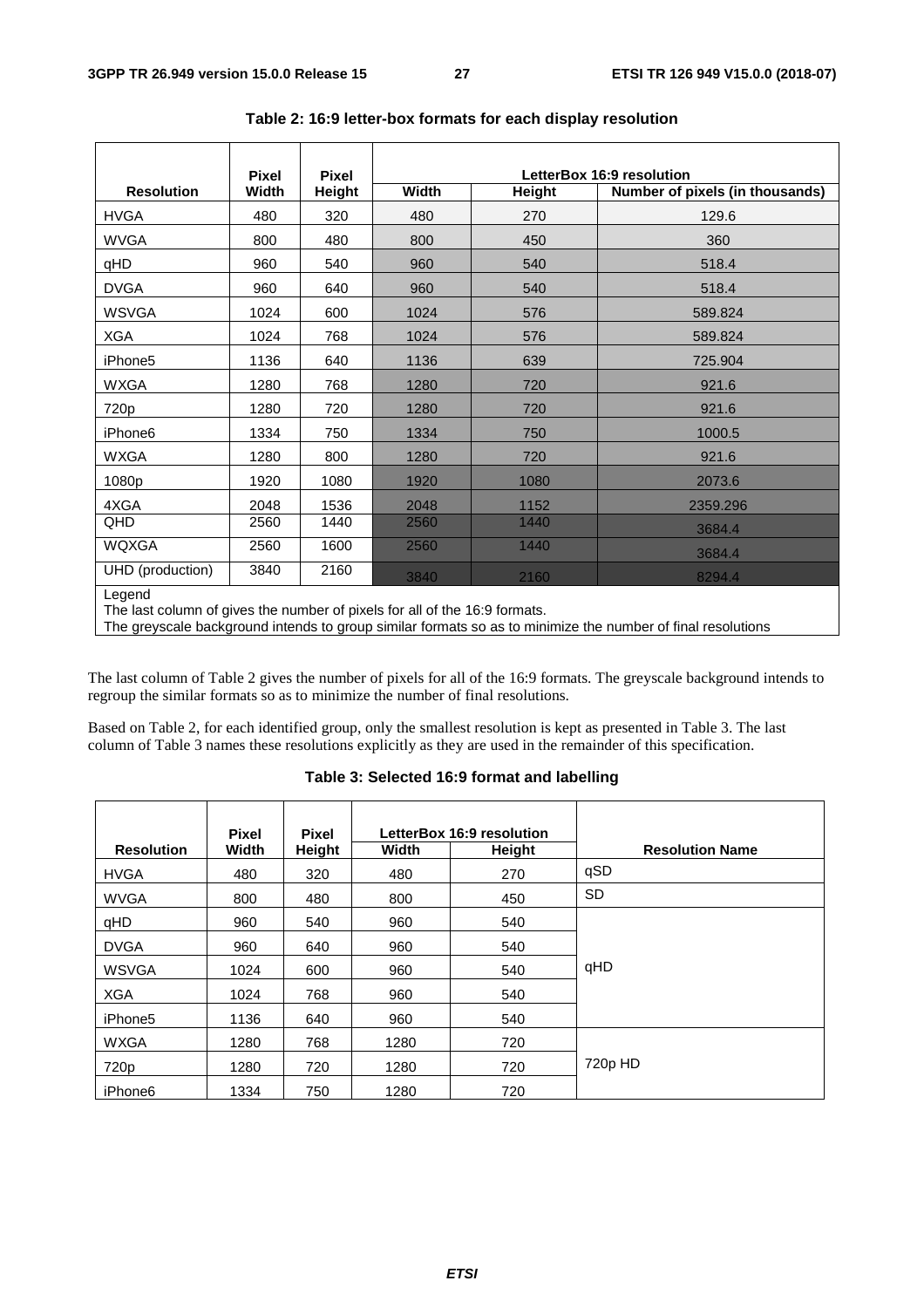| <b>WXGA</b>  | 1280 | 800  | 1280 | 720  |         |
|--------------|------|------|------|------|---------|
| 1080p        | 1920 | 1080 | 1920 | 1080 | Full HD |
| 4XGA         | 2048 | 1536 | 1920 | 1080 |         |
| QHD          | 2560 | 1440 | 2560 | 1440 |         |
| <b>WQXGA</b> | 2560 | 1600 | 2560 | 1440 |         |
| UHD          | 3840 | 2160 | 3840 | 2160 | UHD     |

### 6.1.4 Selection of video profile resolutions for operation points

Finally, Table 4 summarizes the selected resolutions and highlights the increment factor between 2 consecutive formats:

#### **Table 4: Summary of selected resolutions (option 1)**

| <b>Format name</b> | <b>Format definition</b> | Increment factor |
|--------------------|--------------------------|------------------|
| qSD                | 480x270                  | -                |
| <b>SD</b>          | 800x450                  | 2.78             |
| qHD                | 960x540                  | 1.44             |
| 720p HD            | 1280x720                 | 1.78             |
| Full HD            | 1920x1080                | 2.25             |
| Beyond HD          | 2560 x 1440              | 1.77             |
| UHD                | 3840 x 2160              | 2.25             |

In order to limit the number of resolutions to be selected for the definition of operation points, the qHD format could be removed thus providing a reasonably consistent table in terms of increment factors (around 2.5) as presented below in Table 5.

#### **Table 5: Summary of selected resolutions (option 2)**

| <b>Format name</b> | <b>Format definition</b> | Increment factor |
|--------------------|--------------------------|------------------|
| qSD                | 480x270                  | -                |
| SD                 | 800x450                  | 2.78             |
| 720p HD            | 1280x720                 | 2.56             |
| Full HD            | 1920x1080                | 2.25             |
| UHD                | 3840 x 2160              | 4.00             |

NOTE: Although the Release12 3GPP specifications are limited to 720p resolutions, 1080p and beyond resolution is kept for information and might be referred to in the future.

# 6.2 Viewing Distance and Resolution

### 6.2.1 Introduction

Higher spatial resolution is relevant in order to avoid artefacts such as pixilation of the video. However, pixilation also depends on the viewing distance and possibly also on the applied upsampling filters So this clause provides a very brief overview on the relation of spatial resolutions and the viewing distance.

The following parameters are of relevance:

- Pixel Density: Pixels per inch (PPI) is a measurement of the pixel density (resolution) of an electronic image device, such as a computer monitor or television display, or image digitizing device such as a camera or image scanner. Pixel density can be computed as  $sqrt(wp^2 + hp^2)/di$  with wp and hp the vertical and horizontal pixel size, respectively, and di the diagonal size of the screen in inches,
- Visual Acuity (VA) commonly refers to the clarity of vision. Visual Acuity is dependent from optical and neural factors, i.e. (i) the sharpness of the retinal focus within the eye, (ii) the health and functioning of the retina, and (iii) the sensitivity of the interpretative faculty of the brain. Normal visual acuity is commonly referred to as 20/20 vision: At 20 feet, a human eye with nominal performance is able to separate contours that are approximately 1.75 mm apart. Vision of 20/40 corresponds to lower than nominal performance; vision of 20/10 corresponds to better performance.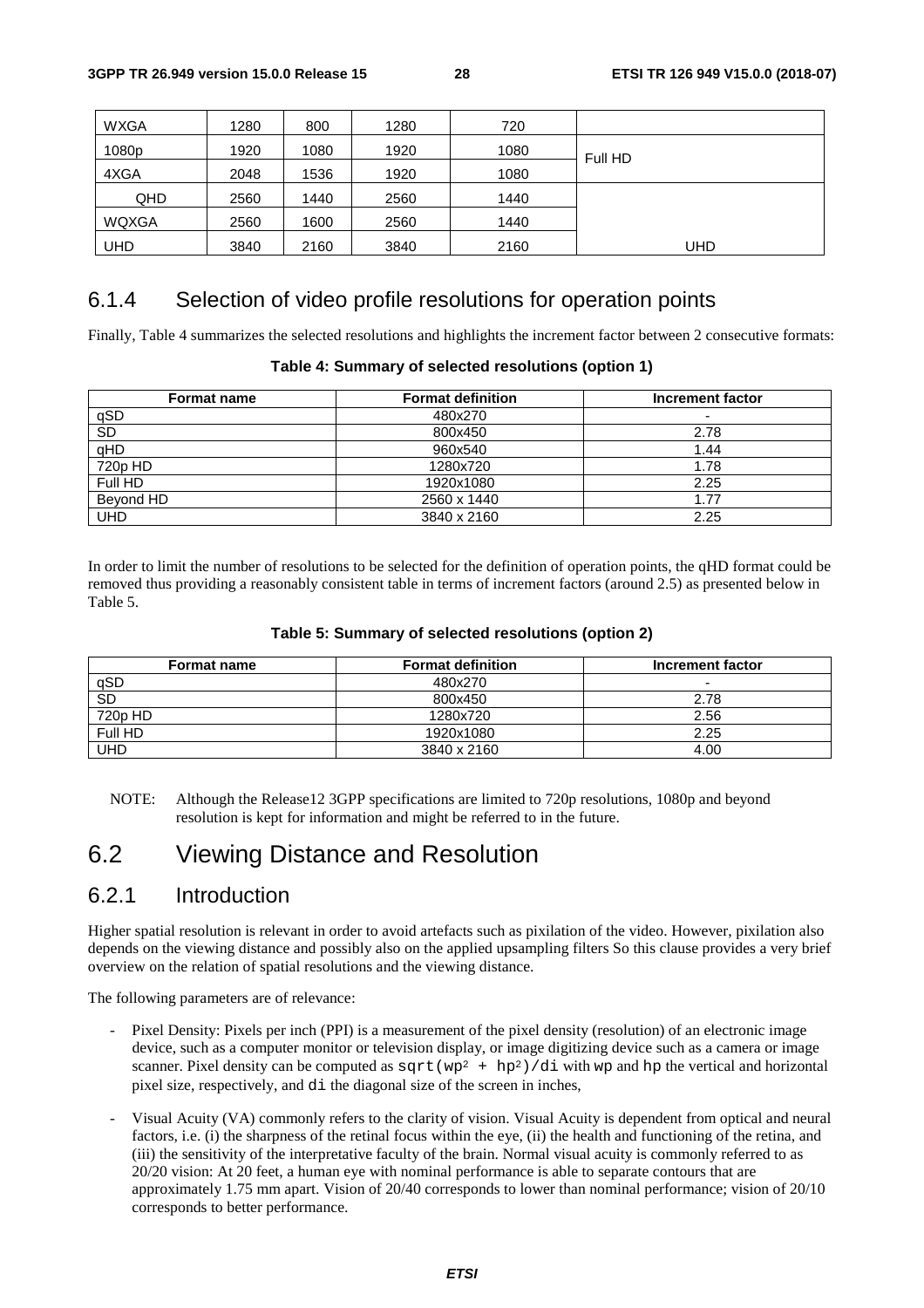- Optimum Viewing Distance (OVD): Optimum viewing distance is the distance that provides the viewer with the optimum immersive visual experience. Note that the actual viewing distance may be larger than OVD without impacting the pixelation quality the OVD can be computed as follows:

OVD =  $1/(PPI * 2 * tan(1/120*VA))$ 

### 6.2.2 Optimum Viewing Distance

In the following, the normal VA of 20/20 is assumed. Figure 2 shows the optimum viewing distance in inches for different screen resolutions in ranges that are typical for mobile devices in the market at the time of the generation of the report for different spatial resolutions as documented in Table 4 above. Screen resolutions of 3'' to 11'' are selected.



**Figure 2: Optimum Viewing Distance vs. Screen resolution for typical mobile device screen sizes** 

Figure 3 shows the optimum viewing distance in inches for different screen resolutions in ranges that are typical for TV screens in the market at the time of the generation of the report for different spatial resolutions as documented in Table 4 above. Screen resolutions of 11'' to 100'' are selected.



**Figure 3: Optimum Viewing Distance vs. Screen resolution for typical TV set screen sizes**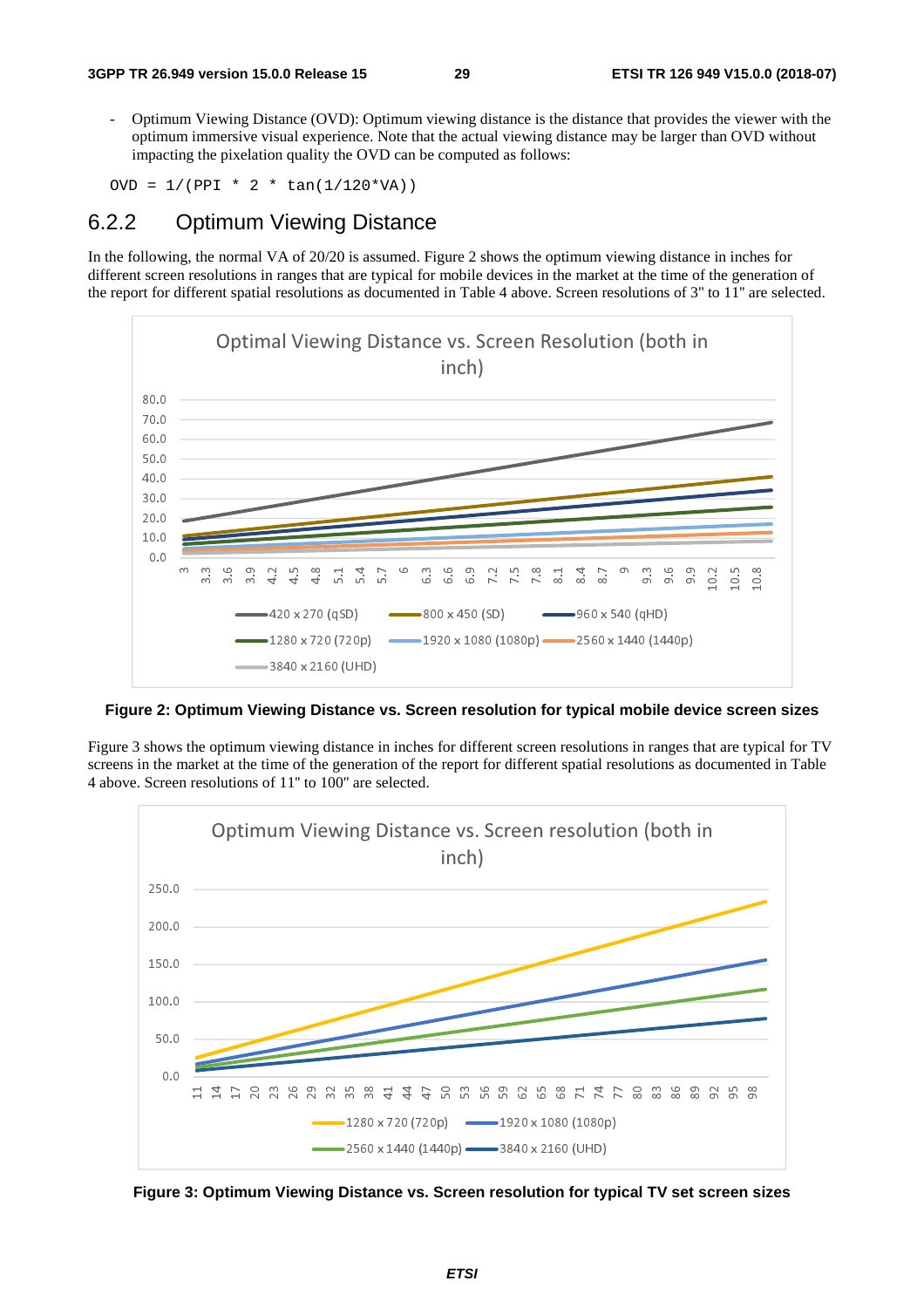In a similar fashion, ITU-R BT.2022 [28] provides information on the optimal viewing distance depending on the picture height for different image systems. The key image systems as documented in ITU-R BT.2022 [28], Table 1, are summarized in Table 6. The ITU-R BT.2022 [28] confirms the model introduced in clause 6.2.1.

| Format<br>name | <b>Resolution</b> | <b>Optimum Viewing</b><br>Distance (H) | <b>Optimum Viewing</b><br>Distance (S) BT.2022 | <b>Optimum Viewing Distance</b><br>(S) according to 6.2.1 |
|----------------|-------------------|----------------------------------------|------------------------------------------------|-----------------------------------------------------------|
| VGA            | 640 x 480         | 7 H                                    | 4.2 S                                          | n/a                                                       |
| <b>SD</b>      | 720 x 576         | 6 H                                    | 3.6S                                           | n/a                                                       |
| 720p HD        | 1280x720          | 4.8H                                   | 2.4S                                           | 2.3S                                                      |
| Full HD        | 1920x1080         | 3.2H                                   | 1.6S                                           | 1.6S                                                      |
| <b>UHD</b>     | 3840 x 2160       | 1.6H                                   | 0.8S                                           | 0.8S                                                      |
| 8K             | 7680 x 4320       | 0.8H                                   | 0.4S                                           | n/a                                                       |

**Table 6: Optimum Viewing Distance as function of picture heights (H) and screen resolution (S)** 

### 6.2.3 Conclusions

Based on the data and discussion in clause 6.2.2, the following conclusions are drawn:

- Spatial resolutions of 720p are essential to provide highest picture quality at regular viewing distances with phones of screen size as available today.
- Spatial resolutions of 1080p are very desirable to provide highest picture quality at regular viewing distances with phones of screen size as available today If other form factors are added such as tablets, then such spatial resolutions are essential.
- If other form factors, such as TV screens are of relevance, then 720p and 1080p are absolutely essential and 1440p and UHD are desirable formats to be added as well.

# 7 Non-video related aspects

For a consistent TV experience, other aspects such as audio, subtitling, closed captioning as well as metadata are of relevance and should be addressed in the future. However, in the context of the present document, the focus is on video related aspects only.

# 8 Enablers for different 3GPP services

# 8.1 Introduction

This clause provides an overview on the enablers in different 3GPP services (MBMS, PSS, DASH) to map parameters to 3GPP services, including service specific requirements, e.g. adaptive resolution switching in DASH. etc.

# 8.2 DASH Signalling Enablers

### 8.2.1 Relevant Signaling Parameters

The relevant parameters for video property signaling according to clause 5.3.1 are:

- Picture Resolution
- Picture Aspect Ratio
- Chroma Format
- Sub-sampling format
- Sample aspect ratio
- Bit Depth
- Color Primaries and Transfer Function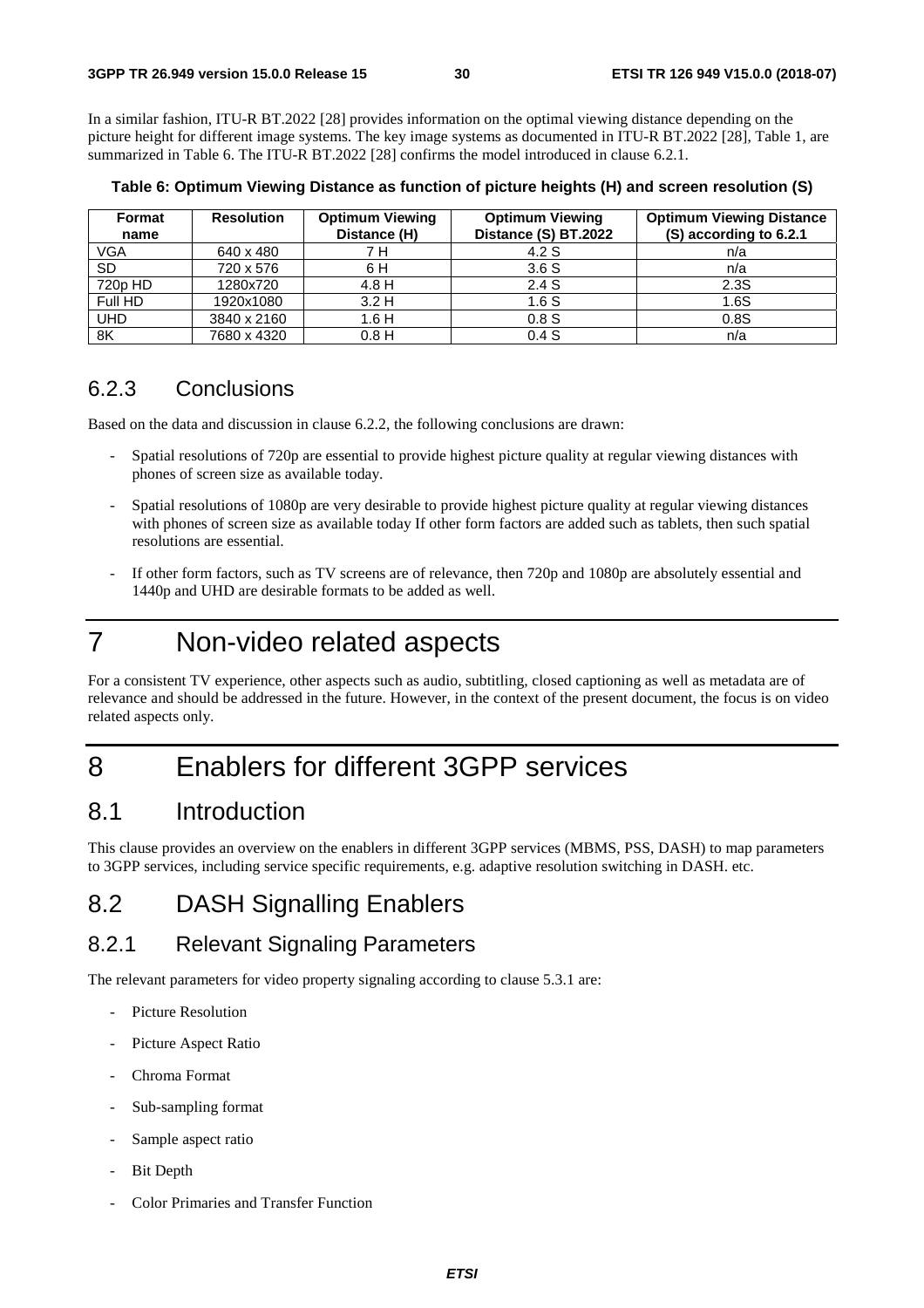- Frame rates (Hz)
- Video coding format
- Video Codec Profile Level
- Random Access Point

Parameters for other media types are not considered in this context. .

### 8.2.2 DASH Signaling Background

#### 8.2.2.1 Representations in one Adaptation Set

In order to understand the relevant signaling aspects in DASH, a processing model for Representations in one Adaptation Set is provided in the Figure 5 below. In this case, original video in a certain format (e.g. any of those documented in the TR) may be preprocessed, for example by temporal and/or spatial subsampling. Afterwards, the signal is encoded, possibly in different bitrates such that adaptive switching across the provided Representations is permitted. After delivery, the receiver decodes and processes the data to display the data. Different video formats may be offered to the client and the video format may be differentiated on selection or on adaptation level.





#### 8.2.2.2 Receiver Processing Model

It is relevant that the video signal is processed in multiple instances in the receiver in a DASH-based model. This is shown in Figure 6. The DASH client provides the downloaded information to an ISO BMFF [12] processing engine that consumes the downloaded data and provides the elementary streams to the video decoder and to the display. The parameters as documented in clause 8.2.1 may be available and required in different levels of the processing chain, namely in the DASH client (i.e. MPD), the ISO BMFF parser (i.e. in the movie fragment header), in the video decoder (i.e. in the elementary stream) or for the display (i.e. in VUI and/or SEI parameters).

The purpose and consistency of the parameters is important.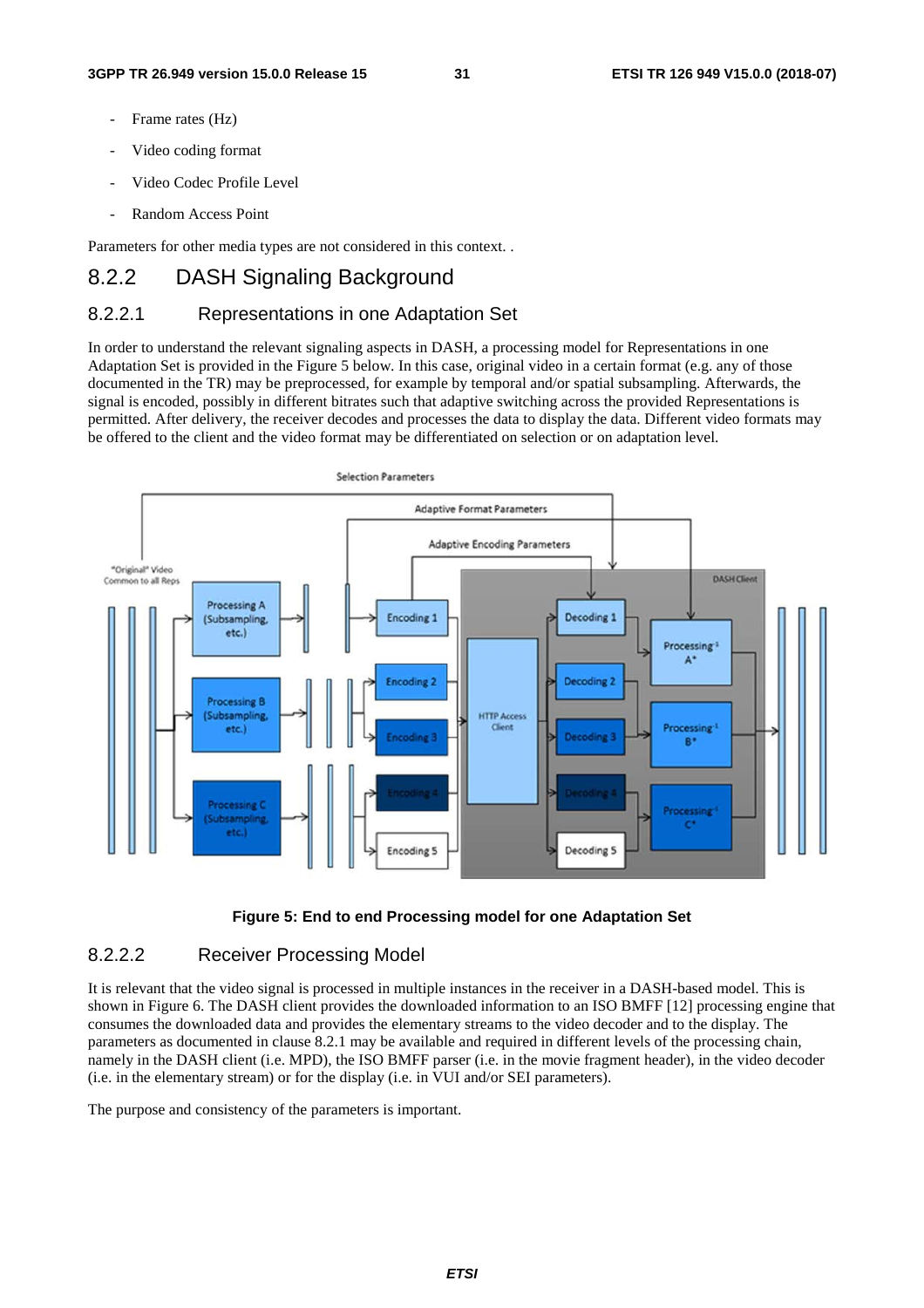

#### **Figure 6: Receiver reference model for DASH based streaming**

#### 8.2.2.3 Signaling Framework and Options

In DASH, the following signaling options are available for the different parameters and also some constraints are mentioned:

- Picture Resolution
	- Adaptation Set Parameters @maxWidth and @maxHeight
		- Note in [6] and [10]: The attributes @maxWidth and @maxHeight are recommended to be used such that they describe the target display size. This means that they may exceed the actual largest size of any coded Representation in one Adaptation Set.
	- Common Adaptation Set or Representation Parameters @width and @height
		- Note in [6] and [10]: @width, @height, and @sar attributes are recommended to be used so as to indicate the vertical and horizontal sample count of encoded and cropped video samples, not the intended display size in pixels.
		- Requirement in [6] and [10]: Only the active video area is required to be encoded so that devices can frame the height and width of the encoded video to the size and shape of their currently selected display area without extraneous padding in the decoded video, such as "letterbox bars" or "pillarbox bars".
	- Width and height in track header box of the ISO BMFF
		- Requirement in [12]: the width and height values in the track header box has the nominal display size in square pixels after decoding, H.264/AVC cropping, and rescaling.
- Picture Aspect Ratio
	- The Adaptation Set parameter @par
		- Requirement in [15]: the picture aspect ratio as specified by this attribute is the same as indicated by the values of @width, @height, and @sar, i.e. it expresses the same ratio as (@width \* sarx): (@height \* sary), with sarx the first number in @sar and sary the second number.
- Chroma Format
	- Signaling in Coding-Independent Code Points (CICP) ISO/IEC 23001-8 [11] through the matrix coefficients code point
		- Defines the URN format urn:mpeg:mpegB:cicp:MatrixCoefficients
		- Defines the allowed values in Table 4 of ISO/IEC 23001-8 [11].
	- In DASH the Essential or Supplemental Descriptor may be used to signal the value using the CICP scheme and values
	- In the ISO BMFF [12], the ColourInformationBox may be used to signal the matrix coefficients code point
	- Signaling through VUI information in the matrix\_coeffs
- Sub-sampling format
	- No signaling in DASH, but through @codecs parameter (see below)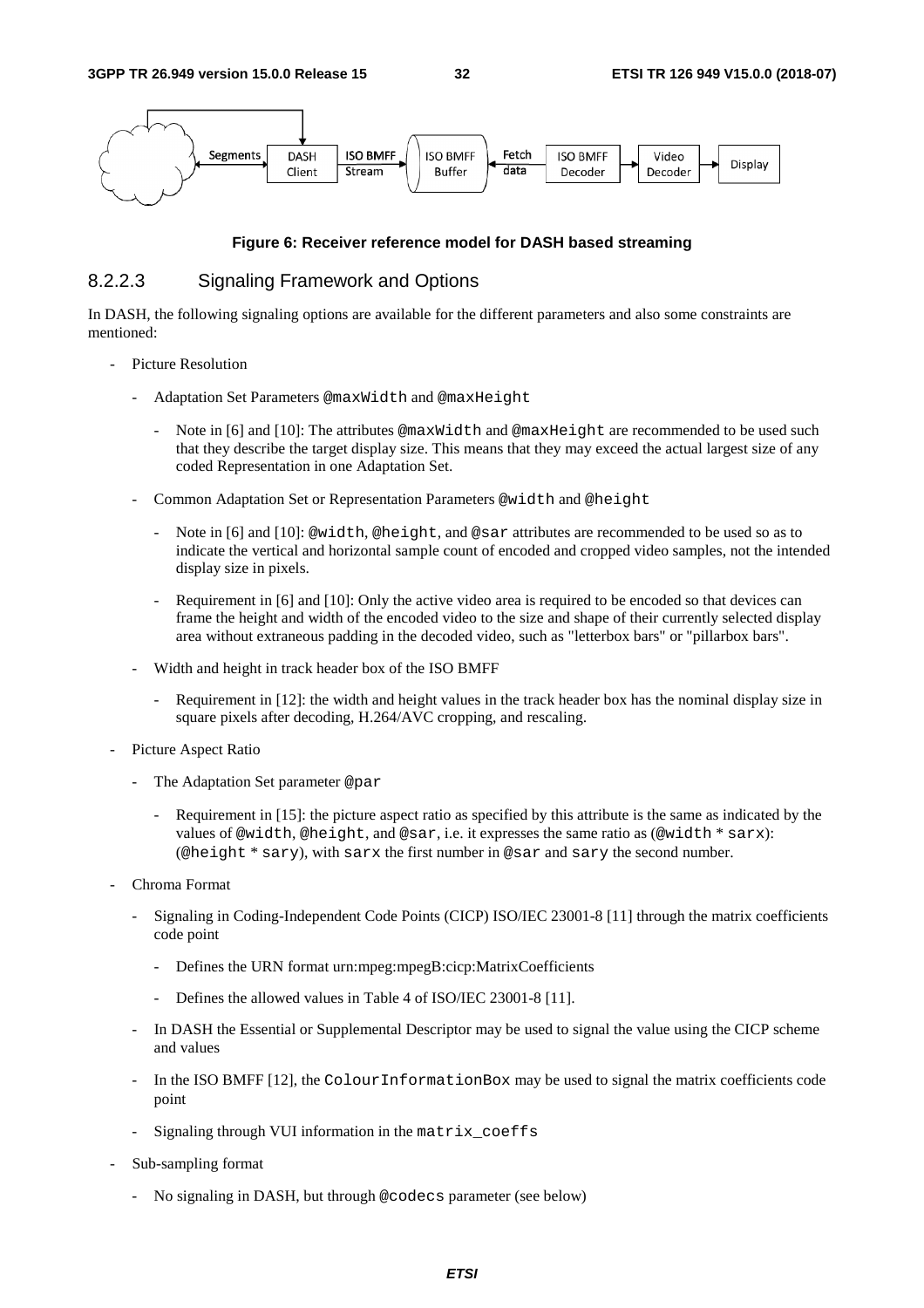- No explicit signaling in ISO BMFF, but through the sample entry
- Signaling in elementary stream through chroma format idc
- Sample aspect ratio
	- Common Adaptation Set or Representation Parameters @sar in DASH
		- Note in [6] and [10]: @width, @height, and @sar attributes are recommended so as to indicate the vertical and horizontal sample count of encoded and cropped video samples, not the intended display size in pixels.
	- PixelAspectRatioBox in the ISO BMFF [12]
- Bit Depth
	- No signaling in DASH, but through @codecs parameter (see below)
	- No explicit signaling in ISO BMFF, but through sample entry
	- Signaling in HEVC elementary stream [15] through bit\_depth\_luma\_minus8 and bit\_depth\_chroma\_minus8.
- Color Primaries and Transfer Function
	- Signaling in CICP ISO/IEC 23001-8 through the colour primaries and transfer characteristics code point
		- Defines the URN format urn:mpeg:mpegB:cicp: ColourPrimaries and urn:mpeg:mpegB:cicp:TransferCharacteristics
		- Defines the values in Table 4 of ISO/IEC 23001-8 [11].
	- In DASH the Essential or Supplemental Descriptor may be used to signal the value using the CICP scheme and values
	- In the ISO BMFF [12], the ColourInformationBox may be used.
	- Signaling through VUI information in the elementary stream [14] and [15].
- Frame rates (Hz)
	- Adaptation Set Parameter @maxFrameRate
	- Common Adaptation Set or Representation Parameter @frameRate
	- The frar parameter in the Track Selection box of the user Data in the ISO BMFF [12]. This is driven by decoding and composition times in the ISO BMFF.
	- No explicit signaling of the frame rate is possible in the elementary stream. Note that in the HRD parameters, this may be implicitly defined.
- Video coding format and Video Codec Profile Level
	- Common Adaptation Set or Representation Parameter @codecs in MPEG-DASH
	- In the Visual Sample entry in the ISO BMFF [12]
- Random Access Point
	- In DASH this can be signaled by segment durations and @startsWithSAP signaling being 1, 2 or 3.
	- In the ISO BMFF [12], Random access points can be signaled with the Segment Index and the sync sample table.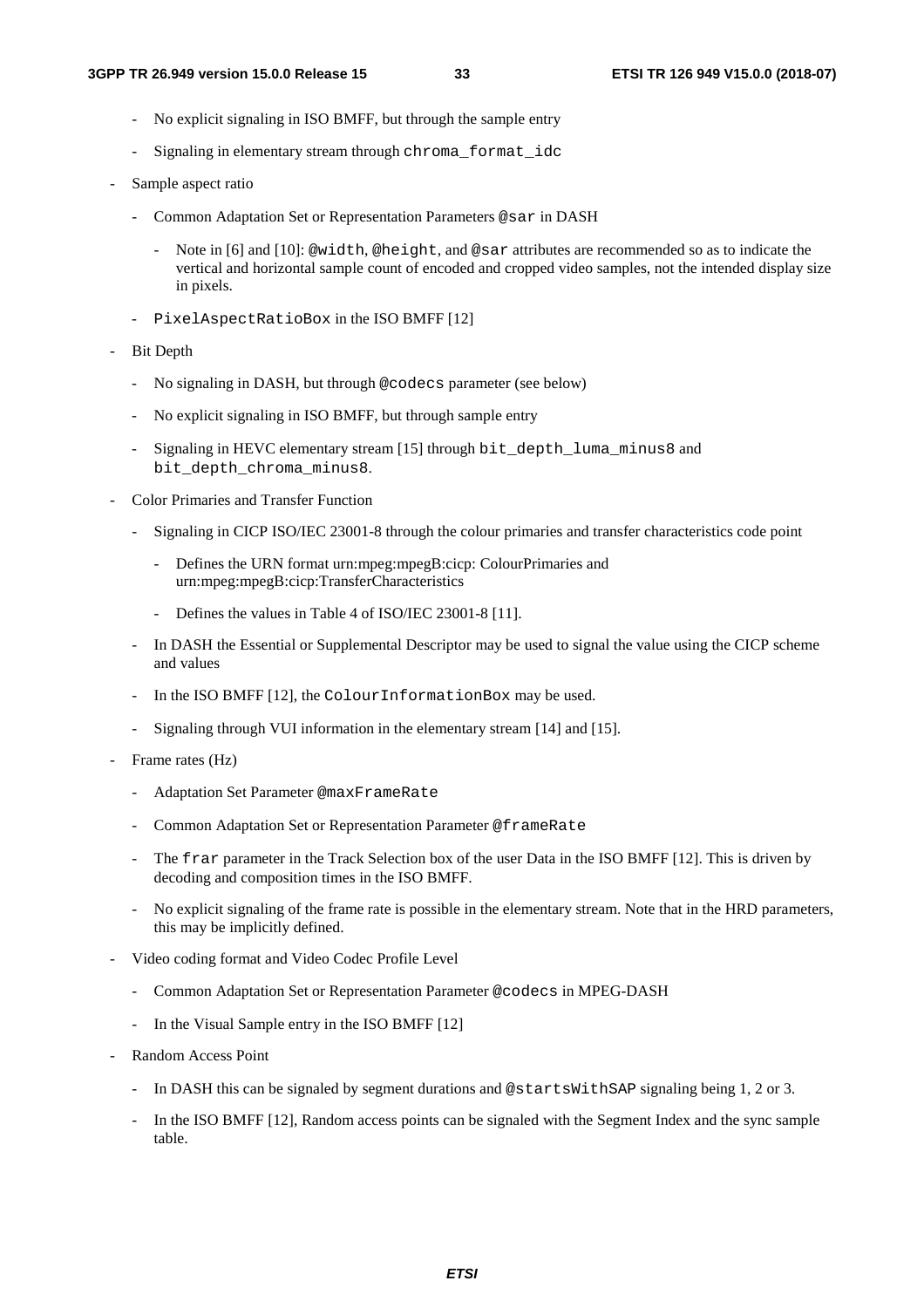#### 8.2.2.4 Open Questions and Potential Answers

In order to consistently support the formats in DASH based environments, at least the following questions need be answered by for video profiles in the context of DASH. Based on the considerations in clauses 5 and 6, initial answers to the questions are collected.

- What are the relevant Signal Parameters for 3GPP to support the TV Profile parameters?
	- (Display) Picture Resolution: see Table 4 and 5: 3840 x 2160, 1920 x 1080, 1280 x 720, 800x450, 480x270
	- (Encoded) Picture Resolution:  $3840 \times 2160$ ,  $3200 \times 1800$ ,  $2560 \times 1440$ ,  $1920 \times 1080$ ,  $1600 \times 900$ ,  $1280 \times$ 720, 960 × 540, 800x450, 480x270
	- Frame rates (Hz): 24; 25; 30; 50 and 60Hz. Addition of fractional frame rates is currently not considered relevant.

Video Codec Profile and Level:

- H.264/AVC High Profile level 3.1
- H.265/HEVC Main Tier Main Profile level 3.1
- H.264/AVC High Profile level 4.1
- H.265/HEVC Main Tier Main Profile level 4.1
- H.265/HEVC Main-10 Tier Main Profile level 5.1
- Random Access Point: values between 0.5 to 5 seconds.
- Color Primaries and Transfer Function: BT.709 and BT.2020
- Video coding format: progressive (no signaling necessary, if not present this default value is used)
- Picture Aspect Ratio: 16:9 (no signaling necessary, if not present this default value is used)
- Chroma Format: YCbCr (no signaling necessary, if not present this default value is used)
- Sub-sampling format: 4:2:0 (no signaling necessary, if not present this default value is used)
- Sample aspect ratio: 1:1 (no signaling necessary, if not present this default value is used)
- What are relevant selection parameters for video Adaptation Sets, i.e. which parameters may be placed on Adaptation Set level?
	- Frame rates (Hz)
	- Video Codecs and Video Codec Profile
	- Random Access Point
	- (Display) Picture Resolution
	- Color Primaries and Transfer Function
- What are relevant adaptation parameters for video Adaptation Sets, i.e. which parameters may be placed on Representation level?
	- (Encoded) Picture Resolution: Any decimated resolution of the (Display) Picture resolution
	- Frame rates (Hz): only within family, i.e. 25/50, 30/60. Video Codec Level
- What are parameters not to be changed within one Adaptation Set?
	- (Display) Picture Resolution, if signaled at all
	- Color Primaries and Transfer Function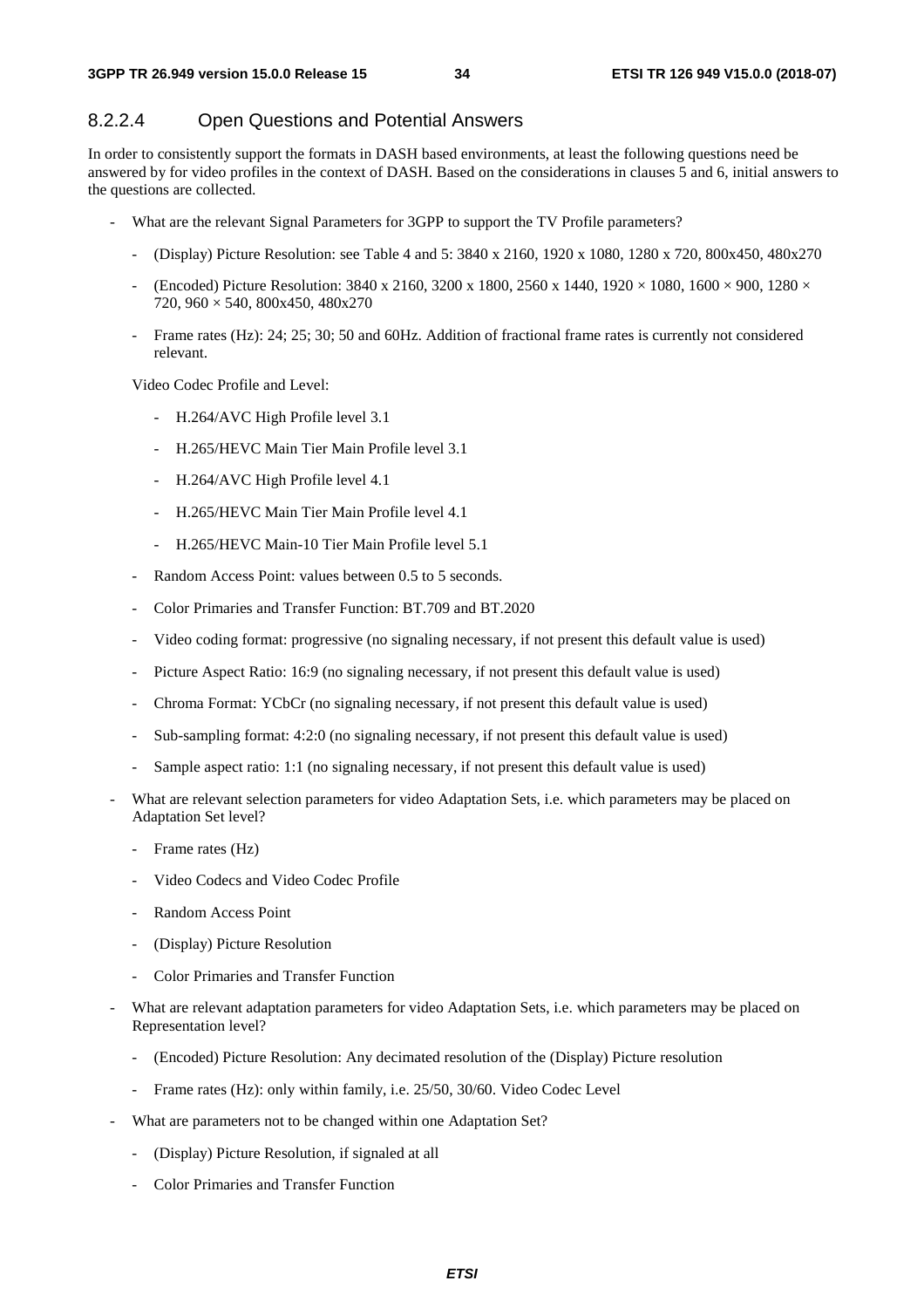- Video codecs
- Video codec Profiles
- What parameters are expected to be signaled on what level?
	- Adaptation Set level:
		- (Display) Picture Resolution: see Table 4 and 5: 3840 x 2160, 1920 x 1080, 1280 x 720, 800x450, 480x270, if signaled at all
		- Frame rates (Hz): 24; 25; 30; 50 and 60Hz.
		- Video Codec Profile Level:
			- H.264/AVC High Profile level 3.1
			- H.265/HEVC Main Tier Main Profile level 3.1
			- H.264/AVC High Profile level 4.1
			- H.265/HEVC Main Tier Main Profile level 4.1
			- H.265/HEVC Main-10 Tier Main Profile level 5.1
		- Random Access Point: values between 0.5 to 5 seconds.
		- Color Primaries and Transfer Function: BT.709 and BT.2020
	- Representation level
		- (Encoded) Picture Resolution:  $3840 \times 2160$ ,  $3200 \times 1800$ ,  $1920 \times 1080$ ,  $1600 \times 900$ ,  $1280 \times 720$ ,  $960 \times$ 540, 800x450, 480x270
		- Frame rates (Hz): 25 or 50, 30 or 60Hz.
		- Video Codec Level:
			- H.264/AVC High Profile: level 3.1 or level 4.1
			- H.265/HEVC Main Tier Main Profile level 3.1 or level 4.1
		- Random Access Point: values between 0.5 to 5 seconds.
- If parameters are available on different levels, how do they relate? Can they differ? Which one takes precedence?
	- Typically no, but for example the Adaptation Set may provide the maximum of:
		- Frame rate
		- Codec level
		- Spatially encoded resolution
- What are the signaling methods to provide the parameters?
	- See clause 8.2.2.3

#### 8.2.2.5 Gap Analysis on DASH-based signalling

Based on the discussions in clauses 8.2.2.2, 8.2.2.3 and 8.2.2.4 and the analysis of 3GP-DASH [4] and 3GPP File format [26] up to Release 12, at least the following gaps are identified:

- Interpretation of the @maxWidth and @maxHeight in DASH needs to be clarified according to [6] and [10].
- Interpretation of the @width, @height, and @sar in DASH needs to be clarified according to [6] and [10].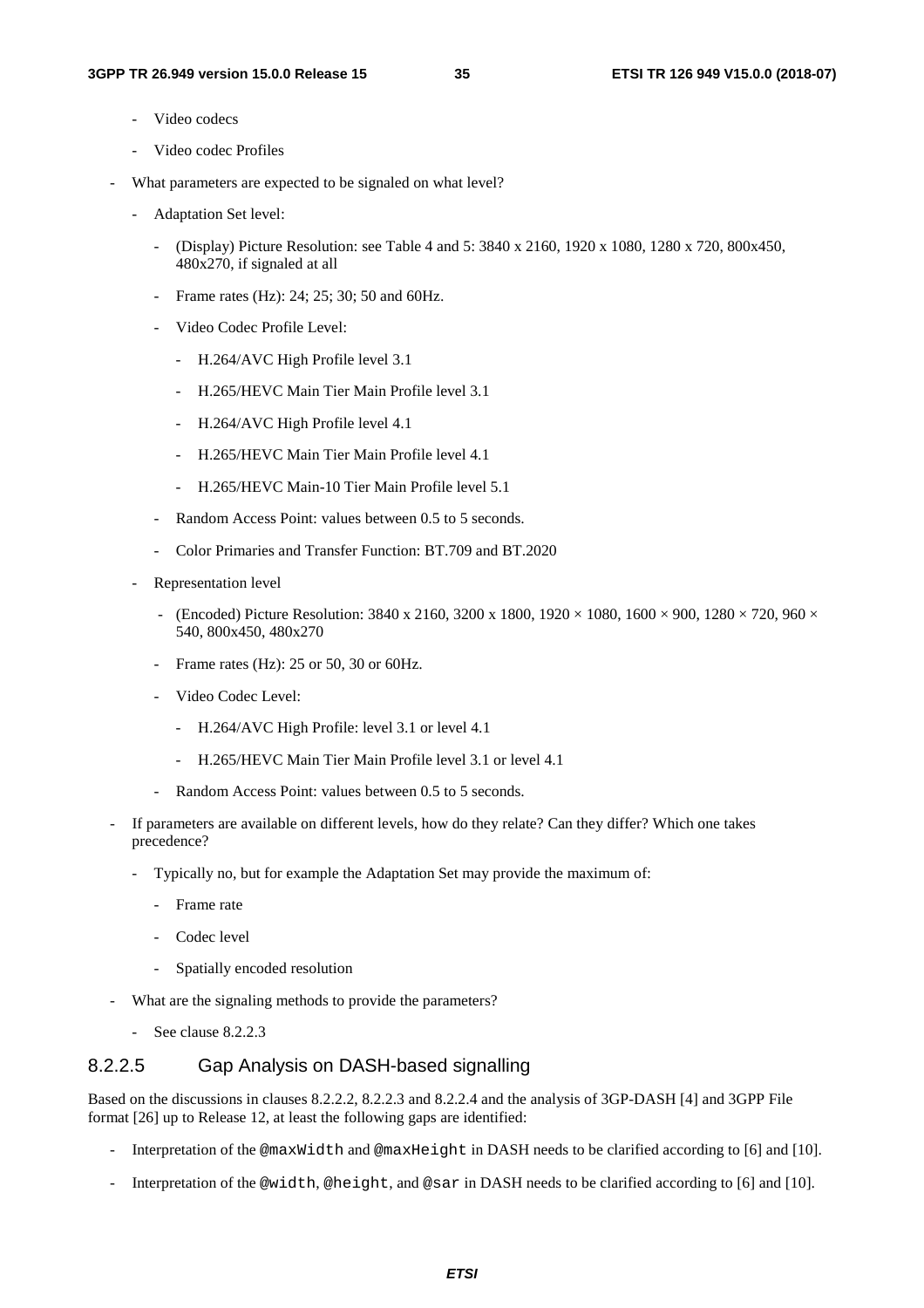- Interpretation of width and height in track header box of the ISO BMFF needs to be clarified according to [12].
- Addition of Picture Aspect Ratio to TS 26.247 with some restricted values.
- Enable signaling of CICP parameters for Matrix Coefficients, Colour Primaries and Transfer Functions in DASH and ISO BMFF.
- Enable a frame rate signaling in DASH.
- Provide signaling for the defined parameters and options in the TV Profile Specification addressing the questions in clause 8.2.2.4.
- Define default parameters if certain signaling is not present.

# 9 Information from Example Deployments

# 9.1 Description of Linear / Live TV using MBMS

MBMS allows the carriage of linear TV services over MBMS bearers as well as using unicast bearers. The access information for unicast TV content acquisition is provided together with the MBMS metadata.

The following DASH format description is often used in MBMS deployments and provides additional details and examples following the recommendations from the TS 26.346 Annex K [3].

MBMS bearers offer a constant and guaranteed bitrate service. Although 3GP DASH is an adaptive bitrate format, only a single video representation is offered over an MBMS bearer in a single MBSFN (if the service is a video service). The used resolution is in the area of WVGA (854x480) and HD (1280x720). The service may also include one or more audio tracks (multi-language) and other components (e.g. timed text) in the offering.

Many DASH players today support playback of multiplexed segments (i.e. audio, video and other components are multiplexed into the same segment). Some deployments use multiplexed segments, with the intent to increase the spectral efficiency on wireless systems. A higher spectral efficiency allows for more simultaneous MBMS sessions or reduces the capacity need (in terms of allocated LTE subframes) for the service.

For services over MBMS Bearers, the DASH media segment duration is in range of 1 sec to 2 sec. Short segment durations are selected with the intent of having a reasonable tune-in delay at still a reasonably good application layer FEC efficiency. Each DASH Media segment contains only a single ISO BMFF movie fragment.

Each segment contains at least one SAP that is placed at the beginning of the segment. Each segment can act as random access point into the stream. Note, DASH profiles allow segments without a SAP, which are beneficial for low delay operations. For instance, when working with 500 ms DASH Segment durations, not each segment should contain a SAP in order to keep a reasonable video compression efficiency. The DASH Media Presentation Description (MPD) is valid for a long time. An initial MPD is provided with service announcement before the actual Live DASH session starts and is typically valid for the entire Live session. The segment duration is constant on average during the session. For video representations, each segment contains the same number of video samples at constant framerate. For other media components such as audio, the number of samples per segment may vary around an average (+/- 1 sample per segment).

The DASH Initialization Segment is sent with the MBMS service announcement prior to the Live session and is not updated during the session.

The system can send MPD updates, for instance to add the media presentation duration. The MPD may also be updated with additional periods or old periods may be removed. For service offerings over MBMS bearers, an updated MPD with the new set of Periods is provided sufficiently in advance, so that the DASH Player receives the updated MPD in time, i.e. latest at the start of the new period.

Segment size variations: Segment sizes varies due to the content jitter. Transmission duration over MBMS bearers may vary accordingly. Often the rate control works with a content jitter buffer in the area of 2sec. Live Encoders use a rate control to shape variable bitrate content into a constant bitrate stream to provide a higher video quality at the same bitrate. The player follows the value of @minBufferTime since this expresses the shaping window of the rate control. Note, the value of  $\mathcal{Q}$ minBufferTime may be longer than segment duration (e.g. MBT = 2sec while @duration=1sec).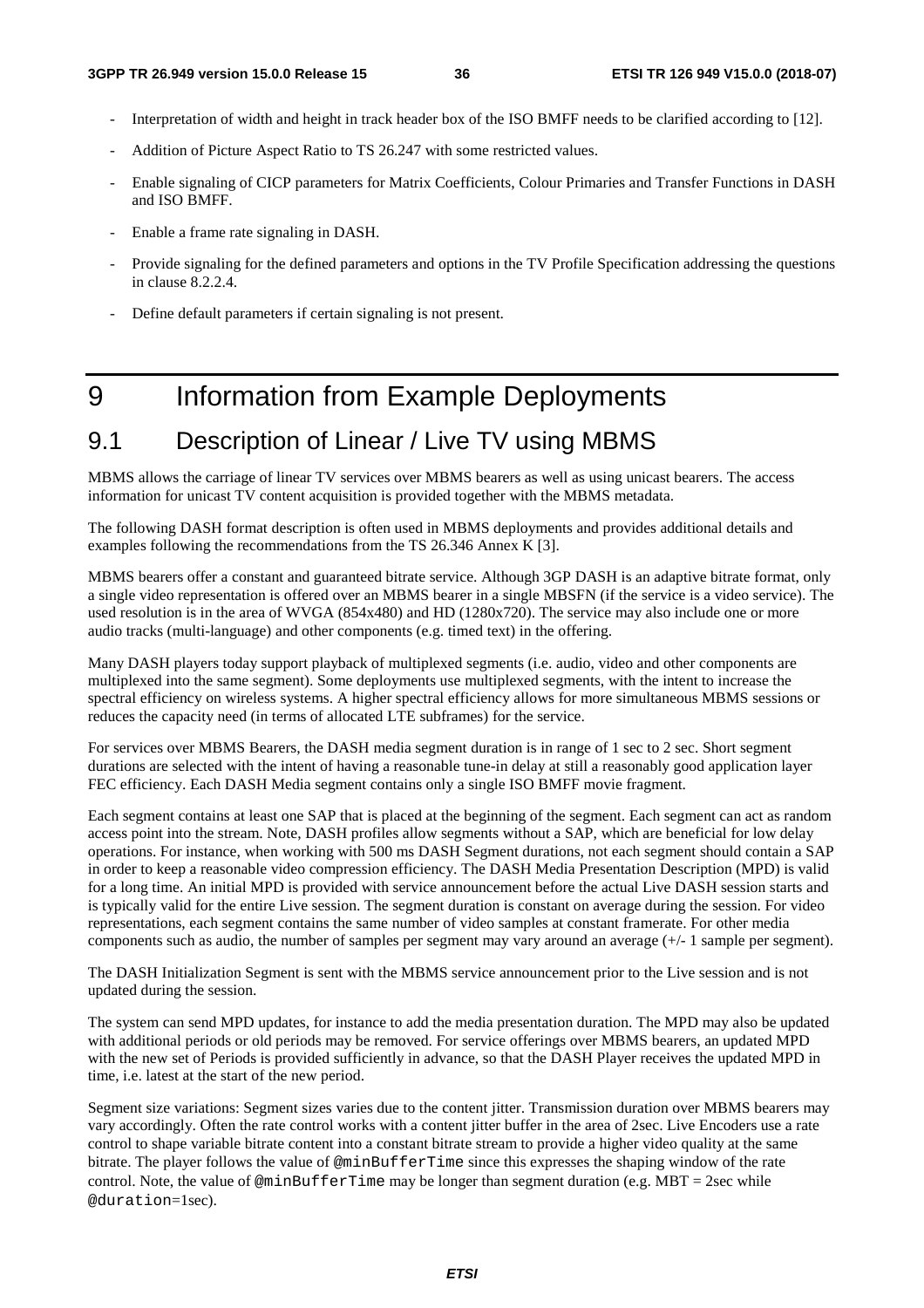Open GOP structures: Only a single video quality is offered over MBMS bearers. Players do not need to switch Representations (unless a transition to unicast happens). Therefore, using Open GOP structures (i.e. SAP type 3) may be preferable, at least when offering services only over MBMS Bearers. In case of MBMS Services offerings over unicast and broadcast offerings (allowing for service continuity), the service over unicast may be offered with multiple video quality representations using closed GOP (SAP Type 1 or 2).

MBMS clients keep the DASH segments for some duration in local memory in order to offer local timeshift capabilities. This allows users to pause the stream for a short while still receiving the broadcast stream. Often, the duration of the local timeshift capability is in order of 5 min. When the MBMS client establishes the timeshift buffer from the broadcast stream, then the full timeshift buffer depth is not available after tune-in. The full timeshift buffer is only available after the client has received data for the timeshift buffer duration from the stream. Example: when the timeshift buffer value in the MPD is set to 5 min, then the client will receive data from the broadcast stream for at least 5 min to have the full timeshift buffer depth.

Full timeshift buffer after tune-in: When the MBMS service is offered over unicast and broadcast, then the client may fetch DASH segments using unicast for the time until the timeshift buffer is established for broadcast.

# 10 Conclusions and Recommendations

Based on the discussion and material provided in the present document, the following conclusions and recommendations are drawn.

It is recommended that typical formats available for broadcast distribution, VoD and Ad content as well as their relevant metadata should be easily delivered within the formats defined for 3GPP TV Profiles. Encoding/transcoding should be enabled such that efficient distribution is enabled and at least a mapping to 3GP-DASH formats should be defined.

Based on clause 5 and the analysis of established Broadcast TV distribution, the following conclusions and recommendations can be drawn:

- TV Video Profile specification should define operation points to support the spatial resolution of content and distribution formats as defined in clause 5.4.2, namely:
	- Content formats: 3840 x 2160, 1920 x 1080, 1280 x 720
	- Distribution formats: 3840 x 2160, 3200 x 1800, 2560 x 1440, 1920 × 1080, 1600 × 900, 1280 × 720, 960 × 540. Smaller resolutions may be added for service continuity.
- TV Video Profile specification should define operation points to support frame rates as defined in clause 5.4.3, namely 24; 25; 30; 50 and 60Hz. The following fractional frame rates are beneficially also be supported: 24/1.001, 30/1.001 and 60/1.001 Hz.
- TV Video Profile specification should define operation points to support colorimetry formats as defined in clause 5.4.4, namely BT.709 or BT.2020. Receiving devices are expected to support BT.2020 signalling and provide an appropriate mapping of the signal to the supported color space of the device.
- TV Video Profile specification should enable the random access period numbers as outlined in clause 5.4.4, specifically the DVB recommendations.
- TV Video Profile specification should enable the following video related parameters:
	- Consistent use of 16:9 aspect ratio, YCbCr as the Chroma Format and 4:2.0 for color sub-sampling
	- H.264/AVC High Profile level 4.1 to support consistent HD services
	- H.265/HEVC Main Tier Main Profile level 4.1 to support consistent HD services
	- H.265/HEVC Main-10 Tier Main Profile level 5.1 to support consistent UHD services
	- In addition, TV services may also be supported with existing capabilities in TS26.234 [2] and TS26.346 [3].
- Based on clause 6.1.2, it is recommended that:
	- the picture aspect ratio of the TV services over 3GPP services is 16:9.
	- the video is displayed by default in letter-box mode when the UE display resolution is not 16:9.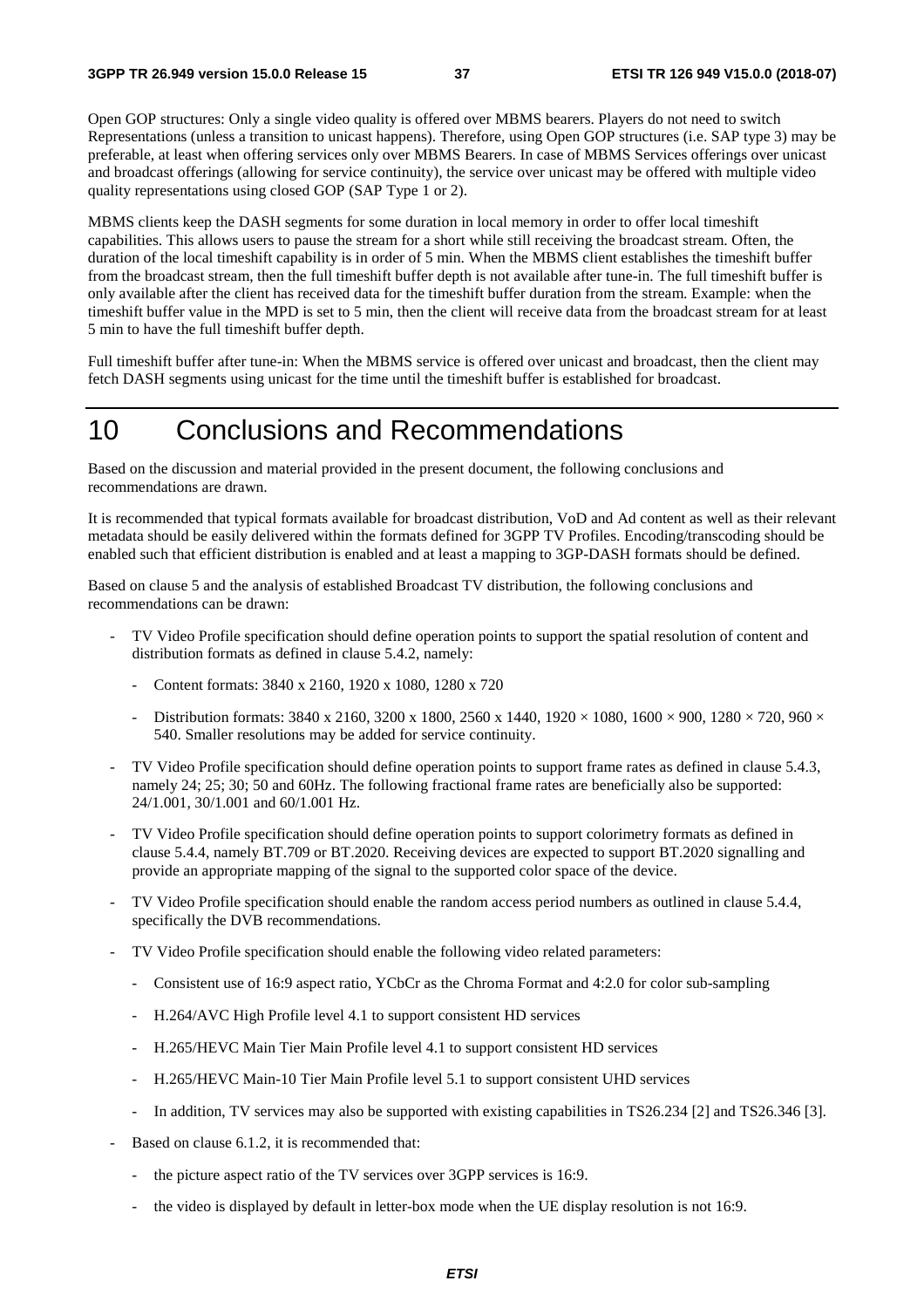- Based on clause 6.1.3, the specification should define operation points to support the spatial resolution formats 480x270, 800x450, 960x540 1280x720, 1920x1080, 2560 x 1440, and 3840 x 2160.
- Based on clause 6.2.3, the content formats as recommended in clause 5.4.2 are confirmed.
- Based on clause 7, for a consistent TV experience, other aspects such as audio, subtitling, closed captioning as well as metadata are of relevance and should be addressed in the future. However, in the context TV Video Profile, the focus is on video related aspects only.
- Based on clause 8, it is recommended to define the DASH-based signalling to support the TV video profiles taking into account the signalling in the video elementary stream, VUI parameters, the ISO base media file format as well as the DASH MPD.

This report provides in clause 4 the considered scenario that is of relevance for the TV video profile. The key issues are summarized:

- The content provider would like to provide content from a multitude of sources to a multitude of device classes.
- It is relevant to define a reduced and constrained amount of content formats that can target a wide variety of device classes, but the device classes are able to decode and render the content formats.

Figure 7 provides an overview of the expected specification work for TV Video Profile. Operation Points are defined by a collection of tools that may be used by the one generating the service offering to generate a "bitstream". Note that the term "bitstream" is used, despite the data may be delivered not in a bitstream mode, it may be packetized in segments or in packets. However, the intention is to initially address the use of media coding tools and generating media bitstreams. The system level signaling is a derived aspect and should not influence the definition of the operation points.



#### **Figure 7: Overview of the expected specification work for TV Video Profile**

The specification of a TV Profile operation should include the following aspects:

- Definition of an Operation Point: A collection of discrete combinations of different content formats including spatial and temporal resolutions, color mapping, transfer functions, etc. and the encoding format.
- The bitstream: If a bitstream conforms to a certain operation point, it includes features that are included in the operation point. There should be a signalling on delivery system level that indicates to what operation point the bitstream is conforming.
- The receiver: If a receiver conforms to a certain operation point, it includes all necessary tools to decode and render a bitstream that conforms to an operation point.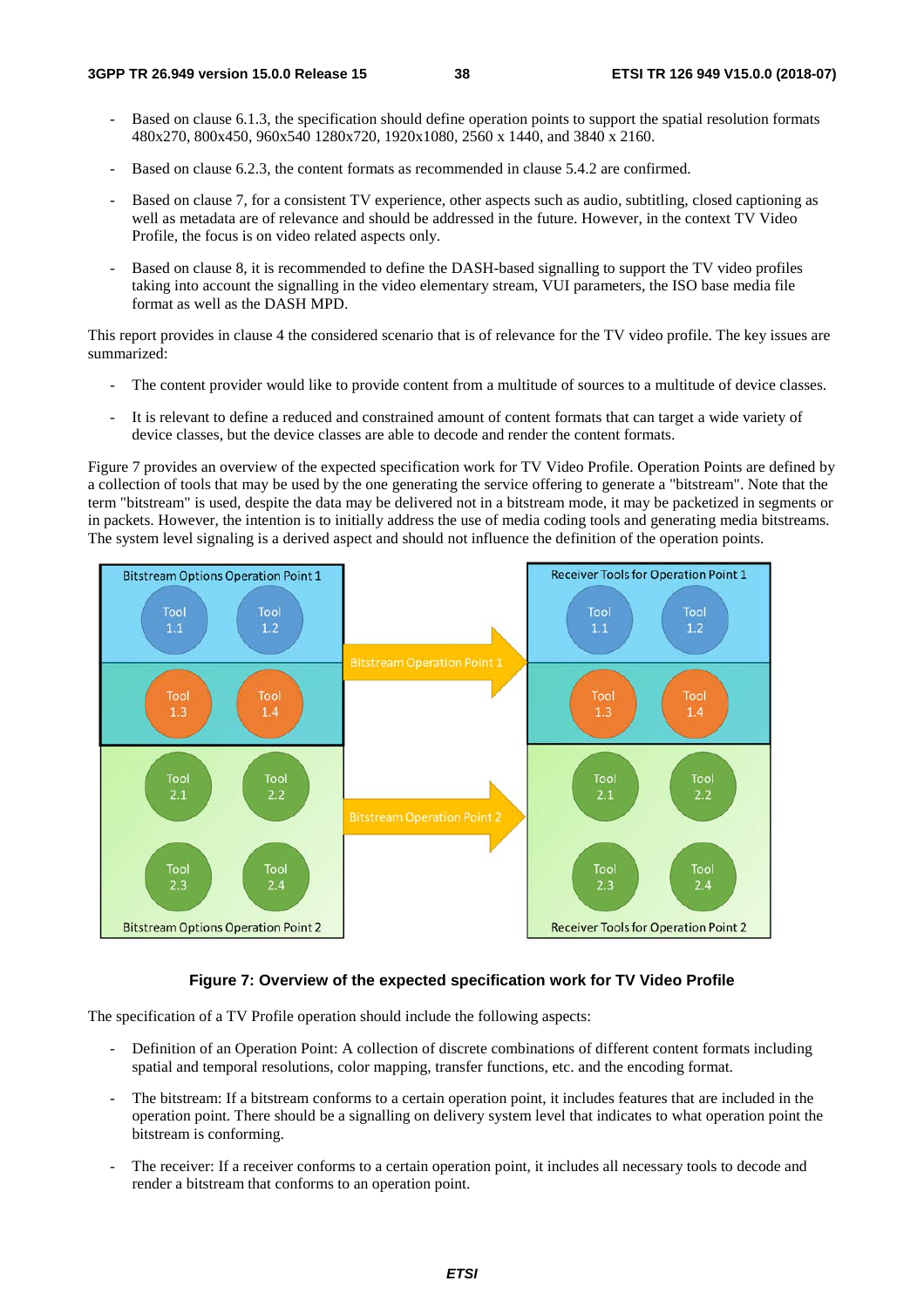- The bitstream and client requirements handling includes usage VUI messages.
- The specification should document the requirements for the bitstream and the receiver.
- A bitstream may conform to one or multiple operation points.
- A receiver may conform to one or multiple operation points.
- The specification needs to be extensible to new operation points for future releases and to other media types.
- The number of operation points should be small and be justified by different deployment cases and/or device classes.
- Operation Points should have catchy names.
- The specification should be written such that operation points can be referred from outside.
- Operation Points should provide an overview on compatibility to other operation points.
- Operation Points should include the relevant aspects identified in the present document.
- An operation point may be delivered by a delivery system, for example DASH. For each operation point, the delivery specific aspects for the sender and the receiver should be defined. Specific aspects such as DASH signalling should be included.

Such a specification will then be useful as:

- It allows to generate bitstreams that conform to operation points.
- It allows receivers to be tested by being able to process bitstreams that conform to a certain bitstream.
- It allows to also to test delivery systems that deliver certain operation points.

As a summary, the following information is summarized for UHD-1 phase 2:

- UHD-1 phase 2 includes new experiences, namely High Dynamic Range (HDR), High Frame Rate (HFR) and Next Generation Audio (NGA).
- UHD-1 phase 2 exclusively operates with HEVC and bit depth of 10 bit.
- only square pixel resolutions and only progressive scan are supported
- Only BT.2100 [33] non-constant luminance YCbCr is supported
- High Dynamic Ranges is added either through the PQ10 or the HLG10 system, relying on HEVC Main-10 Level 5.1
- Optional SEI metadata may be provided in the bitstream using HEVC specified SEI messages
- Addition of High Frame Rate (HFR), i.e. addition of 100, 120 000/1 001 and 120 Hz
- HFR can be supported by two means:
	- Single PID HFR bitstream
	- Dual PID and temporal scalability when the bitstreamis intended to be decodable by UHD phase 1 receivers at half frame rate
- For HFR on HEVC Main-10 Level 5.2 is required
- support for Next Generation Audio (NGA) to enable immersive and personalized audio content

As a recommendation for 3GPP TV Video Profiles for UHD-1 phase 2:

- UHD-1 phase 2 elements and functionalities should be considered in the long-term for TV centric services.
- NGA and HFR requires new codecs or at least new profiles of codecs will need detailed study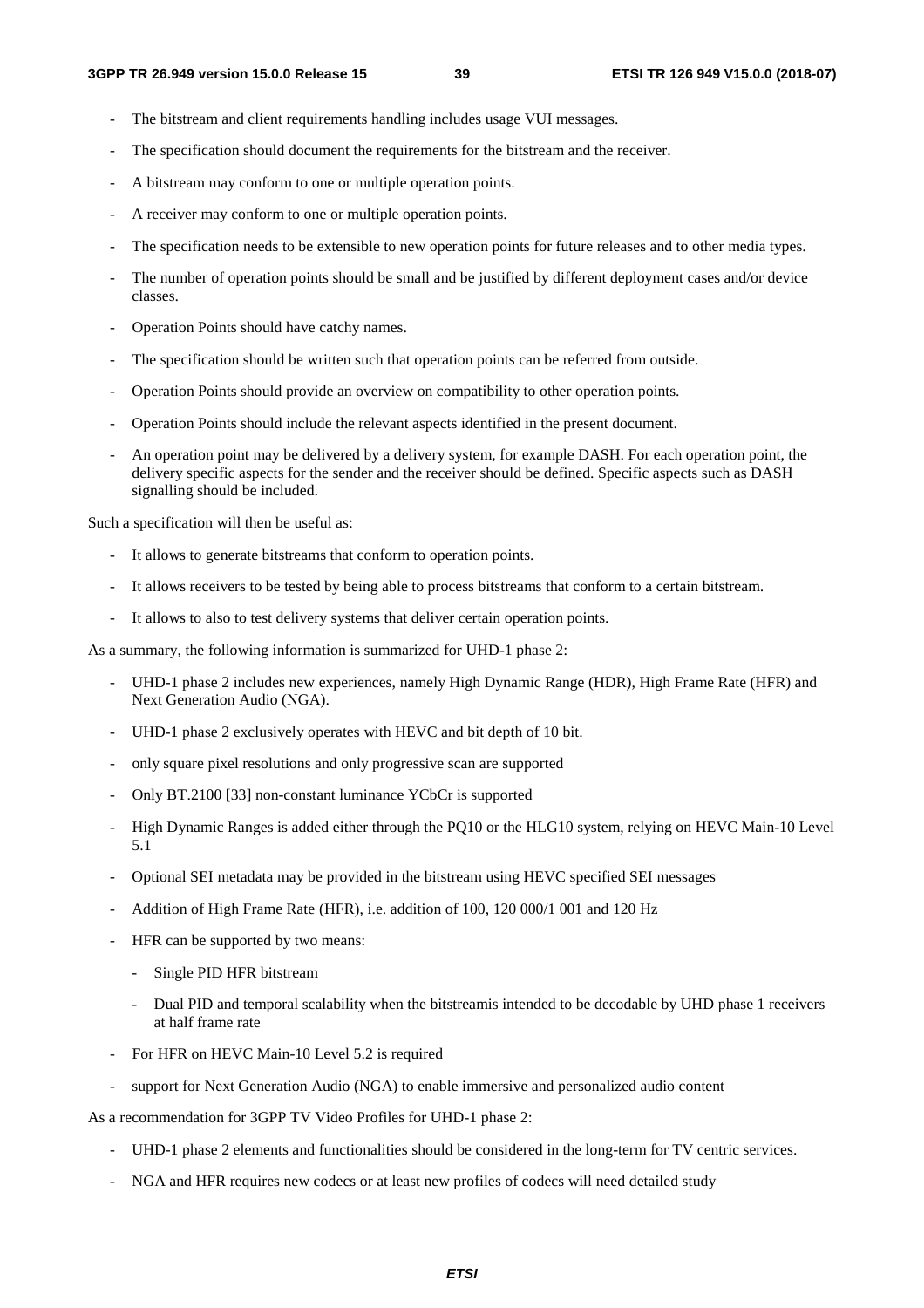- HDR is added either through the PQ10 or the HLG10 system and relies on existing codec capabilities HEVC Main-10 Level 5.1. Therefore, it is recommended to add support for HDR following the technologies defined in DVB to the TV Video Profiles.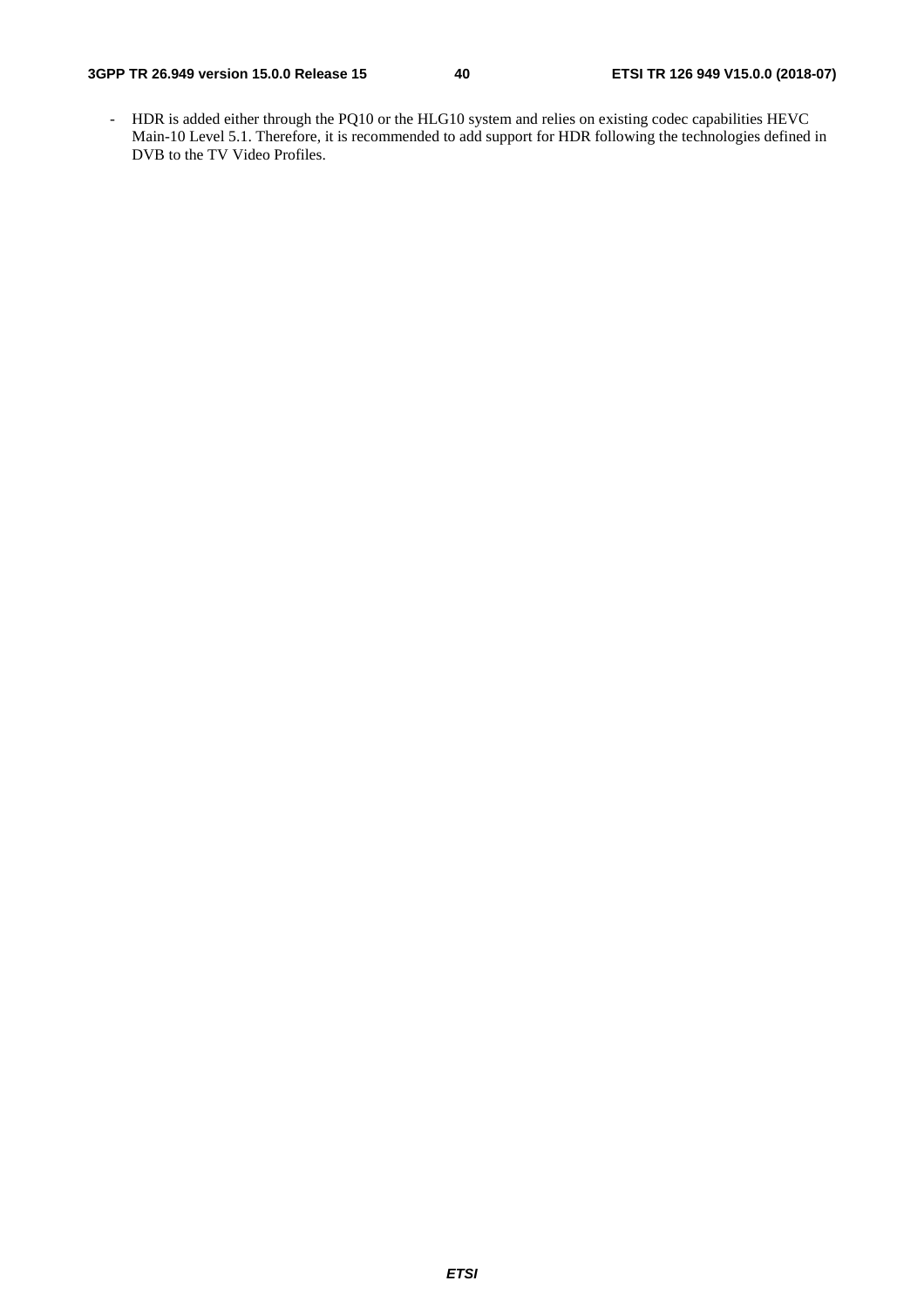# Annex A: Change history

|             |       | <b>Change history</b> |            |                                           |               |            |
|-------------|-------|-----------------------|------------|-------------------------------------------|---------------|------------|
| <b>Date</b> | TSG#  | <b>TSG Doc.</b>       | <b>ICR</b> | <b>Rev Subject/Comment</b>                | l Old         | <b>New</b> |
| 09-2015     |       | SA#69 ISP-150444      |            | Presented to TSG SA #69 (for information) |               | 1.0.0      |
| 12-2015     |       | SA#70 ISP-150648      |            | Presented to TSG SA #70 (for approval)    | $1.0.0$ 2.0.0 |            |
| 12-2015     | SA#70 |                       |            | Approved at TSG SA #70                    | 2.0.0         | 13.0.0     |

|             | <b>Change history</b> |             |            |                |  |                               |                       |  |
|-------------|-----------------------|-------------|------------|----------------|--|-------------------------------|-----------------------|--|
| <b>Date</b> | <b>Meeting</b>        | <b>TDoc</b> | <b>ICR</b> | <b>Rev Cat</b> |  | Subject/Comment               | <b>New</b><br>version |  |
| 09-2016     | 73                    | SP-160591   | 000<br>3   |                |  | Alignment with TS 26.         | 13.1.0                |  |
| 03-2017     | 75                    |             |            |                |  | Version for Release 14        | 14.0.0                |  |
| 06-2017     | 76                    | SP-170328   | 000<br>4   | 2              |  | Addition of DVB UHD-1 phase 2 | 14.1.0                |  |
| 06-2018     | 80                    |             |            |                |  | Version for Release 15        | 15.0.0                |  |